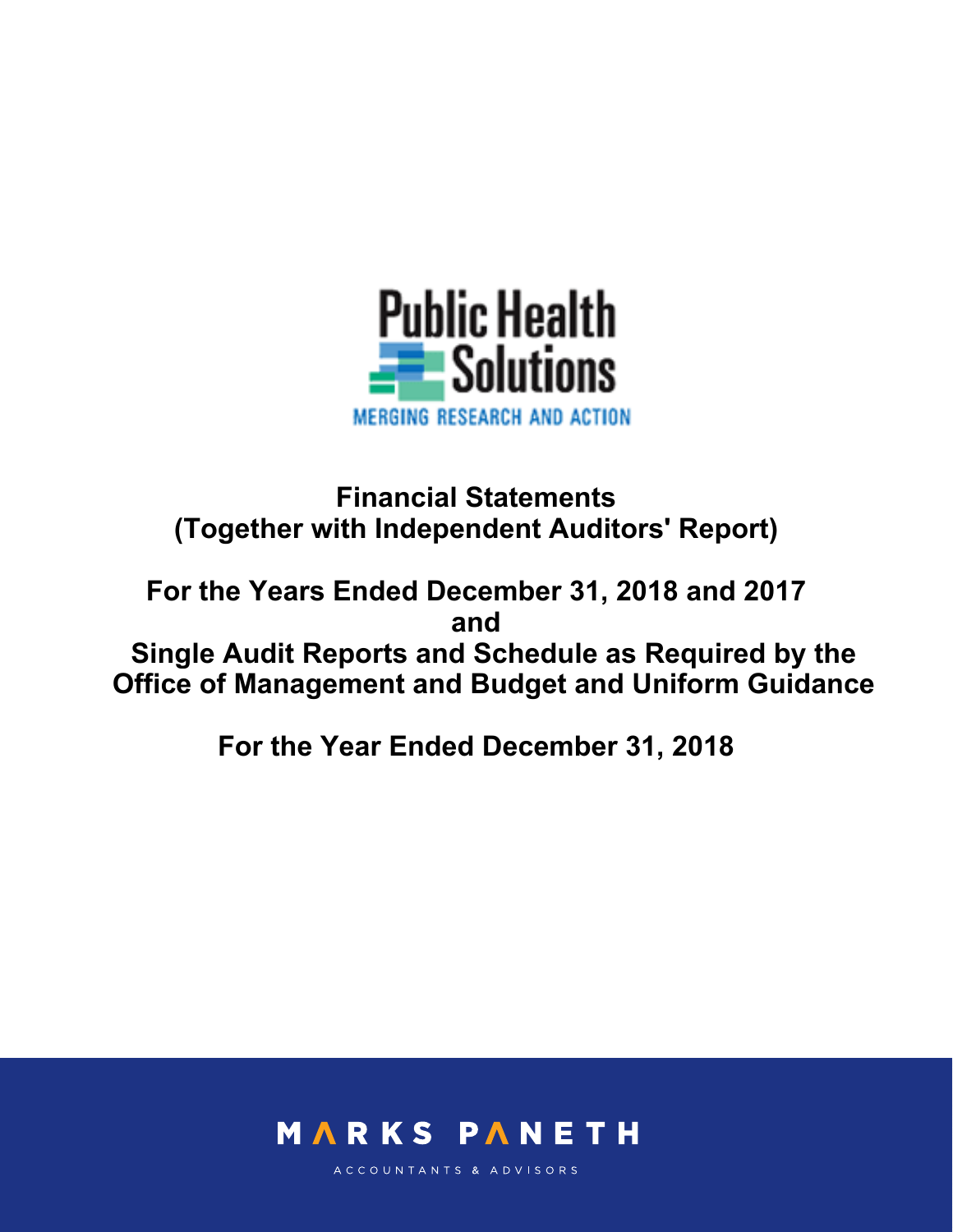# **PUBLIC HEALTH SOLUTIONS FINANCIAL STATEMENTS (Together with Independent Auditors' Report)**

# **FOR THE YEARS ENDED DECEMBER 31, 2018 AND 2017 AND SINGLE AUDIT REPORTS AND SCHEDULE AS REQUIRED BY THE OFFICE OF MANAGEMENT AND BUDGET AND UNIFORM GUIDANCE**

# **FOR THE YEAR ENDED DECEMBER 31, 2018**

# **CONTENTS**

**Page** 

| <b>Financial Statements:</b> |  |
|------------------------------|--|
|                              |  |
|                              |  |
|                              |  |
|                              |  |
|                              |  |
|                              |  |

# **Single Audit:**

| Independent Auditors' Report on Internal Control Over Financial Reporting and on Compliance<br>and Other Matters Based on an Audit of Financial Statements Performed in Accordance with |  |
|-----------------------------------------------------------------------------------------------------------------------------------------------------------------------------------------|--|
| Independent Auditors' Report on Compliance for Each Major Federal Program and Report on Internal                                                                                        |  |
|                                                                                                                                                                                         |  |
|                                                                                                                                                                                         |  |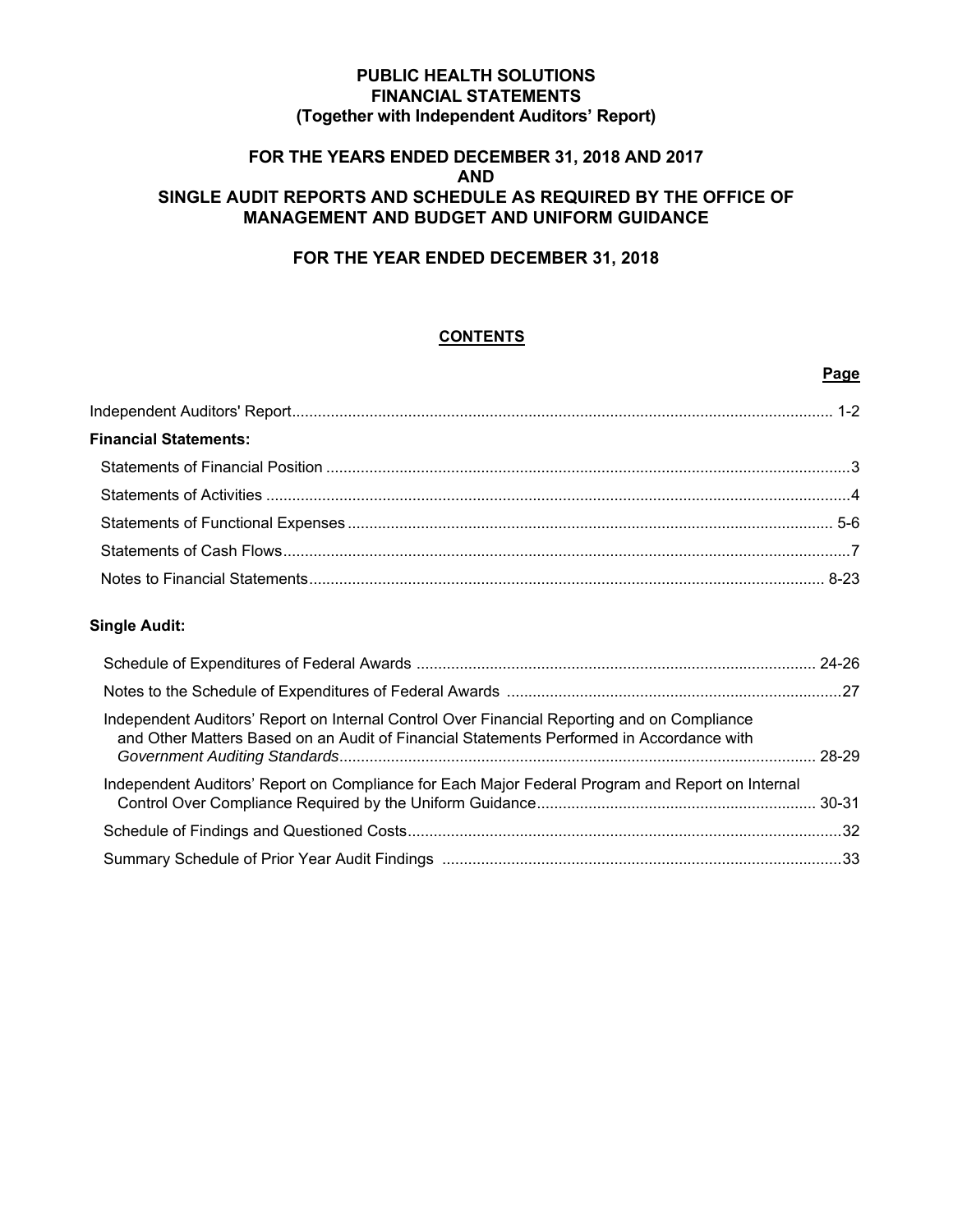Marks Paneth LLP 685 Third Avenue New York, NY 10017 P 212.503.8800 F 212.370.3759 www.markspaneth.com



# **INDEPENDENT AUDITORS' REPORT**

The Board of Directors of Public Health Solutions

#### **Report on the Financial Statements**

We have audited the accompanying financial statements of Public Health Solutions (the "Organization"), which comprise the statements of financial position as of December 31, 2018 and 2017, and the related statements of activities, functional expenses, and cash flows for the years then ended, and the related notes to the financial statements.

#### *Management's Responsibility for the Financial Statements*

Management is responsible for the preparation and fair presentation of these financial statements in accordance with accounting principles generally accepted in the United States of America; this includes the design, implementation, and maintenance of internal control relevant to the preparation and fair presentation of financial statements that are free from material misstatement, whether due to fraud or error.

#### *Auditors' Responsibility*

Our responsibility is to express an opinion on these financial statements based on our audits. We conducted our audits in accordance with auditing standards generally accepted in the United States of America, and the standards applicable to financial audits contained in *Government Auditing Standards*, issued by the Comptroller General of the United States. Those standards require that we plan and perform the audit to obtain reasonable assurance about whether the financial statements are free from material misstatement.

An audit involves performing procedures to obtain audit evidence about the amounts and disclosures in the financial statements. The procedures selected depend on the auditor's judgment, including the assessment of the risks of material misstatement of the financial statements, whether due to fraud or error. In making those risk assessments, the auditor considers internal control relevant to the entity's preparation and fair presentation of the financial statements in order to design audit procedures that are appropriate in the circumstances, but not for the purpose of expressing an opinion on the effectiveness of the entity's internal control. Accordingly, we express no such opinion. An audit also includes evaluating the appropriateness of accounting policies used and the reasonableness of significant accounting estimates made by management, as well as evaluating the overall presentation of the financial statements.

We believe that the audit evidence we have obtained is sufficient and appropriate to provide a basis for our audit opinion.

#### *Opinion*

In our opinion, the financial statements referred to above present fairly, in all material respects, the financial position of Public Health Solutions as of December 31, 2018 and 2017, and the changes in its net assets and its cash flows for the years then ended in accordance with accounting principles generally accepted in the United States of America.

#### *Emphasis of Matter*

As discussed in Note 2O to the financial statements, during the year ended December 31, 2018, Public Health Solutions adopted Accounting Standards Update 2016-14, Not-for-Profit Entities (Topic 958) - *Presentation of Financial Statements of "Not-for-Profit Entities*". Our opinion is not modified with respect to this matter.

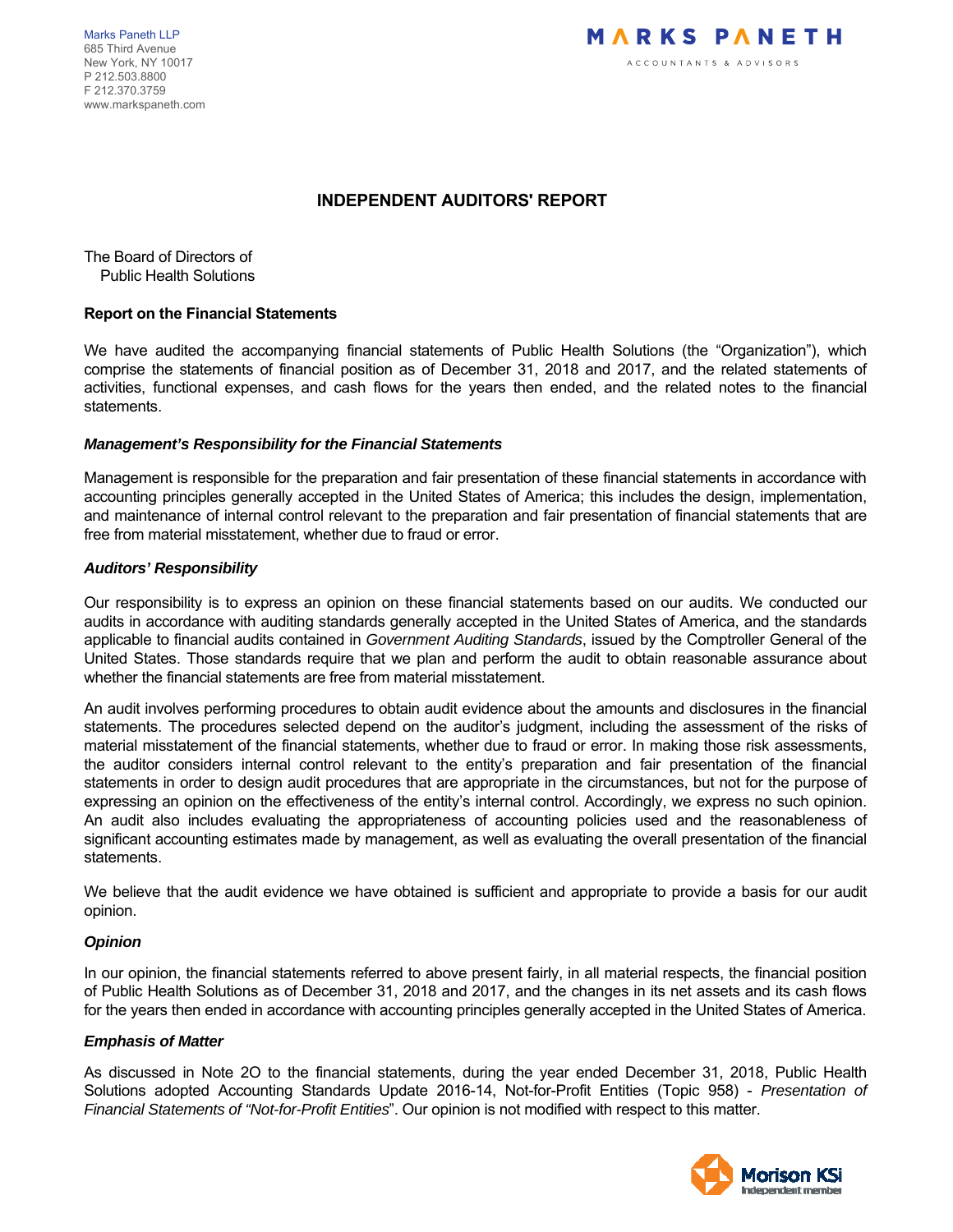#### *Other Matters*

Our audits were conducted for the purpose of forming an opinion on the financial statements as a whole. The accompanying schedule of expenditures of federal awards, for the year ended December 31, 2018, (shown on pages 24-26) as required by Title 2 U.S. Code of Federal Regulations ("CFR") Part 200, (*Uniform Administrative Requirements, Cost Principles, and Audit Requirements for Federal Awards*) (the "Uniform Guidance"), is presented for purposes of additional analysis and is not a required part of the financial statements. Such information is the responsibility of management and was derived from and relates directly to the underlying accounting and other records used to prepare the financial statements. The information has been subjected to the auditing procedures applied in the audits of the financial statements and certain additional procedures, including comparing and reconciling such information directly to the underlying accounting and other records used to prepare the financial statements or to the financial statements themselves, and other additional procedures in accordance with auditing standards generally accepted in the United States of America. In our opinion, the information is fairly stated in all material respects in relation to the financial statements as a whole.

#### **Other Reporting Required by** *Government Auditing Standards*

In accordance with *Government Auditing Standards,* we have also issued our report dated September 26, 2019 on our consideration of the Organization's internal control over financial reporting and on our tests of its compliance with certain provisions of laws, regulations, contracts and grant agreements and other matters. The purpose of that report is to describe the scope of our testing of internal control over financial reporting and compliance and the results of that testing, and not to provide an opinion on internal control over financial reporting or on compliance. That report is an integral part of an audit performed in accordance with *Government Auditing Standards* in considering the Organization's internal control over financial reporting and compliance.

Marks Pareth LLP

New York, NY September 26, 2019



ACCOUNTANTS & ADVISORS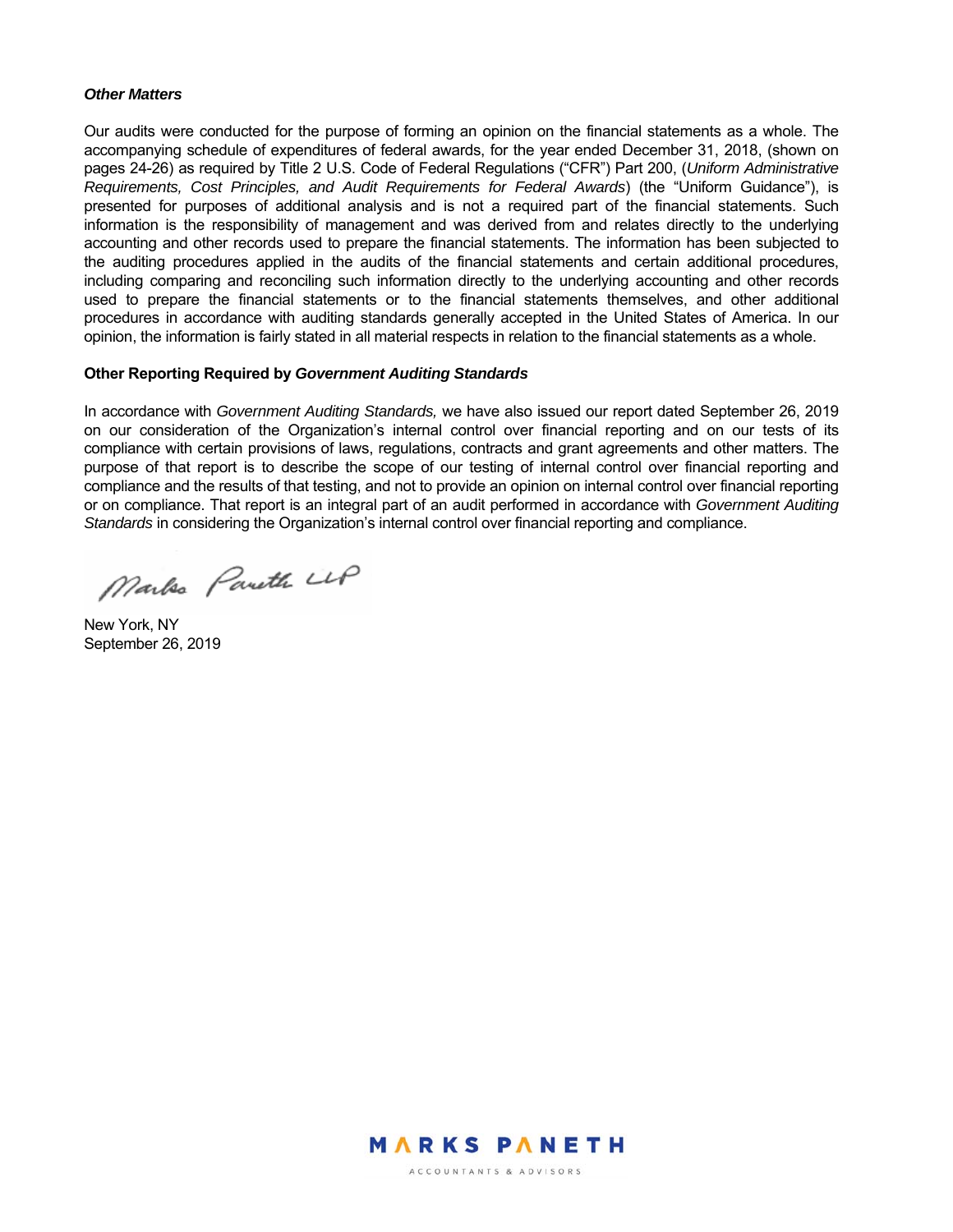#### **PUBLIC HEALTH SOLUTIONS STATEMENTS OF FINANCIAL POSITION AS OF DECEMBER 31, 2018 AND 2017**

|                                                                      |    | 2018         | 2017             |
|----------------------------------------------------------------------|----|--------------|------------------|
| <b>ASSETS</b>                                                        |    |              |                  |
| <b>Current assets:</b>                                               |    |              |                  |
| Cash and cash equivalents (Notes 2B, 3 and 4)                        | \$ | 34,489,773   | \$<br>32,073,791 |
| Certificates of deposit (Notes 2C, 3 and 4)                          |    | 381,724      | 377,232          |
| Grants receivable (Notes 2D, 3 and 4):                               |    |              |                  |
| Federal                                                              |    | 5,004,165    | 8,046,241        |
| New York State/New York City                                         |    | 12,905,741   | 11,230,029       |
| Private                                                              |    | 362,219      | 2,269,009        |
| Contributions receivable (Notes 2J and 3)                            |    | 14,350       | 281,556          |
| Service reimbursements receivable (Notes 2K, 3 and 4)                |    | 154,792      | 173,468          |
| Supplies inventory (Note 2E)                                         |    | 63,544       | 124,340          |
| Advances to subcontractors (Note 2G)                                 |    | 2,208,646    | 1,824,983        |
| Deposits and other assets                                            |    | 355,735      | 245,389          |
| Total current assets                                                 |    | 55,940,689   | 56,646,038       |
| <b>Non-current assets:</b>                                           |    |              |                  |
| Property and equipment, net of accumulated                           |    |              |                  |
| depreciation and amortization (Notes 2F and 5)                       |    | 1,608,233    | 1,580,476        |
| Deposits and other assets                                            |    | 428,780      | 466,200          |
| Total non-current assets                                             |    | 2,037,013    | 2,046,676        |
| <b>TOTAL ASSETS</b>                                                  | \$ | 57,977,702   | \$<br>58,692,714 |
| <b>LIABILITIES</b><br><b>Current liabilities:</b>                    |    |              |                  |
| Accounts payable and accrued liabilities (Note 10C)                  | \$ | 47,615,876   | \$<br>50,513,912 |
| Borrowings under line of credit (Note 7)                             |    | 2,650,000    | 2,650,000        |
| Advances from government and other agencies (Note 2H)                |    | 8,363,187    | 6,895,936        |
| <b>Total current liabilities</b>                                     |    |              |                  |
|                                                                      |    | 58,629,063   | 60,059,848       |
| <b>Non-current liabilities:</b>                                      |    |              |                  |
| Pension liability (Note 6)                                           |    | 18,336,944   | 23,541,286       |
| Total non-current liabilities                                        |    | 18,336,944   | 23,541,286       |
|                                                                      |    |              |                  |
| <b>TOTAL LIABILITIES</b>                                             |    | 76,966,007   | 83,601,134       |
| <b>COMMITMENTS AND CONTINGENCIES (Notes 9 and 10)</b>                |    |              |                  |
| <b>NET ASSETS (DEFICIT) (Note 21)</b><br>Without donor restrictions: |    |              |                  |
| Undesignated                                                         |    | 16,017,177   | 13,696,597       |
| Net unrecognized actuarial loss on pension plan (Note 6)             |    | (35,097,704) | (38, 697, 228)   |
| Total net assets without donor restrictions                          |    | (19,080,527) | (25,000,631)     |
| With donor restrictions (Note 8)                                     |    | 92,222       | 92,211           |
| <b>TOTAL NET ASSETS (DEFICIT)</b>                                    |    | (18,988,305) | (24,908,420)     |
| TOTAL LIABILITIES AND NET ASSETS                                     | S. | 57,977,702   | \$<br>58,692,714 |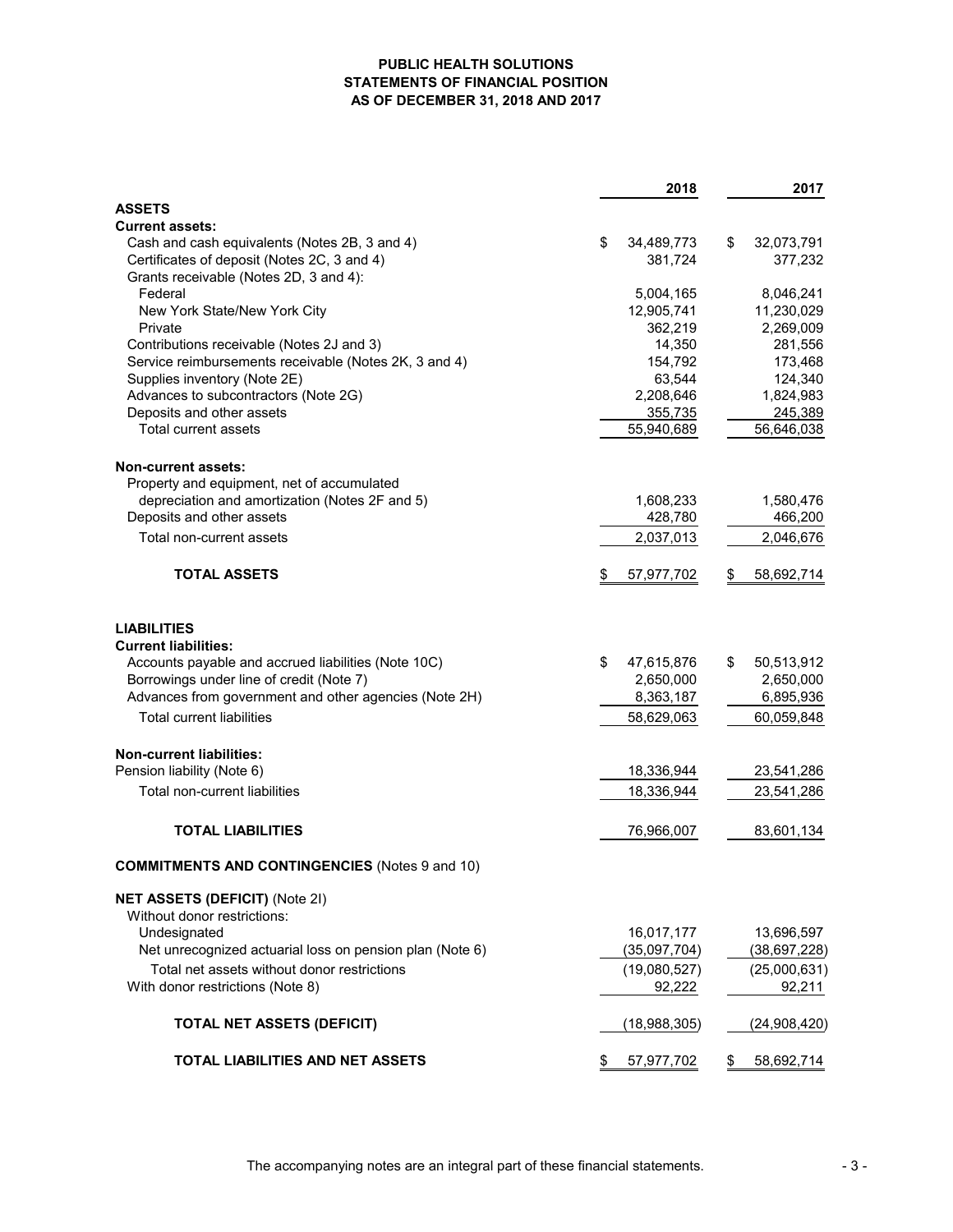#### **PUBLIC HEALTH SOLUTIONS STATEMENTS OF ACTIVITIES FOR THE YEARS ENDED DECEMBER 31, 2018 AND 2017**

|                                                   |                                             | Year Ended December 31, 2018             |                      | Year Ended December 31, 2017                |                                          |                      |  |  |  |  |  |
|---------------------------------------------------|---------------------------------------------|------------------------------------------|----------------------|---------------------------------------------|------------------------------------------|----------------------|--|--|--|--|--|
|                                                   | <b>Without Donor</b><br><b>Restrictions</b> | <b>With Donor</b><br><b>Restrictions</b> | <b>Total</b><br>2018 | <b>Without Donor</b><br><b>Restrictions</b> | <b>With Donor</b><br><b>Restrictions</b> | <b>Total</b><br>2017 |  |  |  |  |  |
| <b>REVENUES AND SUPPORT:</b>                      |                                             |                                          |                      |                                             |                                          |                      |  |  |  |  |  |
| Government grants, service contracts              |                                             |                                          |                      |                                             |                                          |                      |  |  |  |  |  |
| and medical reimbursements (Note 2K):             |                                             |                                          |                      |                                             |                                          |                      |  |  |  |  |  |
| New York State                                    | \$<br>20,916,874                            | \$                                       | \$<br>20,916,874     | \$<br>19,754,407                            | \$                                       | \$<br>19,754,407     |  |  |  |  |  |
| New York City                                     | 175,847,637                                 |                                          | 175,847,637          | 188,218,209                                 |                                          | 188,218,209          |  |  |  |  |  |
| Federal                                           | 34,346,839                                  |                                          | 34,346,839           | 39,424,316                                  |                                          | 39,424,316           |  |  |  |  |  |
| Medicaid and other third party                    | 1,557,285                                   |                                          | 1,557,285            | 2,902,687                                   |                                          | 2,902,687            |  |  |  |  |  |
| Interest income                                   | 23,222                                      |                                          | 23,222               | 14,650                                      |                                          | 14,650               |  |  |  |  |  |
| Other income                                      | 489,428                                     |                                          | 489,428              | 456,411                                     |                                          | 456,411              |  |  |  |  |  |
| Nongovernment grants and contributions (Note 2J): |                                             |                                          |                      |                                             |                                          |                      |  |  |  |  |  |
| Foundations and private grants                    | 21,803,042                                  |                                          | 21,803,042           | 18,500,920                                  |                                          | 18,500,920           |  |  |  |  |  |
| Contributions                                     | 822,203                                     | 26,920                                   | 849,123              | 1,127,827                                   | 32,000                                   | 1,159,827            |  |  |  |  |  |
| Net assets released from restrictions (Note 8)    | 26,909                                      | (26,909)                                 |                      | 348,419                                     | (348, 419)                               | $\sim$               |  |  |  |  |  |
| TOTAL REVENUE AND SUPPORT                         | 255,833,439                                 | 11                                       | 255,833,450          | 270,747,846                                 | (316, 419)                               | 270,431,427          |  |  |  |  |  |
| <b>EXPENSES</b> (Note 2M):                        |                                             |                                          |                      |                                             |                                          |                      |  |  |  |  |  |
| Program services:                                 |                                             |                                          |                      |                                             |                                          |                      |  |  |  |  |  |
| Reproductive health                               | 8.763.640                                   |                                          | 8,763,640            | 8,364,286                                   |                                          | 8.364.286            |  |  |  |  |  |
| HIV/STD                                           | 144,299,384                                 |                                          | 144,299,384          | 141,400,527                                 |                                          | 141,400,527          |  |  |  |  |  |
| Nutrition                                         | 11,009,809                                  |                                          | 11,009,809           | 10,501,995                                  |                                          | 10,501,995           |  |  |  |  |  |
| Child health and development                      | 4,262,316                                   |                                          | 4,262,316            | 5,872,093                                   |                                          | 5,872,093            |  |  |  |  |  |
| <b>Emergency preparedness</b>                     | 25,462,609                                  |                                          | 25,462,609           | 30,700,231                                  |                                          | 30,700,231           |  |  |  |  |  |
| Other miscellaneous programs                      | 51,932,593                                  |                                          | 51,932,593           | 65,149,017                                  |                                          | 65,149,017           |  |  |  |  |  |
| Total program services                            | 245,730,351                                 |                                          | 245,730,351          | 261,988,149                                 |                                          | 261,988,149          |  |  |  |  |  |
| Management and general                            | 7,322,069                                   |                                          | 7,322,069            | 7,170,863                                   |                                          | 7,170,863            |  |  |  |  |  |
| Fundraising and development                       | 460,439                                     |                                          | 460,439              | 275,290                                     |                                          | 275,290              |  |  |  |  |  |
|                                                   |                                             |                                          |                      |                                             |                                          |                      |  |  |  |  |  |
| <b>TOTAL EXPENSES</b>                             | 253,512,859                                 |                                          | 253,512,859          | 269,434,302                                 |                                          | 269,434,302          |  |  |  |  |  |
| <b>CHANGE IN NET ASSETS BEFORE PENSION</b>        |                                             |                                          |                      |                                             |                                          |                      |  |  |  |  |  |
| <b>LIABILITY ADJUSTMENT</b>                       | 2,320,580                                   | 11                                       | 2,320,591            | 1,313,544                                   | (316, 419)                               | 997,125              |  |  |  |  |  |
| Pension liability adjustment (Note 6)             | 3,599,524                                   |                                          | 3,599,524            | (1,621,284)                                 |                                          | (1,621,284)          |  |  |  |  |  |
| <b>CHANGE IN NET ASSETS</b>                       | 5,920,104                                   | 11                                       | 5,920,115            | (307,740)                                   | (316, 419)                               | (624, 159)           |  |  |  |  |  |
| Net assets - beginning of year                    | (25,000,631)                                | 92,211                                   | (24,908,420)         | (24, 692, 891)                              | 408,630                                  | (24,284,261)         |  |  |  |  |  |
| <b>NET ASSETS (DEFICIT) - END OF YEAR</b>         | (19,080,527)<br>\$                          | 92,222<br>\$                             | (18,988,305)<br>\$   | (25,000,631)<br>\$                          | 92,211<br>\$                             | (24,908,420)<br>\$   |  |  |  |  |  |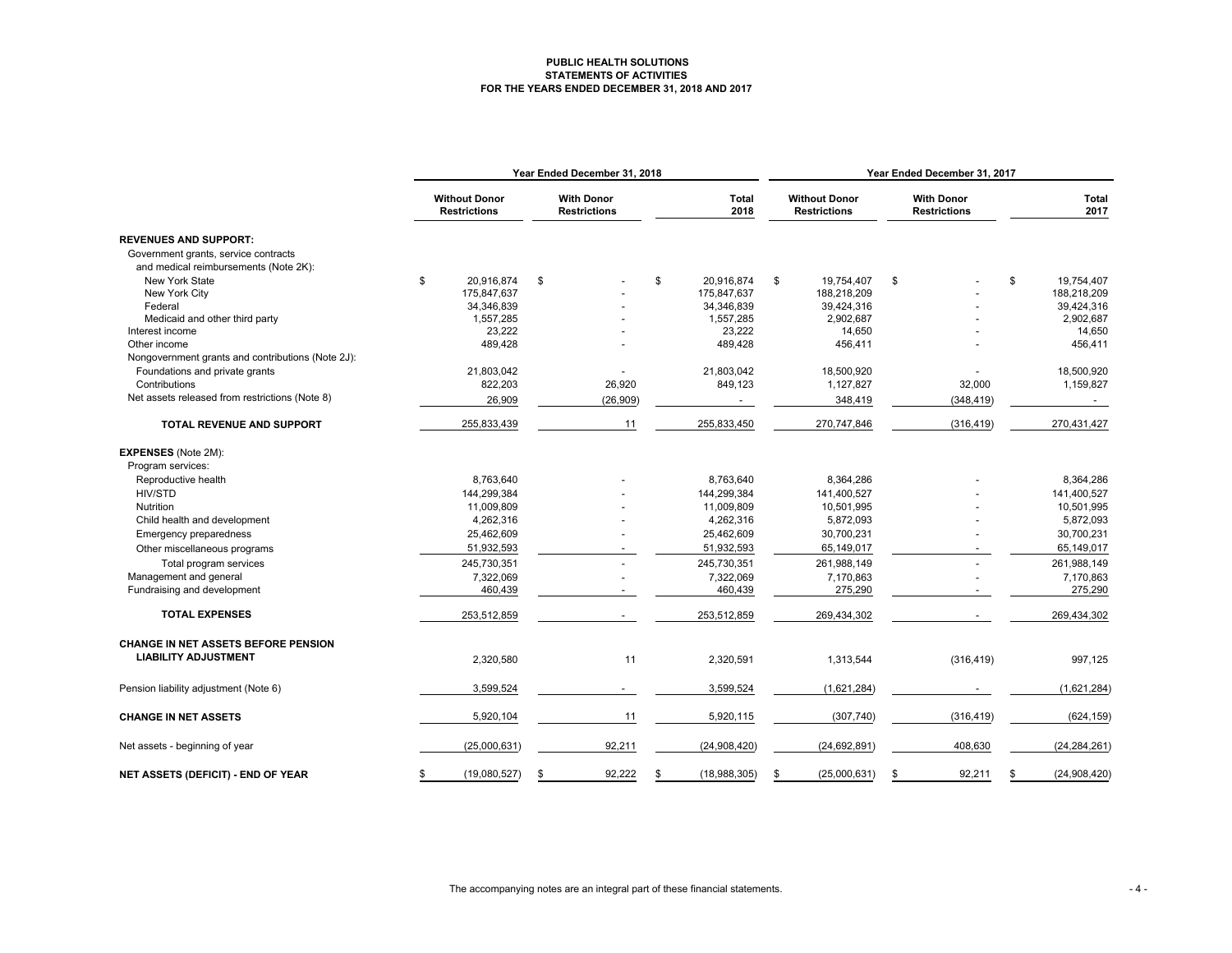#### **PUBLIC HEALTH SOLUTIONS STATEMENT OF FUNCTIONAL EXPENSES FOR THE YEAR ENDED DECEMBER 31, 2018**

|                                                         |                        |    |                |     |                  |                                 | <b>Program Services</b>  |    |                           |    |                                           |              |                                            |                              |            |    |                                          |                      |               |  |  |
|---------------------------------------------------------|------------------------|----|----------------|-----|------------------|---------------------------------|--------------------------|----|---------------------------|----|-------------------------------------------|--------------|--------------------------------------------|------------------------------|------------|----|------------------------------------------|----------------------|---------------|--|--|
|                                                         | Reproductive<br>Health |    | <b>HIV/STD</b> |     | <b>Nutrition</b> | Child Health and<br>Development |                          |    | Emergency<br>Preparedness |    | Other<br><b>Miscellaneous</b><br>Programs |              | <b>Total</b><br>Program<br><b>Services</b> | Management<br>and<br>General |            |    | <b>Fundraising</b><br>and<br>Development | <b>TOTAL</b><br>2018 |               |  |  |
| Salaries and wages                                      | \$<br>2,685,179        | S. | 5,169,869      | £.  | 6,315,149        | \$                              | 2,782,516                | s. | 1,035,376                 | \$ | 4,468,108                                 | $\mathbf{s}$ | 22,456,197                                 | \$                           | 4,429,488  | \$ | 250,103                                  | -S                   | 27,135,788    |  |  |
| Payroll taxes and employee benefits                     |                        |    |                |     |                  |                                 |                          |    |                           |    |                                           |              |                                            |                              |            |    |                                          |                      |               |  |  |
| excluding defined benefit plan (ERISA Funding) (Note 6) | 741,806                |    | 1,416,099      |     | 1,730,538        |                                 | 762,493                  |    | 283,664                   |    | 1,222,836                                 |              | 6,157,436                                  |                              | 1,196,935  |    | 68,533                                   |                      | 7,422,904     |  |  |
| Net periodic benefit cost (Note 6)                      | (110, 417)             |    | (210, 785)     |     | (257, 589)       |                                 | (113, 497)               |    | (42, 223)                 |    | (182, 019)                                |              | (916, 530)                                 |                              | (178, 163) |    | (10, 201)                                |                      | (1, 104, 894) |  |  |
| Defined benefit plan (ERISA Funding) (Note 6)           | 316,106                |    | 603,442        |     | 737,434          |                                 | 324,921                  |    | 120,878                   |    | 521,087                                   |              | 2,623,868                                  |                              | 510,050    |    | 29,204                                   |                      | 3,163,122     |  |  |
|                                                         | 3,632,674              |    | 6,978,625      |     | 8,525,532        |                                 | 3,756,433                |    | 1,397,695                 |    | 6,030,012                                 |              | 30,320,971                                 |                              | 5,958,310  |    | 337,639                                  |                      | 36,616,920    |  |  |
| Subcontractors:                                         |                        |    |                |     |                  |                                 |                          |    |                           |    |                                           |              |                                            |                              |            |    |                                          |                      |               |  |  |
| Title X                                                 | 2,994,328              |    |                |     |                  |                                 |                          |    |                           |    |                                           |              | 2,994,328                                  |                              |            |    |                                          |                      | 2,994,328     |  |  |
| Ryan White                                              |                        |    | 79,803,905     |     |                  |                                 |                          |    |                           |    |                                           |              | 79,803,905                                 |                              |            |    |                                          |                      | 79,803,905    |  |  |
| <b>HIV Prevention</b>                                   |                        |    | 49,077,177     |     |                  |                                 |                          |    |                           |    |                                           |              | 49.077.177                                 |                              |            |    |                                          |                      | 49,077,177    |  |  |
| <b>CTL Master Administrator</b>                         |                        |    | ٠              |     |                  |                                 |                          |    |                           |    | 23,032,160                                |              | 23,032,160                                 |                              |            |    |                                          |                      | 23,032,160    |  |  |
| <b>Emergency Preparedness</b>                           |                        |    |                |     |                  |                                 |                          |    | 20,763,879                |    |                                           |              | 20,763,879                                 |                              |            |    |                                          |                      | 20,763,879    |  |  |
| Various                                                 | 526,923                |    | 1,292,960      |     | 425,464          |                                 |                          |    |                           |    | 16,571,758                                |              | 18,817,105                                 |                              |            |    |                                          |                      | 18,817,105    |  |  |
| Patient care                                            | 176.760                |    | ٠              |     | $\blacksquare$   |                                 | $\overline{\phantom{a}}$ |    | $\overline{\phantom{a}}$  |    | $\overline{\phantom{a}}$                  |              | 176.760                                    |                              |            |    | $\blacksquare$                           |                      | 176,760       |  |  |
| Purchased services                                      | 79,949                 |    | 203,405        |     | 105,095          |                                 | 7,476                    |    | 14,950                    |    | 184,252                                   |              | 595,127                                    |                              | 148,335    |    | 40                                       |                      | 743,502       |  |  |
| Occupancy (Note 9)                                      | 276,153                |    | 669,541        |     | 1,489,372        |                                 | 329,265                  |    | 74,020                    |    | 3,609,712                                 |              | 6,448,063                                  |                              | 175,839    |    | 17,202                                   |                      | 6,641,104     |  |  |
| Supplies                                                | 418,780                |    | 1,222,304      |     | 205,926          |                                 | 62,261                   |    | 313,889                   |    | 154,142                                   |              | 2,377,302                                  |                              | 154,476    |    | 546                                      |                      | 2,532,324     |  |  |
| Communications                                          | 72,961                 |    | 37,250         |     | 129,372          |                                 | 105,204                  |    | 77,907                    |    | 153,828                                   |              | 576,522                                    |                              | 51,395     |    | 837                                      |                      | 628,754       |  |  |
| Project Renovations/Non-Capital                         |                        |    |                |     |                  |                                 |                          |    |                           |    | 3,968                                     |              | 3,968                                      |                              |            |    |                                          |                      | 3,968         |  |  |
| Maintenance and repairs                                 | 65,499                 |    | 80,775         |     | 204,887          |                                 | 18,789                   |    | 573,211                   |    | 96,528                                    |              | 1,039,689                                  |                              | 129,004    |    | 1,651                                    |                      | 1,170,344     |  |  |
| Postage                                                 | 6,222                  |    | 538            |     | 25,582           |                                 | 876                      |    | $\overline{\phantom{a}}$  |    | 10,871                                    |              | 44,089                                     |                              | 10,528     |    | 1,261                                    |                      | 55,878        |  |  |
| Marketing and promotion                                 | 13,965                 |    | 1,183,652      |     | 26,271           |                                 | 15,704                   |    | 22,075                    |    | 498,189                                   |              | 1,759,856                                  |                              |            |    | $\sim$                                   |                      | 1,759,856     |  |  |
| Printing                                                | 7,434                  |    | 63,374         |     | 10,178           |                                 | 8,210                    |    | 44,282                    |    | 21,785                                    |              | 155,263                                    |                              | 3,558      |    | 2,981                                    |                      | 161,802       |  |  |
| Insurance                                               | 105,223                |    | 26,850         |     | 33,863           |                                 | 3,582                    |    | 937                       |    | 12,433                                    |              | 182,888                                    |                              | 94,211     |    | $\sim$                                   |                      | 277,099       |  |  |
| Travel                                                  | 184,494                |    | 94,611         |     | 31,973           |                                 | 62,759                   |    | 9,317                     |    | 84,708                                    |              | 467,862                                    |                              | 17,719     |    | 739                                      |                      | 486,320       |  |  |
| Equipment rental                                        | 24,849                 |    | 79,298         |     | 35,316           |                                 | 13,488                   |    | 1,616                     |    | 45,600                                    |              | 200,167                                    |                              | 42,199     |    | 376                                      |                      | 242,742       |  |  |
| Professional fees                                       | 215,038                |    | 2,886,290      |     | 65,684           |                                 | 36,332                   |    | 2,188,296                 |    | 1,567,981                                 |              | 6,959,621                                  |                              | 614,392    |    | 101,654                                  |                      | 7,675,667     |  |  |
| Recruitment and training                                | 19,905                 |    | 651,434        |     | 3,221            |                                 | 26,481                   |    | 47,426                    |    | 89,149                                    |              | 837,616                                    |                              | 144,255    |    | 3,286                                    |                      | 985,157       |  |  |
| Interest expense                                        | 125,941                |    | (12, 813)      |     |                  |                                 | (16, 128)                |    |                           |    | 55                                        |              | 97,055                                     |                              | 795        |    | 4,651                                    |                      | 102,501       |  |  |
| Sundry expenses                                         | 17,088                 |    | 324,956        |     | 1,570            |                                 | 34,989                   |    | 11,764                    |    | 36,324                                    |              | 426,691                                    |                              | 25,988     |    | 6,579                                    |                      | 459,258       |  |  |
| Total expenses before                                   |                        |    |                |     |                  |                                 |                          |    |                           |    |                                           |              |                                            |                              |            |    |                                          |                      |               |  |  |
| depreciation and amortization                           | 8,964,186              |    | 144,664,132    |     | 11,319,306       |                                 | 4,465,721                |    | 25,541,264                |    | 52,203,455                                |              | 247,158,064                                |                              | 7,571,004  |    | 479,442                                  |                      | 255,208,510   |  |  |
| Depreciation and amortization                           | 5,143                  |    | 27,909         |     | 170,348          |                                 | 8,019                    |    |                           |    | 68,206                                    |              | 279,625                                    |                              | 82,952     |    |                                          |                      | 362,577       |  |  |
| Total expenses including                                |                        |    |                |     |                  |                                 |                          |    |                           |    |                                           |              |                                            |                              |            |    |                                          |                      |               |  |  |
| ERISA Funding, excluding NPBC (A)                       | 8,969,329              |    | 144,692,041    |     | 11,489,654       |                                 | 4,473,740                |    | 25,541,264                |    | 52,271,661                                |              | 247,437,689                                |                              | 7,653,956  |    | 479,442                                  |                      | 255,571,087   |  |  |
| Net periodic benefit cost (Note 6)                      | 110,417                |    | 210,785        |     | 257,589          |                                 | 113,497                  |    | 42,223                    |    | 182,019                                   |              | 916,530                                    |                              | 178,163    |    | 10,201                                   |                      | 1,104,894     |  |  |
| <b>ERISA Funding Adjustment</b>                         | (316, 106)             |    | (603, 442)     |     | (737, 434)       |                                 | (324, 921)               |    | (120, 878)                |    | (521,087)                                 |              | (2,623,868)                                |                              | (510, 050) |    | (29, 204)                                |                      | (3, 163, 122) |  |  |
| <b>TOTAL EXPENSES (B)</b>                               | \$<br>8,763,640        |    | \$144,299,384  | -96 | 11,009,809       | \$                              | 4,262,316                | S  | 25,462,609                | £. | 51,932,593                                |              | \$ 245,730,351                             | \$                           | 7,322,069  |    | 460,439                                  |                      | \$253,512,859 |  |  |

(A) Represents total expenses including \$3,163,122 cash payments in accordance with required ERISA funding standards and excluding \$1,104,894 in net periodic benefit cost.

(B) Represents total expenses after application of \$3,163,122 cash payments against pension liability and including \$1,104,894 in net period benefit cost in accordance with accounting principles generally accepted in the U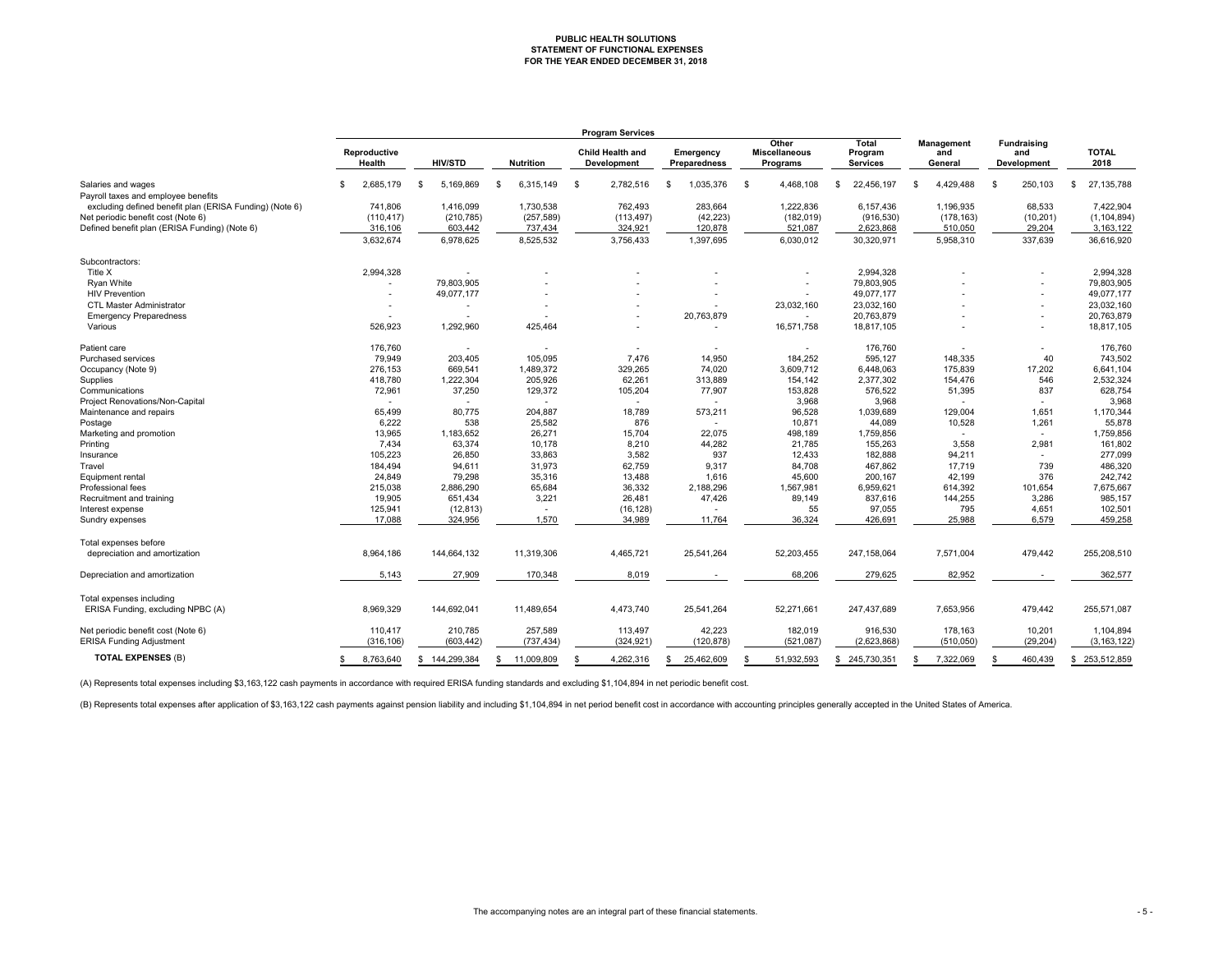#### **PUBLIC HEALTH SOLUTIONS STATEMENT OF FUNCTIONAL EXPENSES FOR THE YEAR ENDED DECEMBER 31, 2017**

|                                                                                               | <b>Program Services</b> |                        |    |                      |    |                      |    |                                 |                    |                           |                |                                           |          |                                     |    |                              |    |                                          |     |                         |
|-----------------------------------------------------------------------------------------------|-------------------------|------------------------|----|----------------------|----|----------------------|----|---------------------------------|--------------------|---------------------------|----------------|-------------------------------------------|----------|-------------------------------------|----|------------------------------|----|------------------------------------------|-----|-------------------------|
|                                                                                               |                         | Reproductive<br>Health |    | <b>HIV/STD</b>       |    | <b>Nutrition</b>     |    | Child Health and<br>Development |                    | Emergency<br>Preparedness |                | Other<br><b>Miscellaneous</b><br>Programs |          | Total<br>Program<br><b>Services</b> |    | Management<br>and<br>General |    | <b>Fundraising</b><br>and<br>Development |     | <b>TOTAL</b><br>2017    |
| Salaries and wages                                                                            | S                       | 2,830,208              | \$ | 5,317,911            | \$ | 6,187,800            | \$ | 3,859,116                       | $\mathbf{\hat{z}}$ | 1,091,198                 | $\mathfrak{s}$ | 4,320,151                                 | <b>S</b> | 23,606,384                          | \$ | 4,335,854                    | -S | 171,707                                  | \$. | 28,113,945              |
| Payroll taxes and employee benefits                                                           |                         |                        |    |                      |    |                      |    |                                 |                    |                           |                |                                           |          |                                     |    |                              |    |                                          |     |                         |
| excluding defined benefit plan (ERISA Funding) (Note 6)<br>Net periodic benefit cost (Note 6) |                         | 726,485                |    | 1,355,920            |    | 1,562,000            |    | 983,246                         |                    | 278,190                   |                | 1,098,742                                 |          | 6,004,583                           |    | 1,109,164                    |    | 43,780                                   |     | 7,157,527               |
| Defined benefit plan (ERISA Funding) (Note 6)                                                 |                         | (34,600)               |    | (64, 578)<br>357,238 |    | (74, 393)<br>411,533 |    | (46, 829)<br>259,051            |                    | (13, 249)<br>73,293       |                | (52, 330)<br>289,481                      |          | (285, 979)<br>1,582,000             |    | (52, 826)<br>292,226         |    | (2,086)<br>11,534                        |     | (340, 891)<br>1,885,760 |
|                                                                                               |                         | 191,404<br>3,713,497   |    | 6,966,491            |    | 8,086,940            |    | 5,054,584                       |                    | 1,429,432                 |                | 5,656,044                                 |          | 30,906,988                          |    | 5,684,418                    |    | 224,935                                  |     | 36,816,341              |
| Subcontractors:                                                                               |                         |                        |    |                      |    |                      |    |                                 |                    |                           |                |                                           |          |                                     |    |                              |    |                                          |     |                         |
| Title X                                                                                       |                         | 2,773,075              |    |                      |    |                      |    |                                 |                    |                           |                |                                           |          | 2,773,075                           |    |                              |    |                                          |     | 2,773,075               |
| Ryan White                                                                                    |                         |                        |    | 83,984,768           |    |                      |    |                                 |                    |                           |                |                                           |          | 83,984,768                          |    |                              |    |                                          |     | 83,984,768              |
| <b>HIV Prevention</b>                                                                         |                         |                        |    | 43,195,004           |    |                      |    |                                 |                    |                           |                |                                           |          | 43,195,004                          |    |                              |    |                                          |     | 43,195,004              |
| <b>CTL Master Administrator</b>                                                               |                         |                        |    |                      |    |                      |    |                                 |                    |                           |                | 39,340,970                                |          | 39,340,970                          |    |                              |    |                                          |     | 39,340,970              |
| <b>Emergency Preparedness</b>                                                                 |                         |                        |    |                      |    |                      |    |                                 |                    | 21,932,289                |                |                                           |          | 21,932,289                          |    |                              |    |                                          |     | 21,932,289              |
| Various                                                                                       |                         | 565,609                |    | 1,628,583            |    | 266,333              |    |                                 |                    |                           |                | 14,413,828                                |          | 16,874,353                          |    |                              |    |                                          |     | 16,874,353              |
| Patient care                                                                                  |                         | 186,561                |    |                      |    |                      |    |                                 |                    |                           |                |                                           |          | 186,561                             |    |                              |    | $\overline{\phantom{a}}$                 |     | 186,561                 |
| Purchased services                                                                            |                         | 58,346                 |    | 260,809              |    | 171,469              |    | 49,445                          |                    | 101,618                   |                | 242,539                                   |          | 884,226                             |    | 23,805                       |    | 30                                       |     | 908,061                 |
| Occupancy (Note 9)                                                                            |                         | 229,997                |    | 614,313              |    | 1,183,621            |    | 472,594                         |                    | 85,087                    |                | 3,367,169                                 |          | 5,952,781                           |    | 123,801                      |    | 12,897                                   |     | 6,089,479               |
| Supplies                                                                                      |                         | 284,632                |    | 437,047              |    | 350,084              |    | 74,286                          |                    | 2,074,811                 |                | 267,174                                   |          | 3,488,034                           |    | 87,186                       |    | 564                                      |     | 3,575,784               |
| Communications                                                                                |                         | 75,067                 |    | 39,875               |    | 133,769              |    | 124,662                         |                    | 97,090                    |                | 148,695                                   |          | 619,158                             |    | 47,000                       |    | 724                                      |     | 666,882                 |
| Project Renovations/Non-Capital                                                               |                         |                        |    |                      |    | 3,375                |    |                                 |                    |                           |                |                                           |          | 3,375                               |    |                              |    |                                          |     | 3,375                   |
| Maintenance and repairs                                                                       |                         | 84,260                 |    | 169,301              |    | 196,011              |    | 35,186                          |                    | 686,028                   |                | 77,286                                    |          | 1,248,072                           |    | 109,135                      |    | 2,093                                    |     | 1,359,300               |
| Postage                                                                                       |                         | 2,481                  |    | 1,291                |    | 59,117               |    | 7,959                           |                    | 64,011                    |                | 4,146                                     |          | 139,005                             |    | 11,941                       |    | 4,082                                    |     | 155,028                 |
| Marketing and promotion                                                                       |                         | 21,407                 |    | 793,105              |    | 135,341              |    | 22,776                          |                    | 1,024,649                 |                | 661,266                                   |          | 2,658,544                           |    |                              |    | 5,500                                    |     | 2,664,044               |
| Printing                                                                                      |                         | 3,870                  |    | 307,146              |    | 27,157               |    | 12,684                          |                    | 140,524                   |                | 156,887                                   |          | 648,268                             |    | 3,763                        |    | 10,321                                   |     | 662,352                 |
| Insurance                                                                                     |                         | 109,117                |    | 29,644               |    | 28.662               |    | 2.692                           |                    | 912                       |                | 11,604                                    |          | 182.631                             |    | 91,700                       |    | $\sim$                                   |     | 274,331                 |
| Travel                                                                                        |                         | 109,695                |    | 134,826              |    | 37,545               |    | 35,694                          |                    | 19,988                    |                | 76,326                                    |          | 414,074                             |    | 15,721                       |    | 203                                      |     | 429,998                 |
| Equipment rental                                                                              |                         | 25,042                 |    | 61,648               |    | 37,441               |    | 39,018                          |                    | 1,880                     |                | 62,005                                    |          | 227,034                             |    | 48,870                       |    | 306                                      |     | 276,210                 |
| Professional fees                                                                             |                         | 152,529                |    | 2,622,927            |    | 23,830               |    | 19,055                          |                    | 2,987,706                 |                | 826,265                                   |          | 6,632,312                           |    | 639,062                      |    | 13,697                                   |     | 7,285,071               |
| Recruitment and training                                                                      |                         | 29,906                 |    | 317,903              |    | 4,215                |    | 29,242                          |                    | 84,818                    |                | (90, 325)                                 |          | 375,759                             |    | 105,694                      |    | 3,342                                    |     | 484,795                 |
| Interest expense                                                                              |                         | 81,427                 |    |                      |    |                      |    | 9,557                           |                    |                           |                | (9,501)                                   |          | 81,483                              |    | 865                          |    | 1,200                                    |     | 83,548                  |
| Sundry expenses                                                                               |                         | 10,501                 |    | 103,333              |    | 1,771                |    | 19.239                          |                    | 29,432                    |                | 106,124                                   |          | 270,400                             |    | 29,696                       |    | 4,844                                    |     | 304,940                 |
| Total expenses before                                                                         |                         |                        |    |                      |    |                      |    |                                 |                    |                           |                |                                           |          |                                     |    |                              |    |                                          |     |                         |
| depreciation and amortization                                                                 |                         | 8,517,019              |    | 141,668,014          |    | 10,746,681           |    | 6,008,673                       |                    | 30,760,275                |                | 65,318,502                                |          | 263,019,164                         |    | 7,022,657                    |    | 284,738                                  |     | 270,326,559             |
| Depreciation and amortization                                                                 |                         | 4,071                  |    | 25,173               |    | 92,454               |    | 75,642                          |                    |                           |                | 67,666                                    |          | 265,006                             |    | 387,606                      |    |                                          |     | 652,612                 |
| Total expenses including                                                                      |                         |                        |    |                      |    |                      |    |                                 |                    |                           |                |                                           |          |                                     |    |                              |    |                                          |     |                         |
| ERISA Funding, excluding NPBC (A)                                                             |                         | 8,521,090              |    | 141,693,187          |    | 10,839,135           |    | 6,084,315                       |                    | 30,760,275                |                | 65,386,168                                |          | 263,284,170                         |    | 7,410,263                    |    | 284,738                                  |     | 270,979,171             |
| Net periodic benefit cost (Note 6)                                                            |                         | 34,600                 |    | 64,578               |    | 74,393               |    | 46,829                          |                    | 13,249                    |                | 52,330                                    |          | 285,979                             |    | 52,826                       |    | 2,086                                    |     | 340,891                 |
| <b>ERISA Funding Adjustment</b>                                                               |                         | (191, 404)             |    | (357, 238)           |    | (411, 533)           |    | (259, 051)                      |                    | (73, 293)                 |                | (289, 481)                                |          | (1,582,000)                         |    | (292, 226)                   |    | (11, 534)                                |     | (1,885,760)             |
| <b>TOTAL EXPENSES (B)</b>                                                                     |                         | 8,364,286              |    | \$141,400,527        | \$ | 10,501,995           | \$ | 5,872,093                       |                    | 30,700,231                |                | 65,149,017                                |          | \$ 261,988,149                      |    | 7,170,863                    |    | 275,290                                  |     | \$ 269,434,302          |

(A) Represents total expenses including \$1,885,760 cash payments in accordance with required ERISA funding standards and excluding \$340,891 in net periodic benefit cost.

(B) Represents total expenses after application of \$1,885,760 cash payments against pension liability and including \$340,891 in net period benefit cost in accordance with accounting principles generally accepted in the Uni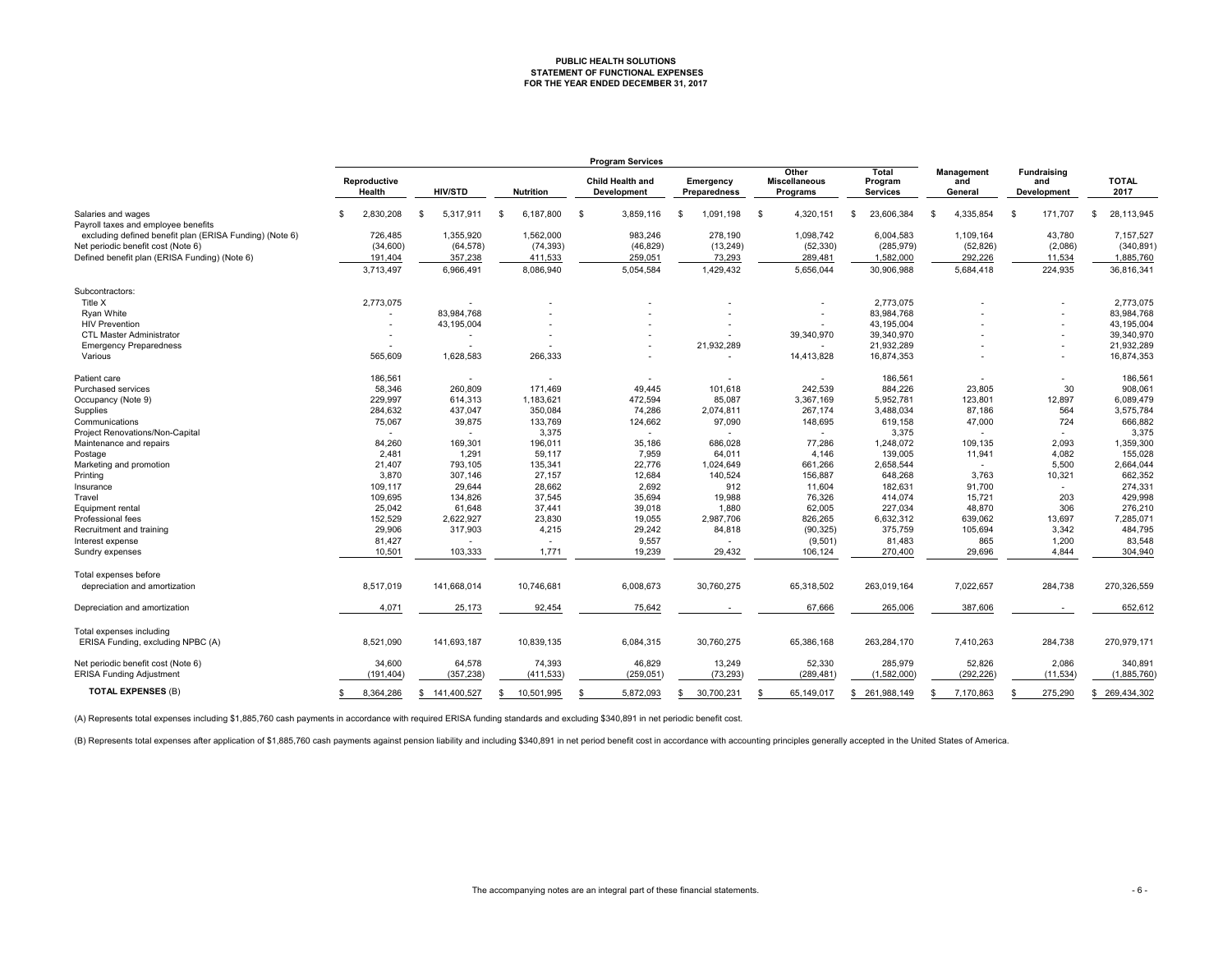#### **PUBLIC HEALTH SOLUTIONS STATEMENTS OF CASH FLOWS FOR THE YEARS ENDED DECEMBER 31, 2018 AND 2017**

|                                                                                                | 2018             | 2017             |
|------------------------------------------------------------------------------------------------|------------------|------------------|
| <b>CASH FLOWS FROM OPERATING ACTIVITIES</b>                                                    |                  |                  |
| Change in net assets                                                                           | \$<br>5,920,115  | \$<br>(624, 159) |
| Adjustments to reconcile change in net assets to                                               |                  |                  |
| net cash provided by operating activities:                                                     |                  |                  |
| Depreciation and amortization                                                                  | 362,577          | 652,612          |
| Pension related changes other than net periodic pension cost<br>Decrease (increase) in assets: | (3,599,524)      | 1,621,284        |
| Grants receivable                                                                              | 3,273,154        | 20,084,322       |
| Contributions receivable                                                                       | 267,206          | (267, 496)       |
| Service reimbursements receivable                                                              | 18,676           | 676,865          |
| Supplies inventory                                                                             | 60,796           | 26,157           |
| Advances to subcontractors                                                                     | (383, 663)       | (1,563,532)      |
| Deposits and other assets                                                                      | (72, 926)        | (4,598)          |
| Increase (decrease) in liabilities:                                                            |                  |                  |
| Accounts payable and accrued liabilities                                                       | (2,898,036)      | (5,357,641)      |
| Advances from government and other agencies                                                    | 1,467,251        | 1,176,139        |
| Pension liability                                                                              | (1,604,818)      | (1,763,074)      |
| <b>Net Cash Provided by Operating Activities</b>                                               | 2,810,808        | 14,656,879       |
| <b>CASH FLOWS FROM INVESTING ACTIVITIES</b>                                                    |                  |                  |
| Purchases of property and equipment                                                            | (390, 334)       | (531, 955)       |
| Proceeds from redemption of certificates of deposit                                            |                  | 374,273          |
| Purchase of certificates of deposit                                                            | (4, 492)         | (377, 232)       |
| <b>Net Cash Used in Investing Activities</b>                                                   | (394, 826)       | (534, 914)       |
| <b>CASH FLOWS FROM FINANCING ACTIVITIES</b>                                                    |                  |                  |
| Proceeds from line of credit                                                                   |                  | 1,000,000        |
| <b>Net Cash Provided by Financing Activities</b>                                               |                  | 1,000,000        |
| <b>NET INCREASE IN CASH AND CASH EQUIVALENTS</b>                                               | 2,415,982        | 15,121,965       |
| Cash and Cash Equivalents - Beginning of Year                                                  | 32,073,791       | 16,951,826       |
| CASH AND CASH EQUIVALENTS - END OF YEAR                                                        | \$<br>34,489,773 | \$<br>32,073,791 |
| Supplemental Disclosure of Cash Flow Information:<br>Cash paid during the year for interest    | \$<br>128,244    | \$<br>76,919     |
|                                                                                                |                  |                  |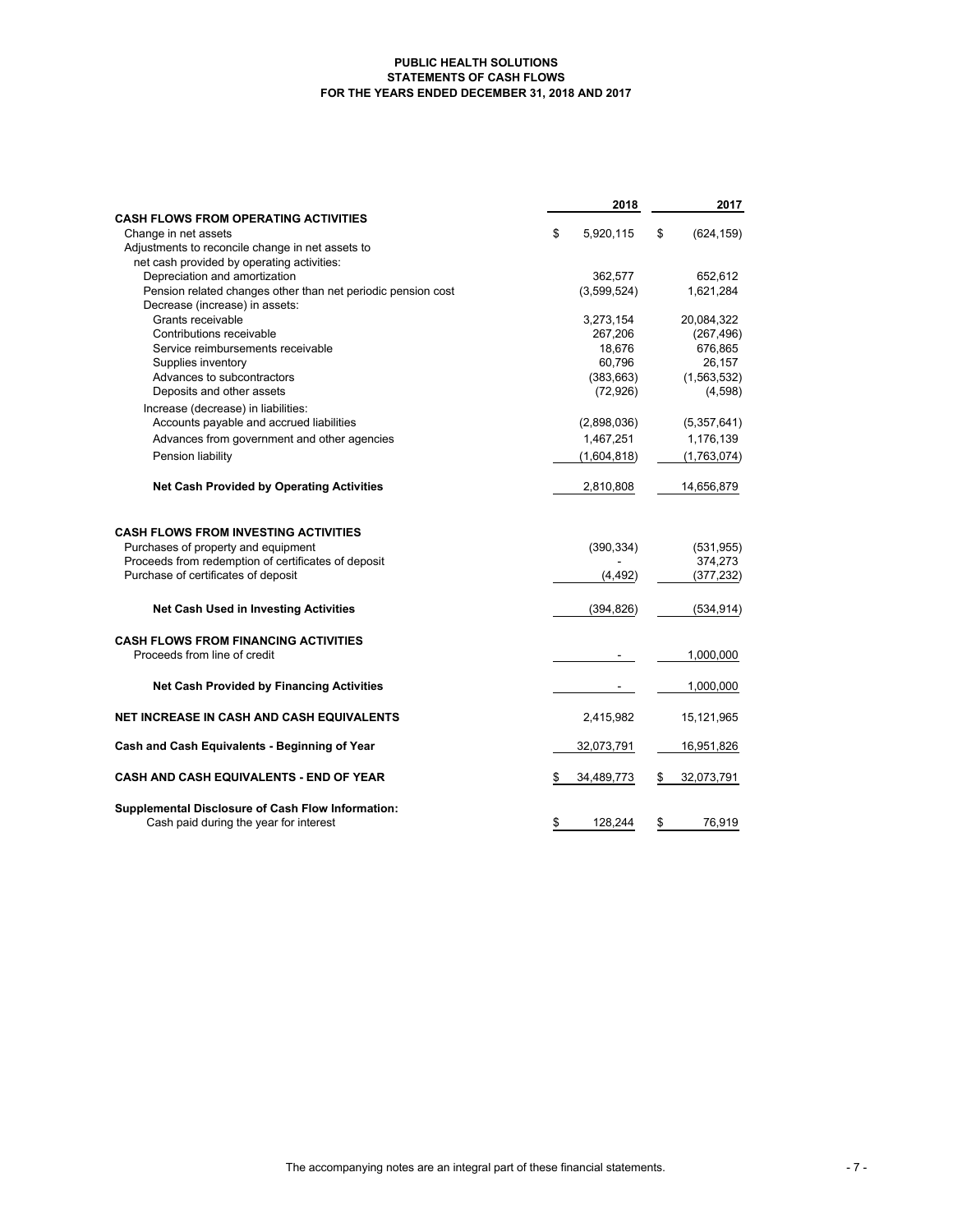# **NOTE 1 – NATURE OF ACTIVITIES**

Incorporated in November 1957 in the State of New York, Public Health Solutions is the largest public health nonprofit serving New York City. For over 60 years, the organization has improved health outcomes and helped families thrive by providing services directly within communities that need them most and serving as a critical link in public-private partnerships with government agencies to support 200 community-based organizations across the city.

Public Health Solutions focuses on a wide range of crucial public health issues that overwhelmingly affect the health of low-income families in New York City, including food and nutrition, health insurance, maternal and child health, sexual and reproductive health, tobacco control, and HIV/AIDS.

Public Health Solutions is a public charity, classified as a 501(c)(3) organization and is exempt from federal income taxes under Section 501(a) of the Internal Revenue Code. Accordingly, no provision for income taxes has been reflected in the accompanying financial statements.

# **NOTE 2 – SUMMARY OF SIGNIFICANT ACCOUNTING POLICIES**

#### A. *Basis of Presentation*

The accompanying financial statements have been prepared on the accrual basis of accounting in conformity with accounting principles generally accepted in the United States of America ("U.S. GAAP").

#### B. *Cash Equivalents*

Cash and cash equivalents include all cash balances and highly liquid investments with a maturity of three months or less when acquired.

Under provisions stipulated by certain of Public Health Solutions' funding agencies, cash advances for program services are required to be held in separate accounts. Cash maintained in these segregated accounts for the Ryan White, HIV Prevention, Minority AIDS Initiative, CTL Master Administrator and One City Health programs totaled approximately \$27,934,000 and \$28,444,000 at December 31, 2018 and 2017, respectively.

#### C. *Certificates of Deposit*

Certificates of deposit that are not debt securities are carried at cost, which approximates fair value because of the short maturities of the certificates of deposit.

#### D. *Grants Receivable*

Grants receivable are recognized to the extent of support earned in excess of advances and payments received.

#### E. *Supplies Inventory*

Supplies inventory, consisting primarily of pharmaceuticals, is stated at cost using the first-in, first-out method.

#### F. *Property and Equipment*

Public Health Solutions capitalizes property and equipment valued at \$5,000 or greater. Capital assets are stated at cost at the date of acquisition or fair value at the date of contribution, if donated. Public Health Solutions retains assets purchased with grantor restricted funds, unless the grantor requests that such equipment be returned. Purchases of property and equipment reimbursed by governmental funding sources and for which the contractual agreement specifies that title to these assets rests with the governmental funding sources are expensed.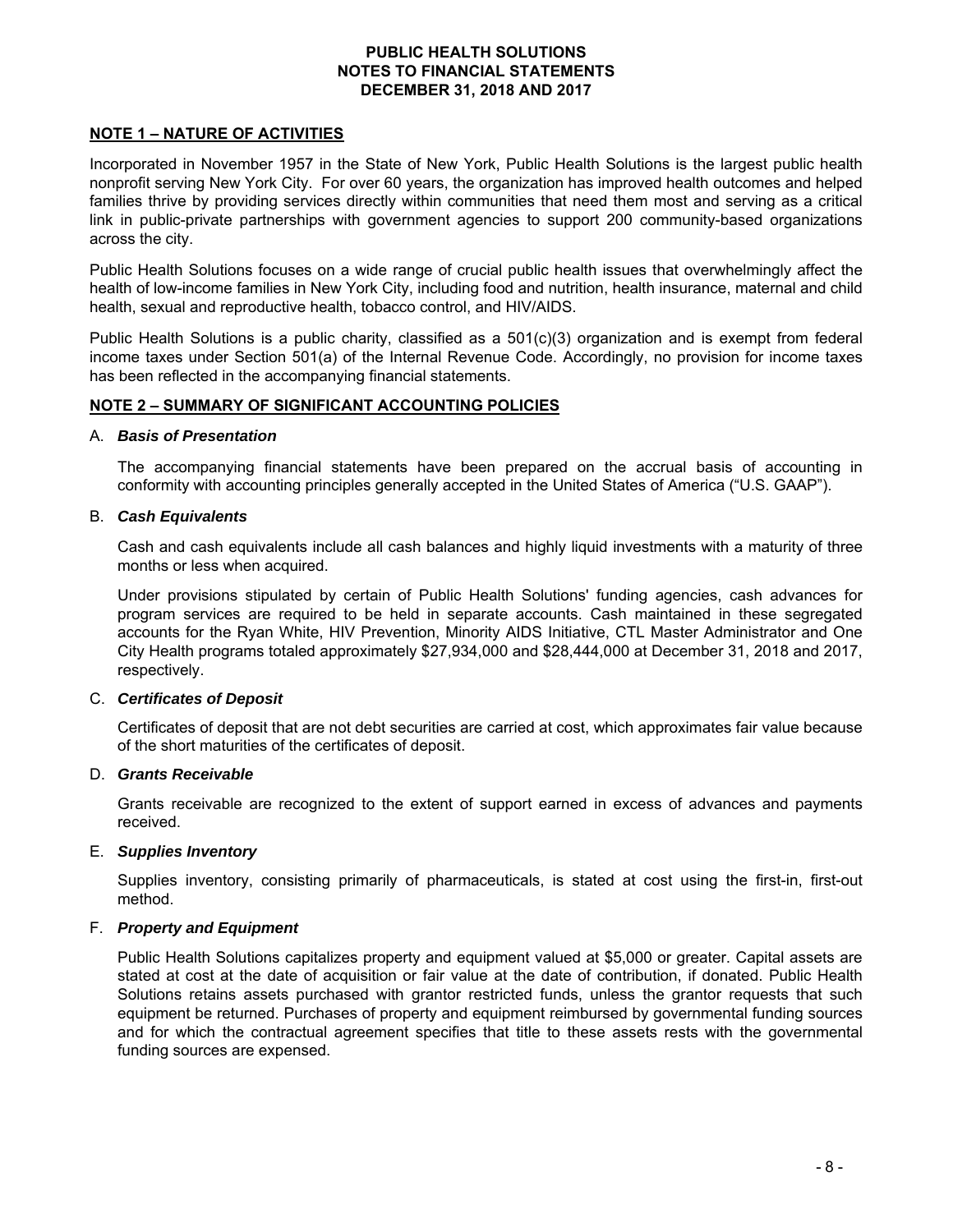# **NOTE 2 – SUMMARY OF SIGNIFICANT ACCOUNTING POLICIES (Continued)**

Equipment, furniture and fixtures are depreciated over a five-year estimated useful life using the straight-line method. Leasehold improvements are amortized over the shorter of the lease term or the estimated useful life of the asset. Improvements on premises having no lease are amortized over estimated useful lives of five years. Amortization of fixed assets held under capital leases is included in depreciation and amortization expense.

#### G. *Advances to Subcontractors*

Advances to subcontractors consist of advances Public Health Solutions has made to subcontractors under various agreements. The amounts advanced are generally equal to 25 percent of the total grant award and will be offset against expenses incurred by the subcontractor during the grant award year. Unreimbursed allowable expenditures incurred by the subcontractors are recorded as accounts payable prior to final settlement.

#### H. *Advances from Government Agencies*

Advances from government agencies and all other sources are deferred when received and recorded as revenue in the period in which the related services are rendered.

#### I. *Net Assets (Net Deficit)*

Public Health Solutions' resources are classified and reported based on the existence or absence of donorimposed restrictions as follows:

- *Without donor restrictions* include resources not subject to donor-imposed restrictions.
- *With donor restrictions* include resources subject to donor-imposed stipulations that limit their use either through purpose or time restrictions. When donor restrictions expire, that is, when a time restriction ends or a purpose restriction is accomplished, donor restricted net assets are reclassified as net assets without donor restrictions and reported as net assets released from restrictions. In addition, net assets with donor restrictions represents those resources subject to donor-imposed stipulations that they be maintained intact in perpetuity by Public Health Solutions.

# J. *Contributions*

Public Health Solutions records contributions of cash and other assets when an unconditional promise to give is received from a donor. Contributions are recorded at the fair value of the assets received and are classified as either net assets without donor restrictions or net assets with donor restrictions support depending on the existence of any donor restrictions.

Donor-restricted contributions whose restrictions are met in the same reporting period are reported as contributions without donor restrictions.

Material contributions of noncash assets are recorded at their fair value in the period received.

#### K. *Government Grants, Service Contracts and Medical Reimbursement Revenue*

Public Health Solutions' grants and contracts are primarily expense reimbursement agreements; however, some arrangements are performance based.

The terms under which government grants are awarded for reimbursement of actual expenditures are within the grant period. Funds are received in either predetermined installments or in increments based on estimated or actual expenditures for the period. When grants end, unexpended funds received are returnable to the grantor. Accordingly, grant income under these awards is recognized in amounts equal to actual expenditures incurred.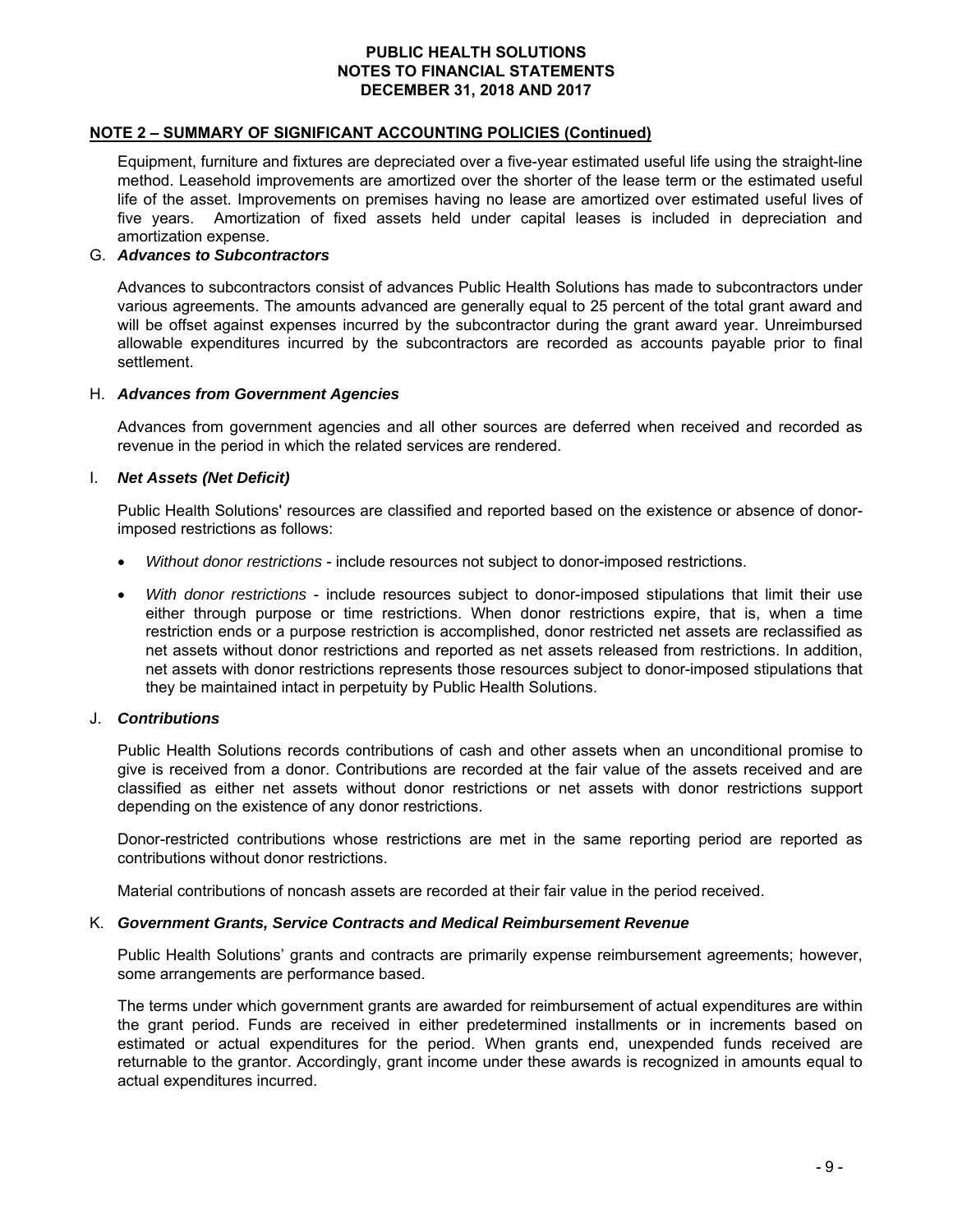#### **NOTE 2 – SUMMARY OF SIGNIFICANT ACCOUNTING POLICIES (Continued)**

Any deficiency or excess of receipts under or over actual expenditures incurred is reported in the financial statements under the appropriate captions "Grants receivable" or "Advances from government and other agencies."

For performance-based agreements, revenue is recognized when performance goals are met and/or contract deliverables are completed.

Service contract revenue and medical reimbursement revenue are recognized at the time the contractual service is delivered.

#### L. *Use of Estimates*

The preparation of financial statements in conformity with U.S. GAAP requires management to make estimates and assumptions that affect certain reported amounts and disclosures. Accordingly, actual results could differ from those estimates.

#### M. *Functional Expense Allocation*

The costs of providing various programs and supporting services activities have been summarized on a functional basis in the statements of activities. The statements of functional expenses present the natural classification detail for the functional expenses with the result that certain natural costs are allocated among the programs and supporting services benefited. Accordingly, the statements of functional expenses report certain categories of expenses that are attributed to more than one program or supporting function. Therefore, expenses require allocation on a reasonable basis that is consistently applied. The expenses that are allocated include: salaries, payroll taxes and fringe benefits which are allocated based on time and effort reporting; and depreciation and amortization which are direct charged based on specific identification of program assets. A combination of allocation bases are used for occupancy, supplies, communications, maintenance and repairs, postage, and equipment rental expenses. Where these costs are incurred for Public Health Solutions' 40 Worth Street location, they are allocated to the functional areas based on the number of workstations each area occupies. The remaining costs in this group are directly charged based on specific identification to program activities.

#### N. *Fair Value Measurements*

Fair value measurements are based on the price that would be received to sell an asset or paid to transfer a liability in an orderly transaction between market participants at the measurement date. In order to increase consistency and comparability in fair value measurements, a fair value hierarchy prioritizes observable and unobservable inputs used to measure fair value into three levels, as described in Note 6.

Effective for the year ended December 31, 2017, Public Health Solutions adopted the guidance issued by the Financial Accounting Standards Board ("FASB") Accounting Standards Update ("ASU") 2015-07 *Disclosure for Investments in Certain Entities that Calculate Net Asset Value ("NAV").* 

Under the amendment, investment in entities for which fair value is calculated using NAV are no longer required to categorize within the hierarchy those investments that use NAV as a practical expedient. Public Health Solutions has reflected the effects of this amendment as of December 31, 2018 and 2017.

#### O. *Recent Accounting Pronouncements*

FASB ASU 2016-14, "Not-for-Profit Entities Topic 958" *Presentation of Financial Statements of Not-for-Profit Entities,* was adopted for the year ended December 31, 2018. ASU 2016-14 provides for a number of changes, including the presentation of two classes of net assets and enhanced disclosure on liquidity resources and functional expense allocation. These changes had no impact on the change in net assets for the year ended December 31, 2018. As a result of implementing ASU 2016-14, Public Health Solutions reports net assets in two classes (see Note 2I) and provides additional information about liquidity (see Note 3) and the methodologies used to allocate expenses by function (see Note 2M).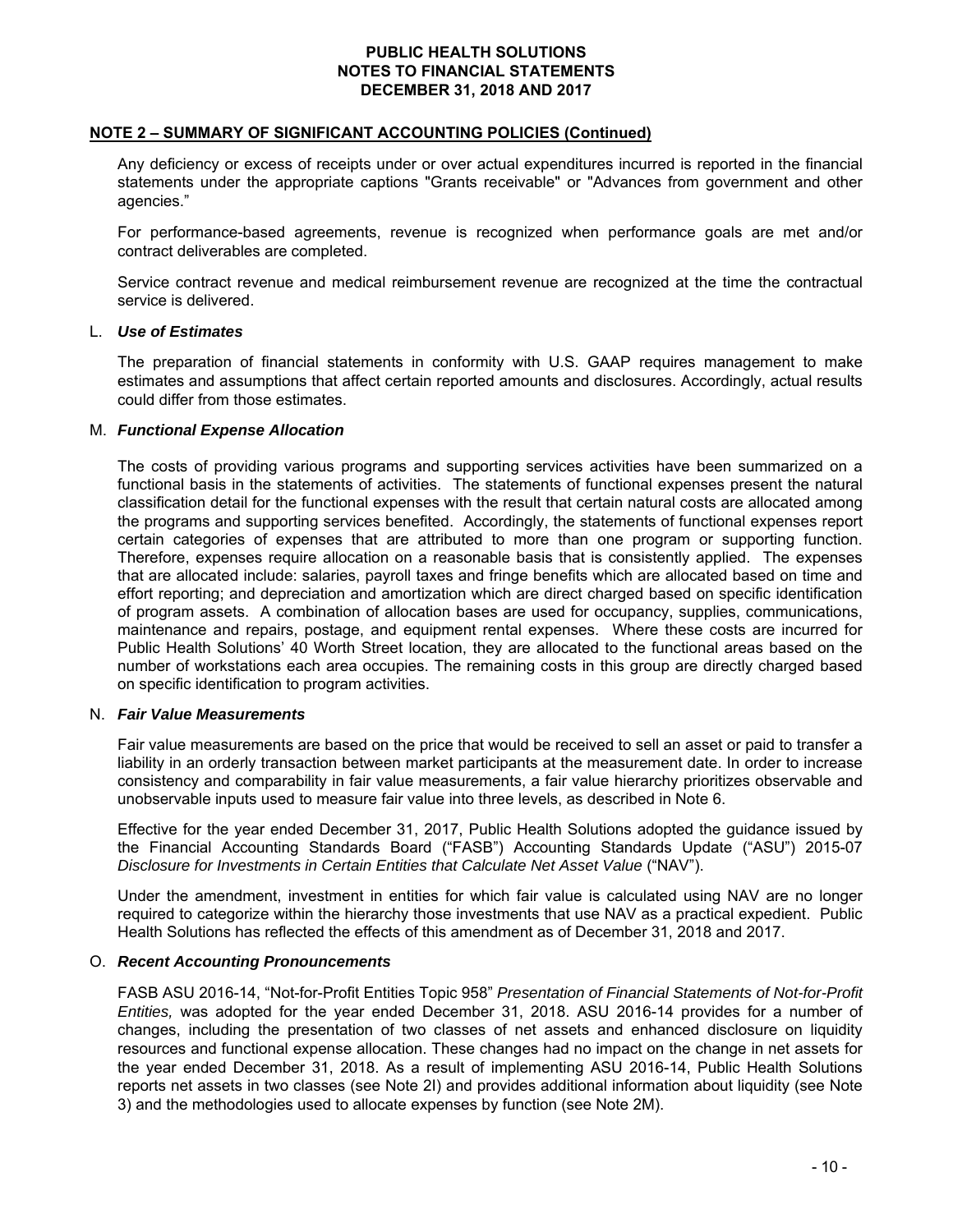### **NOTE 3 – LIQUIDITY AND AVAILABILITY OF RESOURCES FOR OPERATING EXPENDITURES**

Financial assets available for general expenditures, without donor or other restrictions limiting their use within one year of the statement of financial position date are as follows:

| Cash and cash equivalents                | \$34,489,773 |
|------------------------------------------|--------------|
| Certificates of deposit                  | 381,724      |
| Grants receivable                        | 18,272,125   |
| Other receivables                        | 169,142      |
| Total financial assets                   | 53,312,764   |
| Less: net assets with donor restrictions | (92, 222)    |
|                                          | 53,220,542   |

The majority of Public Health Solutions' expenditures are incurred for New York City funded programs and federally funded programs (representing approximately 82% of all expenditures in 2018). These expenditures present no liquidity risk for Public Health Solutions because New York City pre-funds expenditures made for its program purposes in advance, and because Public Health Solutions can draw down federally funded dollars as soon as expenditures are processed through accounts payable. In addition, foundations, which make up about 8% of Public Health Solutions' revenue, generally pay the full award amount at the time of award regardless of the period over which the expenditures will be made, again pre-funding expenditures for the obligations that arise from these activities.

Interim cash needs for non-City, federal, or foundation funded projects are managed via Public Health Solutions' vigilant receivables management, careful budgeting, and continuous cash management, processes. In the event of any temporary, short-term deficiency, Public Health Solutions has access to a \$2.246 million internal cash reserve, certificates of deposit, and a revolving credit facility with Public Health Solutions' financial institution.

In management's judgment, the pre-funding and advances along with its careful management of cash and other financing arrangements will enable Public Health Solutions to meet its working capital needs in 2019 and beyond.

# **NOTE 4 – CONCENTRATION OF CREDIT RISK**

The financial instruments that potentially subject Public Health Solutions to concentrations of credit risk consist principally of cash and cash equivalents, certificates of deposit, and grants and service reimbursement receivables.

At times during the year, Public Health Solutions' cash balances and certificates of deposit may exceed the limits of Federal Deposit Insurance Corporation ("FDIC") insurance coverage. As of December 31, 2018 and 2017, Public Health Solutions' uninsured cash balances and certificates of deposit, in one bank, totaled approximately \$37.3 million and \$35.4 million, respectively. Management does not anticipate nonperformance by the financial institution and believes that the credit risk related to these accounts is negligible.

Grants and service reimbursement receivables' credit risk is limited due to the nature of the grants and the services. Public Health Solutions regularly monitors its grant and service reimbursement receivables by investigating delayed payments and differences when payments received do not conform to the amount billed. Public Health Solutions considered all grant and service reimbursements receivables at December 31, 2018 and 2017 as collectible.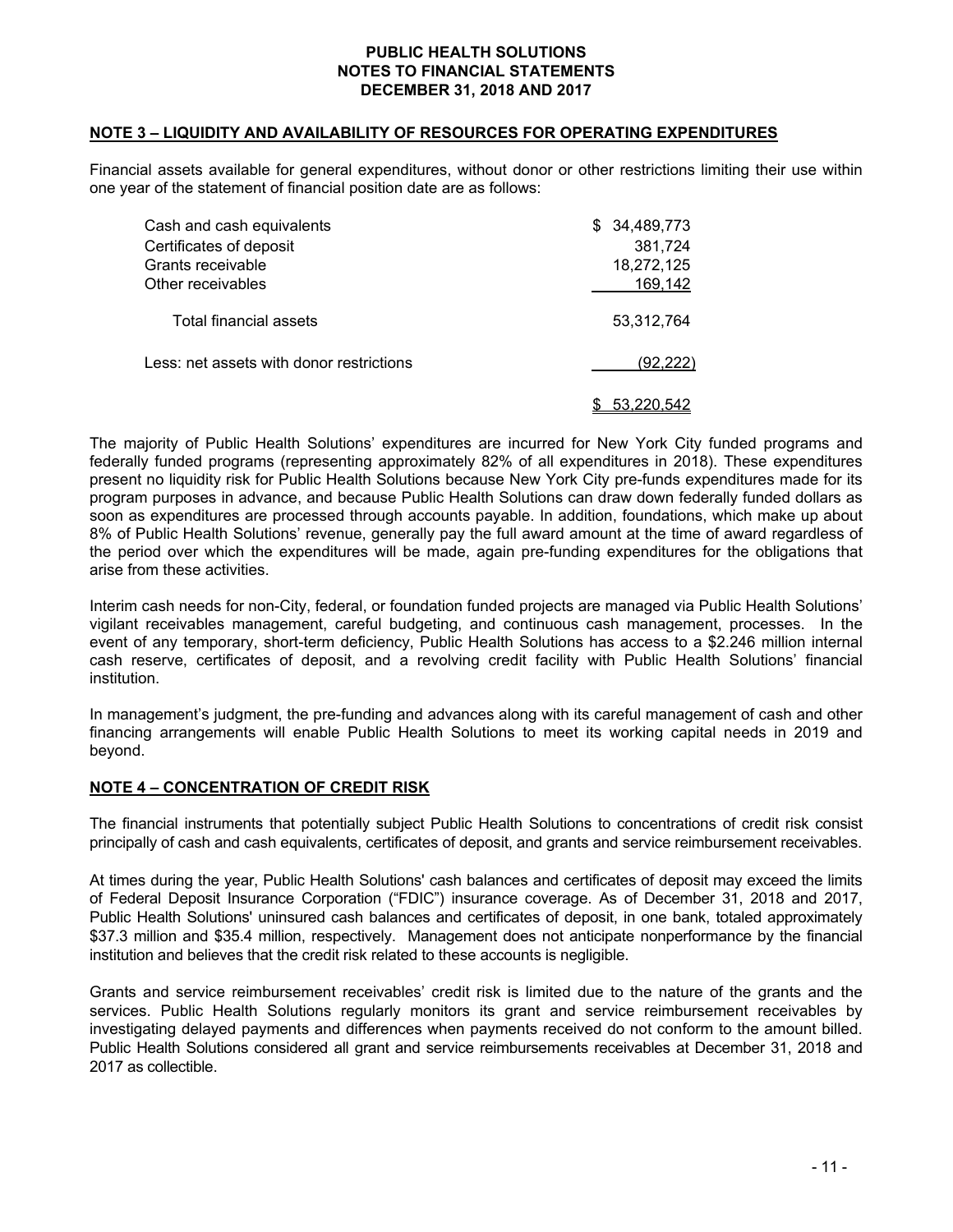# **NOTE 5 – PROPERTY AND EQUIPMENT**

Property and equipment consisted of the following as of December 31:

|                                                 | 2018            |    | 2017             | Estimated<br>Useful Lives |
|-------------------------------------------------|-----------------|----|------------------|---------------------------|
| Leasehold improvements                          | \$<br>4,186,648 | \$ | 4.054.504        | 5 to 10 Years             |
| Equipment, furniture and fixtures               | 1,639,337       |    | 1,411,607        | 5 Years                   |
| Total cost                                      | 5,825,985       |    | 5,466,111        |                           |
| Less: Accumulated depreciation and amortization | (4,217,752)     |    | (3,885,635)      |                           |
| Net book value                                  | 1,608,233       | S  | <u>1,580,476</u> |                           |

Depreciation and amortization expense amounted to \$362,577 and \$652,612 for the years ended December 31, 2018 and 2017, respectively. During the years ended December 31, 2018 and 2017, Public Health Solutions wrote-off fully depreciated property and equipment of \$30,460 and \$1,424,738, respectively.

# **NOTE 6 – PENSION PLANS**

Public Health Solutions has a frozen defined benefit pension plan (the "Plan") covering certain employees who completed 1,000 hours of service for each of the five years required to vest. The Plan calls for benefits to be paid to eligible employees at retirement based primarily on years of service and average salary, as defined.

Plan valuation for funding purposes and for financial reporting purposes is prepared using the required projected unit credit method. Public Health Solutions' policy is to fund the pension expenses determined by the projected unit credit method, subject to the Internal Revenue Service funding limitation rules.

The obligations and funded status of the Plan was as follows:

|                                                                               | 2018 |                                 |    | 2017                         |
|-------------------------------------------------------------------------------|------|---------------------------------|----|------------------------------|
| Benefit obligation at December 31<br>Fair value of Plan assets at December 31 | \$   | $(58,832,390)$ \$<br>40,495,446 |    | (64, 934, 585)<br>41,393,299 |
| Net unfunded status of the Plan at December 31                                |      | (18,336,944)                    | S  | <u>(23,541,286)</u>          |
| Net periodic benefit cost                                                     |      | <u>1,104,894</u>                | \$ | 340,891                      |
| Accumulated benefit obligation at December 31                                 |      | <u>(58,832,390) \$</u>          |    | <u>(64,934,585)</u>          |
| <b>Employer contributions</b>                                                 |      | 2,709,712                       | S. | 2,103,965                    |
| Benefits paid                                                                 |      | 3.386.273                       |    | 3.466.598                    |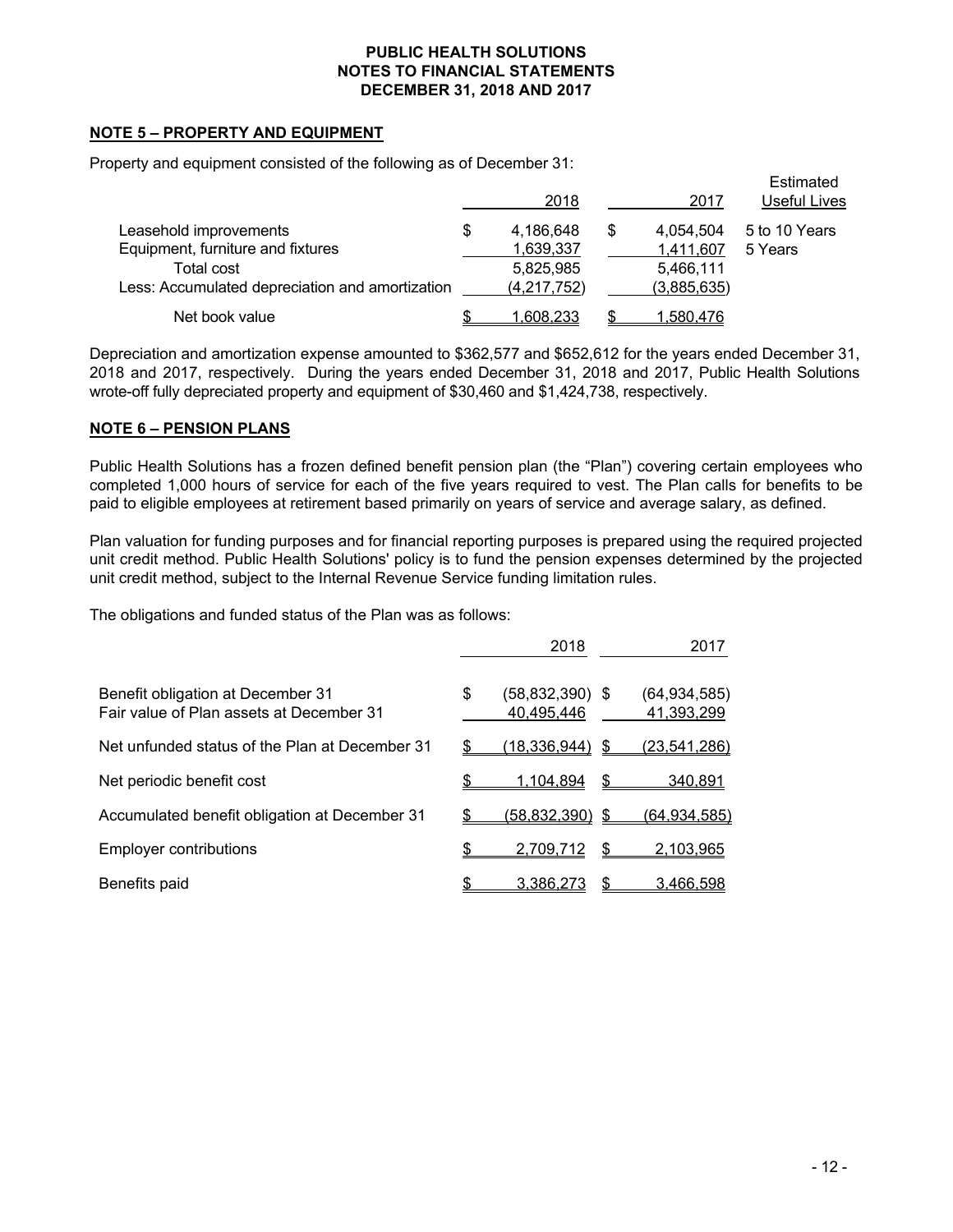# **NOTE 6 – PENSION PLANS (Continued)**

|                                                                                      | 2018              | 2017       |
|--------------------------------------------------------------------------------------|-------------------|------------|
| Accrued pension liability recognized in the<br>statement of financial position       | <u>18,336,944</u> | 23,541,286 |
| Net unrecognized actuarial loss included in net<br>assets without donor restrictions | 35.097.932        | 38.697.228 |

The change in net unrecognized actuarial loss included the following:

|                                                   |   | 2018          |   | 2017          |
|---------------------------------------------------|---|---------------|---|---------------|
| January 1, net unrecognized actuarial loss        |   |               |   |               |
| included in net assets without donor restrictions | S | 38,697,456    | S | 37,076,172    |
| Actual return on plan assets                      |   | (566, 875)    |   | (5,504,839)   |
| Expected return on plan assets                    |   | 2,201,939     |   | 2,877,496     |
| Actuarial (gain) loss                             |   | (4,727,324)   |   | 4,659,530     |
| Amortization of net loss                          |   | (1, 295, 431) |   | (1, 162, 340) |
| Plan expenses paid                                |   | 788,167       |   | 751,437       |
| December 31, net unrecognized actuarial loss      |   |               |   |               |
| included in net assets without donor restrictions |   | 35,097,932    |   | 38.697.456    |

Other changes in plan assets and benefit obligations recognized in the change in net assets without donor restrictions for the years ended December 31, were as follows:

|                                                                                                      | 2018 |                              | 2017                       |
|------------------------------------------------------------------------------------------------------|------|------------------------------|----------------------------|
| Net (gain) loss<br>Amortization of net loss                                                          | \$   | (2,304,093)<br>(1, 295, 431) | 2,783,624<br>(1, 162, 340) |
| Total recognized in change in<br>net assets without donor restrictions                               |      | (3,599,524)                  | l.621.284                  |
| Total recognized in net periodic pension cost and<br>change in net assets without donor restrictions |      | (2,494,630)                  | 1.962.175                  |

The estimated net loss for the pension plan that will be amortized from the net asset without donor restrictions balance into net periodic benefit cost over the next fiscal year is \$1,165,341.

The following table provides weighted average assumptions and certain other information for the Plan:

|                                                                                                   | 2018       | 2017       |
|---------------------------------------------------------------------------------------------------|------------|------------|
| The weighted average assumptions used to determine benefit<br>obligations were as follows:        |            |            |
| Discount rate                                                                                     | $4.22\%$ * | $3.61\%$ * |
| The weighted average assumptions used to determine net periodic<br>benefit costs were as follows: |            |            |
| Discount rate                                                                                     | 3.62%      | 4.11%      |
| Expected long-term return on plan assets                                                          | 7.50%      | 7.50%      |

\* Single effective rate representing end of year benefit obligation determined by applying the individual spot rates from the bond yield curve to each future year's cash flows.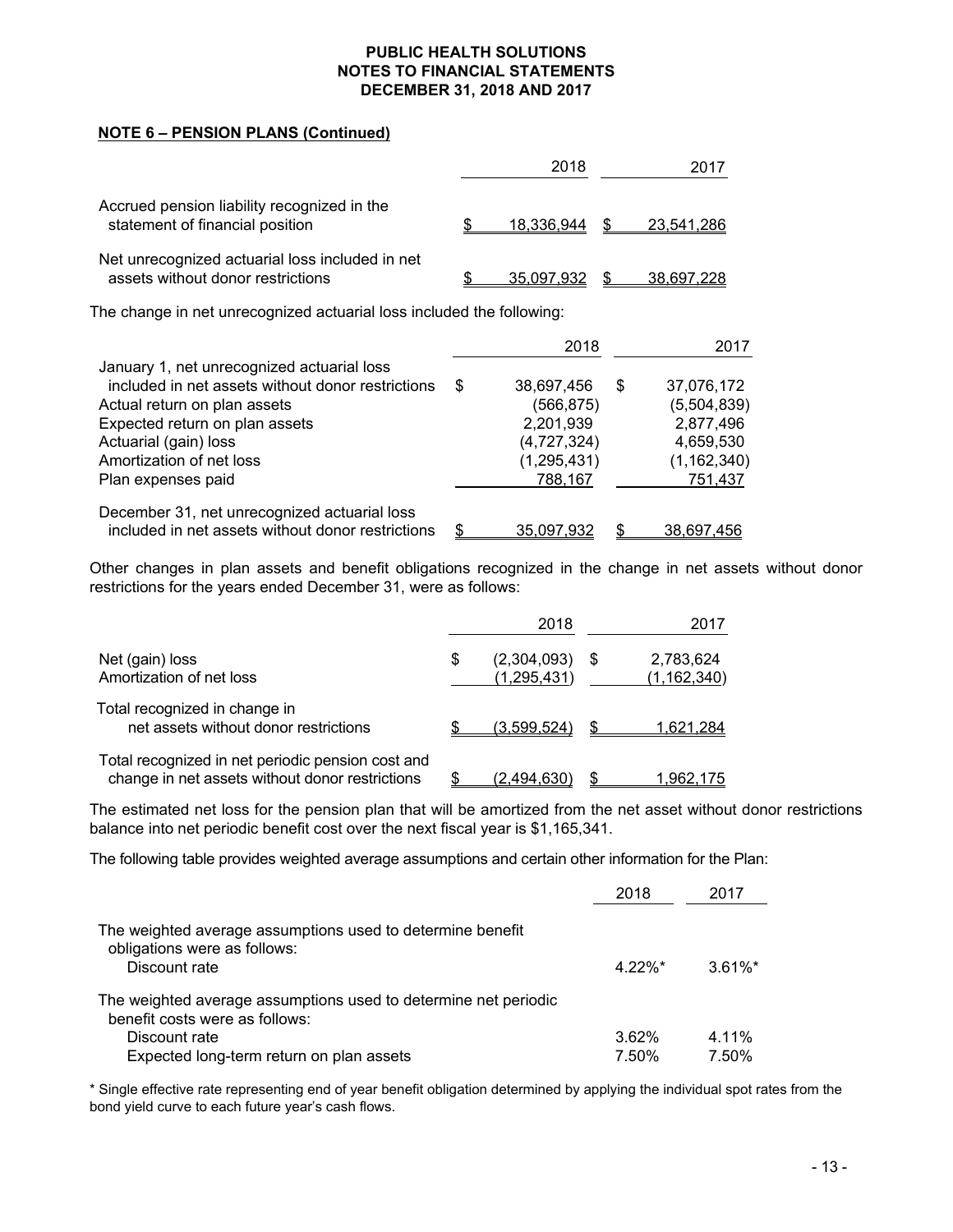# **NOTE 6 – PENSION PLANS (Continued)**

The expected long-term rate of return on assets assumption represents the average earnings rate expected on the funds invested or to be invested to cover the accumulated benefit obligation. The assumption reflects expectations regarding future rates of return for the investment portfolio, with consideration given to the distribution of investments by asset class and historical rates of return for each individual asset class.

Estimated future benefit payments based on expected future service for each of the five years subsequent to December 31, 2018 and in the aggregate for the five years thereafter are as follows:

| 2019      | S | 3,687,626  |
|-----------|---|------------|
| 2020      |   | 3,701,807  |
| 2021      |   | 3,677,801  |
| 2022      |   | 3,684,633  |
| 2023      |   | 3,634,944  |
| 2024-2028 |   | 18,064,753 |

#### *Investment Policies and Strategies*

State Street Bank & Trust Company is the custodian for all Plan funds.

The Plan is managed under a diversified investment program with the goals of capital preservation and income generation. Plan assets are allocated among specialized long-term investment strategies designed to maximize total return while minimizing the risk of loss of principal and the erosion of principal due to inflation.

The primary means by which capital preservation is to be achieved is through the diversification of the Plan's investments across asset classes. The appropriate level of risk for the Plan is determined by examining the risk and reward of numerous asset allocation alternatives.

The adopted asset allocation policy as of December 31, 2018 was as follows:

|                                         | Target   | Range            |
|-----------------------------------------|----------|------------------|
| Domestic Equity - Large Cap             | 10.40%   | $5.40 - 15.40\%$ |
| Domestic Equity - Small Cap             | 9.60%    | $4.60 - 14.60\%$ |
| International Equity - Developed        | 12.00%   | $7.00 - 17.00\%$ |
| International Equity - Emerging Markets | 6.50%    | $1.50 - 11.50\%$ |
| Fixed Income - Core                     | 10.00%   | $5.00 - 15.00\%$ |
| Fixed Income - High Yield               | 2.50%    | $0.00 - 7.50\%$  |
| <b>Real Estate</b>                      | 12.80%   | $7.80 - 17.80\%$ |
| Hedge Fund of Funds                     | 3.50%    | $0.00 - 8.50\%$  |
| <b>Real Assets</b>                      | 5.20%    | $0.00 - 10.20\%$ |
| Multi-Asset Class Strategies            | 13.50%   | $8.50 - 18.50\%$ |
| Private Market - Debt                   | 5.00%    | $0.00 - 10.00\%$ |
| Private Market - Equity                 | $9.00\%$ | $4.00 - 14.00\%$ |

The Plan's Trustees desire to achieve investment results that will culminate in promised plan benefits being ultimately paid to plan participants and their beneficiaries. Benefits will be paid from a combination of employer contributions and investment earnings of the Plan's assets. The amount the employer is obligated to contribute to the Plan is dependent on the performance of the invested assets.

It is the intention of the Trustees to allow each Investment Manager discretion in investing the account it manages on the Plan's behalf (its "Account") within the scope of the Plan's statement of overall investment objectives and policy, and any legal documentation such as prospectuses or other representations and warrantees.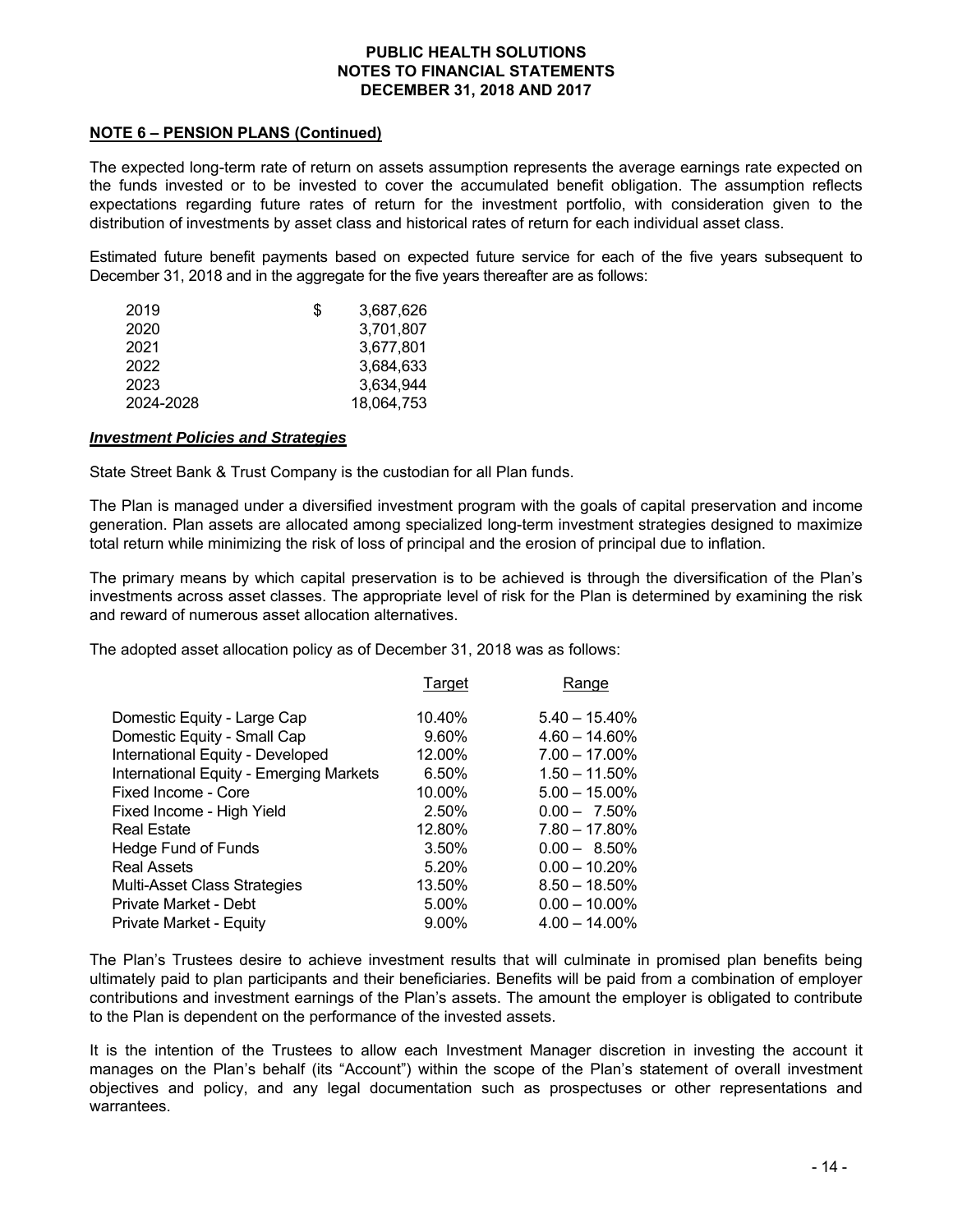# **NOTE 6 – PENSION PLANS (Continued)**

The Plan will invest in:

Six commingled funds, managed by State Street Global Advisors:

- S&P 500 Index Fund
- Russell 2000 Index Fund
- Passive Bond Market Index Fund
- SSgA Daily MSCI EAFE Index Non-Lending Fund
- MSCI Emerging Markets Index Fund
- SSgA Real Asset Non-Lending Fund

Three funds, managed by Neuberger Berman:

- The Neuberger Berman High Income Bond R6 Fund (NRHIX)
- The Neuberger Berman Private Debt Fund
- The Neuberger Berman Crossroads XXI Fund (Private Equity)

An open-ended real estate fund, managed by UBS Realty Advisors:

UBS Trumbull Property Fund

An open-ended hedge fund of funds, managed by Aetos Capital:

Capital Growth Portfolio

A fund managed by Pomona Capital:

• Pomona Capital IX

A fund managed by Wellington Management:

• Wellington Atlas

A fund managed by Invesco:

Invesco Balanced Risk Allocation

The investment strategies used will be determined by mutual consent of the Trustees and the investment managers, and no changes in the accounts will be made without the mutual consent of both parties.

The expected long-term rate of return on assets is between 7% and 8% per annum. The assumption is based on the investment consultant's projected returns for each major category. The assumptions combine a historical and forward-thinking approach. The building blocks approach is utilized to determine the major categories' assumptions. The 10-year Treasury Strip is used as the initial building block for a number of reasons. The yield on the 10-year Treasury Strip is a guaranteed payment in ten years, which would correspond to a more predictable risk-free rate. In addition, it has the same horizon that the capital market assumptions are intended to forecast.

The next building block for the equity assumptions is the risk premium. The equity risk premium is determined by taking into account various white papers, presentations, and interviews with thought leaders and industry experts coupled with the consultant's view of the economic environment. For each equity category, various additions to this premium are made based on the specific asset class.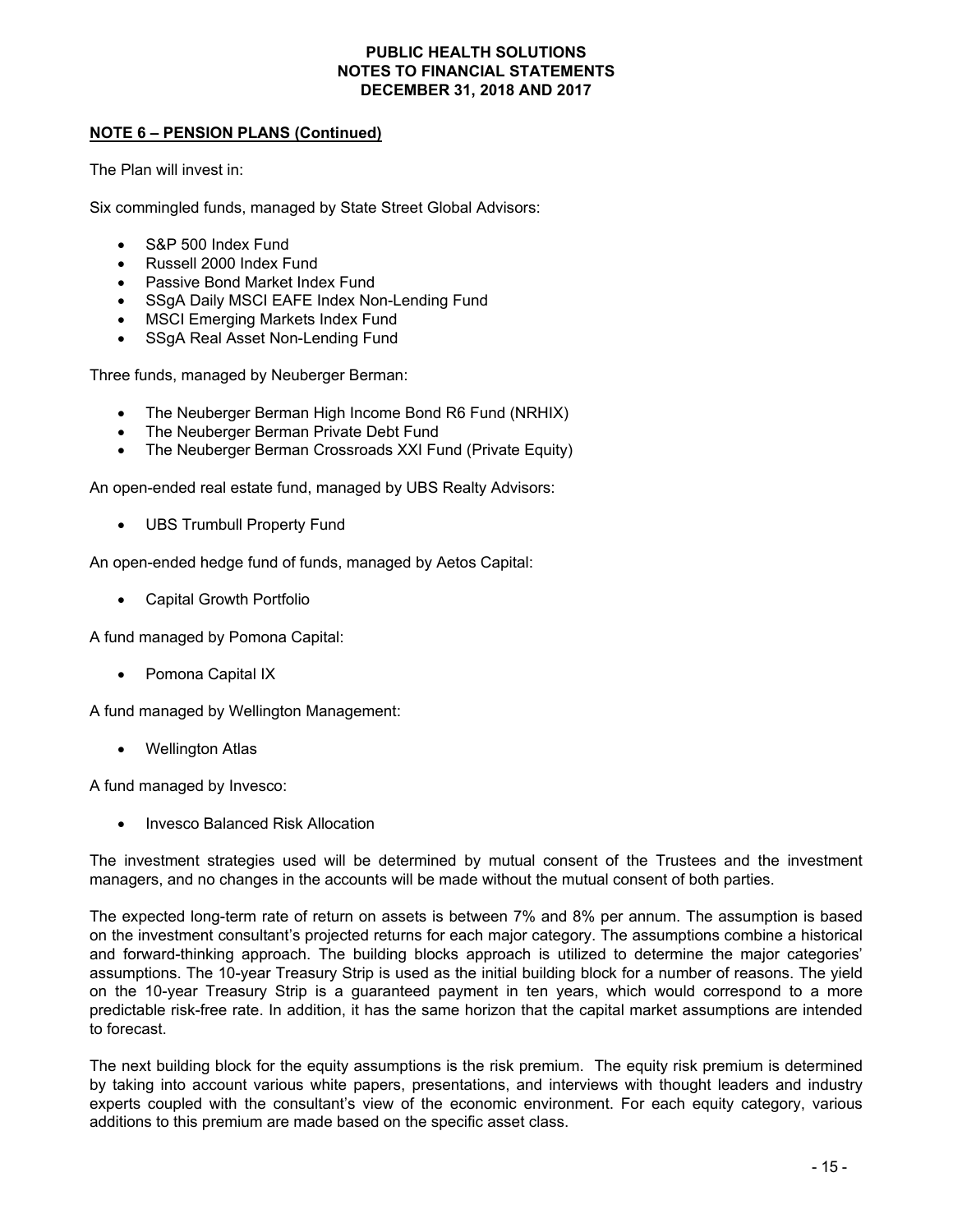# **NOTE 6 – PENSION PLANS (Continued)**

For fixed income, the consultant begins with the risk-free rate adding various premia based on historical spread and default risk, mindful of specific characteristics relevant to each asset class.

A similar approach is taken in the alternative space to develop assumptions for real estate, hedge funds and commodities. The fixed income framework is applied for real estate.

In order to allow for uncertainties associated with forecasting capital market assumptions, the consultant uses stochastic modeling for all asset allocation studies, which provides a broad range of possible outcomes. Stochastic modeling generates a thousand iterations or possible outcomes, which are then averaged to present results for further analysis, including the probability of achieving a particular outcome. Asset allocation studies include return and wealth percentile charts that emphasize the range of probable outcomes.

# *Significant Concentrations of Risk*

Investments within each major category are diversified among type of investment, sectors within the investment and weight in the total account to reduce concentration risk. The major categories can be categorized from least risky to most risky in terms of investment mandate as follows: domestic fixed income, real estate, high yield fixed income, large cap equity, small cap equity, international equity and emerging markets equity.

#### *Fair Value Measurements of Plan Assets*

The three levels of the fair value hierarchy under FASB ASC 820 are described as follows:

Level 1: Valuations based on quoted prices (unadjusted) in an active market that are accessible at the measurement date for identical assets or liabilities. The fair value hierarchy gives the highest priority to Level 1 inputs.

Level 2: Valuations based on observable inputs other than Level 1 prices such as quoted prices for similar assets or liabilities; quoted prices in inactive markets; or model-derived valuations in which all significant inputs are observable or can be derived principally from or corroborated with observable market data.

Level 3: Valuations based on unobservable inputs are used when little or no market data is available. The fair value hierarchy gives the lowest priority to Level 3 inputs.

The three levels denote a classification of the inputs used to measure fair value and are not intended to provide an indication of the quality or safety of the investments and other financial assets.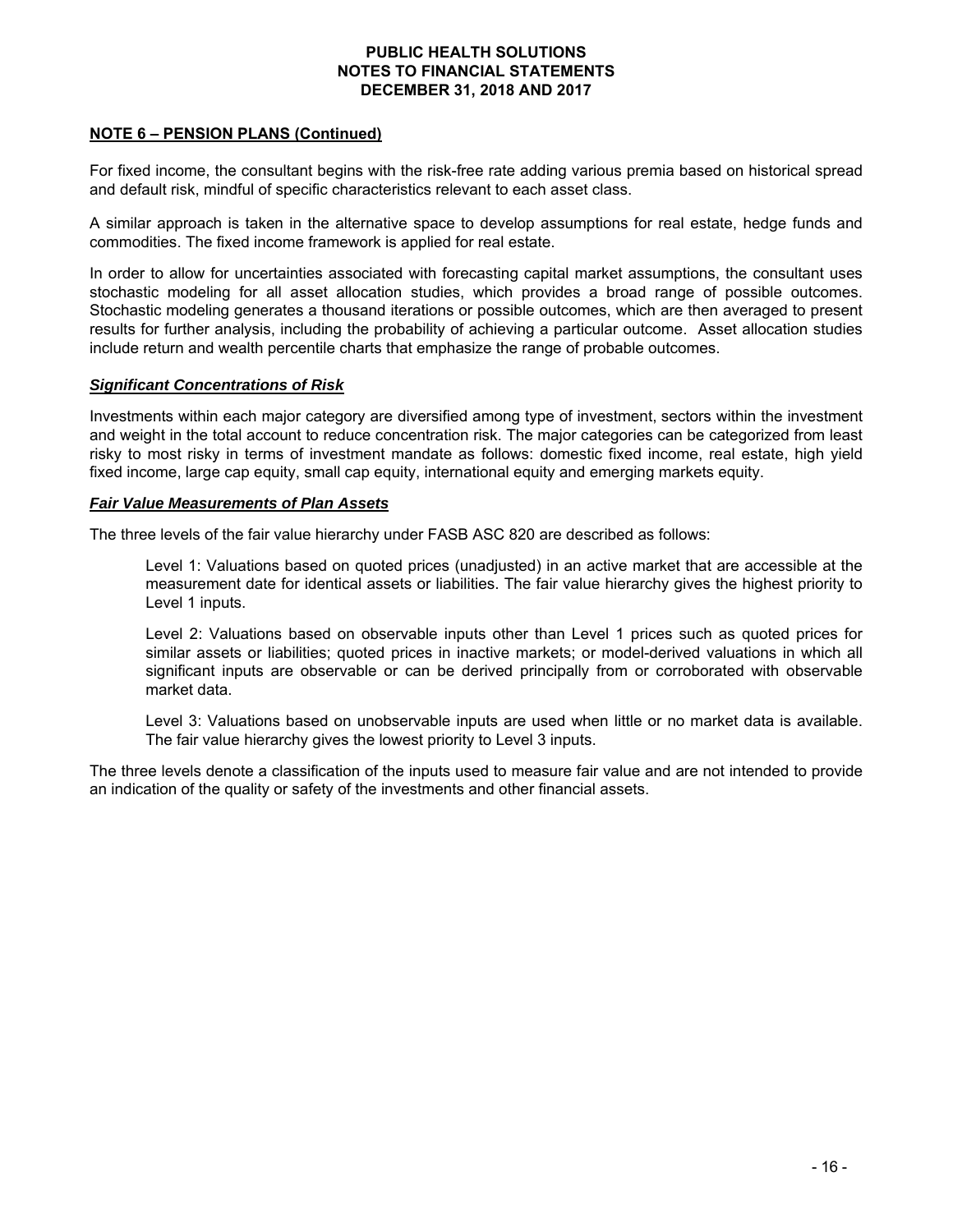# **NOTE 6 – PENSION PLANS (Continued)**

The Plan's financial assets measured at fair value on a recurring basis as of December 31, 2018 were classified in the table below in one of the three categories as defined above:

|                                                                                                                                                                                  | Level 2 |           | Level 3 |         | Total |                                                  |
|----------------------------------------------------------------------------------------------------------------------------------------------------------------------------------|---------|-----------|---------|---------|-------|--------------------------------------------------|
| Cash Equivalents and Receivables for<br><b>Securities Sold</b>                                                                                                                   | \$      | 2,470,109 | \$      |         | \$    | 2,470,109                                        |
| <b>Private Debt</b>                                                                                                                                                              |         |           |         | 601,451 |       | 601,451                                          |
| Subtotal                                                                                                                                                                         | \$      | 2,470,109 | \$      | 601,451 |       | \$3,071,560                                      |
| Common/Collective Trusts - NAV as a practical expedient:<br>Domestic Equity - Large Cap<br>Domestic Equity - Small Cap<br>International Equity<br><b>Emerging Markets Equity</b> |         |           |         |         |       | 4,293,286<br>3,982,558<br>5,010,408<br>2,688,594 |
| <b>Total Common Collective Trusts</b>                                                                                                                                            |         |           |         |         |       | 15,974,846                                       |
| Registered Investment Company - NAV as a practical<br>expedient:<br>Domestic Fixed Income<br><b>Real Asset</b><br>Multi-Asset Class Strategies<br>Fixed Income High Yield        |         |           |         |         |       | 4,108,973<br>2,131,269<br>5,021,882<br>1,035,120 |
| <b>Total Registered Inv. Company</b>                                                                                                                                             |         |           |         |         |       | 12,297,244                                       |
| Partnership/Joint Venture Interest - NAV as a practical<br>expedient:<br><b>Real Estate</b><br>Hedge Fund of Funds                                                               |         |           |         |         |       | 4,794,807<br>2,017,823                           |
| Total Partnership/Joint Venture Interest                                                                                                                                         |         |           |         |         |       | 6,812,630                                        |
| <b>Private Equity</b>                                                                                                                                                            |         |           |         |         |       | 2,339,166                                        |
| <b>Total Plan Assets</b>                                                                                                                                                         |         |           |         |         |       | \$40,495,446                                     |

The changes in assets measured at fair value for which the Plan has used Level 3 inputs to determine fair value are as follows for the year ended December 31, 2018:

| Level 3 Reconciliation |                  |                                                                 |               |                                        |                                     |                                                      |  |
|------------------------|------------------|-----------------------------------------------------------------|---------------|----------------------------------------|-------------------------------------|------------------------------------------------------|--|
|                        |                  | Advisory,                                                       |               |                                        |                                     | Change in<br>Unrealized<br>Gain (Loss)<br>for        |  |
|                        | Balance,<br>2018 | Managemen<br>t and<br>January 1, Performance Investment<br>Fees | Income        | Realized<br>and<br>Unrealized<br>Gains | Balance,<br>December<br>31.<br>2018 | Investments<br>Still Held at<br>December 31,<br>2018 |  |
| <b>Private Debt</b>    | \$998.620        | <u>(21,638)</u>                                                 | $$$ (406,843) | 31,312                                 | 601,451                             | <u>28,823</u><br>£.                                  |  |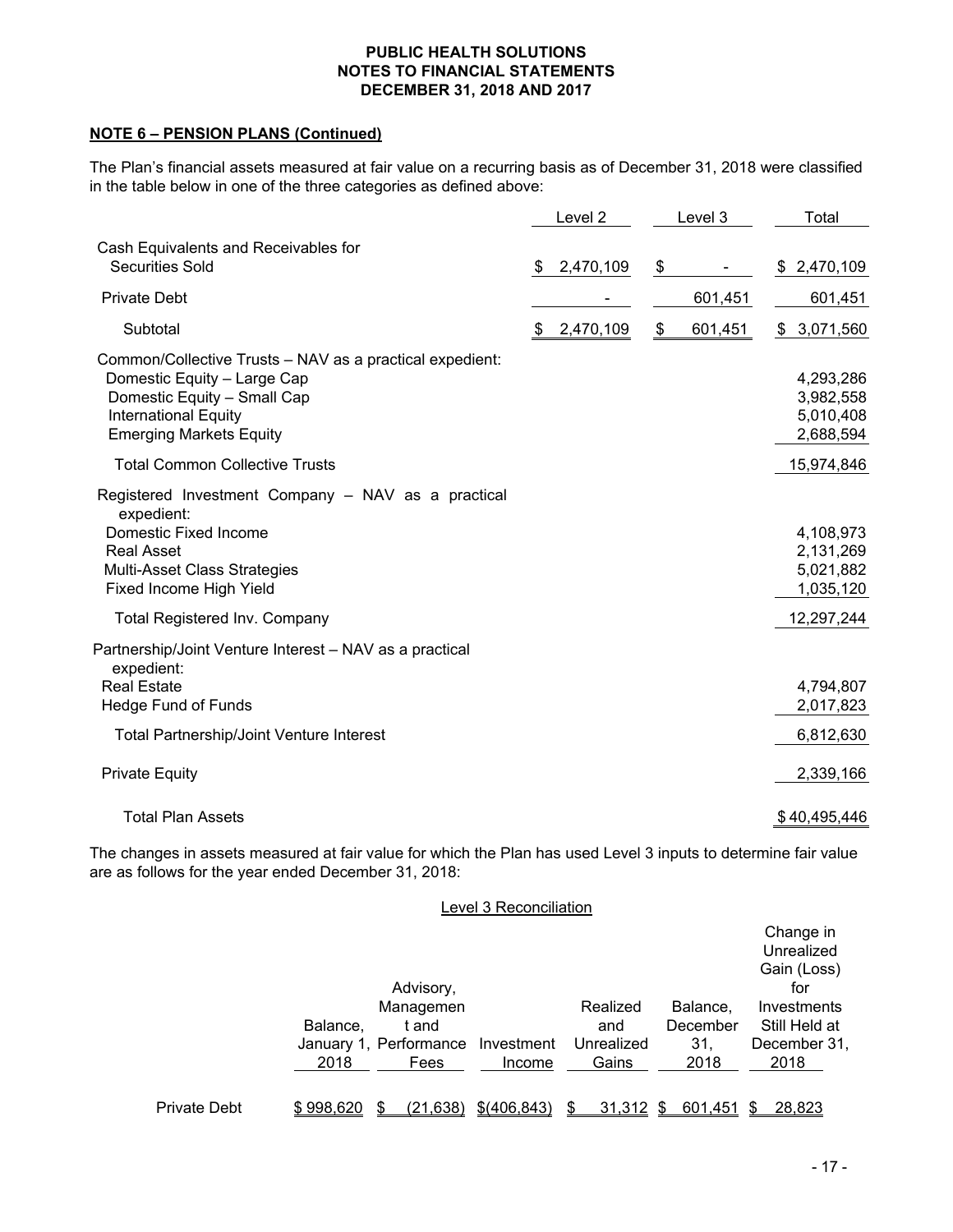# **NOTE 6 – PENSION PLANS (Continued)**

The Plan's financial assets measured at fair value on a recurring basis as of December 31, 2017 were classified in the table below in one of the three categories as defined above:

|                                                                                                                                                                                              |    | Level <sub>2</sub> | Level 3 |         | Total |                                                  |
|----------------------------------------------------------------------------------------------------------------------------------------------------------------------------------------------|----|--------------------|---------|---------|-------|--------------------------------------------------|
| Cash Equivalents and Receivables for<br><b>Securities Sold</b>                                                                                                                               | \$ | 340,677            | \$      |         | \$    | 340,677                                          |
| <b>Private Debt</b>                                                                                                                                                                          |    |                    |         | 998,620 |       | 998,620                                          |
| Subtotal                                                                                                                                                                                     | \$ | 340,677            | \$      | 998,620 | \$    | 1,339,297                                        |
| Common/Collective Trusts - NAV as a practical expedient:<br>Domestic Equity - Large Cap<br>Domestic Equity - Small Cap<br>International Equity - Developed<br><b>Emerging Markets Equity</b> |    |                    |         |         |       | 6,108,555<br>5,715,276<br>6,415,033<br>3,344,730 |
| <b>Total Common Collective Trusts</b>                                                                                                                                                        |    |                    |         |         |       | 21,583,594                                       |
| Registered Investment Company - NAV as a practical<br>expedient:<br>Domestic Fixed Income<br><b>Real Assets</b><br>Fixed Income High Yield                                                   |    |                    |         |         |       | 6,396,099<br>2,133,593<br>2,015,112              |
| <b>Total Registered Inv. Company</b>                                                                                                                                                         |    |                    |         |         |       | 10,544,804                                       |
| Partnership/Joint Venture Interest - NAV as a practical<br>expedient:                                                                                                                        |    |                    |         |         |       |                                                  |
| <b>Real Estate</b>                                                                                                                                                                           |    |                    |         |         |       | 4,670,260                                        |
| Hedge Fund of Funds                                                                                                                                                                          |    |                    |         |         |       | 2,057,157                                        |
| <b>Total Partnership/Joint Venture Interest</b>                                                                                                                                              |    |                    |         |         |       | 6,727,417                                        |
| <b>Private Equity</b>                                                                                                                                                                        |    |                    |         |         |       | 1,198,187                                        |
| <b>Total Plan Assets</b>                                                                                                                                                                     |    |                    |         |         |       | \$41,393,299                                     |

The changes in assets measured at fair value for which the Plan has used Level 3 inputs to determine fair value are as follows for the year ended December 31, 2017:

| Level 3 Reconciliation |                       |                        |            |             |          |                                                              |  |
|------------------------|-----------------------|------------------------|------------|-------------|----------|--------------------------------------------------------------|--|
|                        |                       | Advisory,              |            |             |          | Change in<br>Unrealized<br>Gain (Loss)<br>for<br>Investments |  |
|                        |                       | Management             |            | Realized    | Balance. | Still Held at                                                |  |
|                        | Balance,              | and                    |            | and         | December | December                                                     |  |
|                        |                       | January 1, Performance | Investment | Unrealized  | 31,      | 31,                                                          |  |
|                        | 2017                  | Fees                   | Income     | Gains       | 2017     | 2017                                                         |  |
| <b>Private Debt</b>    | <u>\$1,364,897 \$</u> | <u>(24,827</u>         | \$(341,027 | (423)<br>S. | 998,620  | (4, 423)                                                     |  |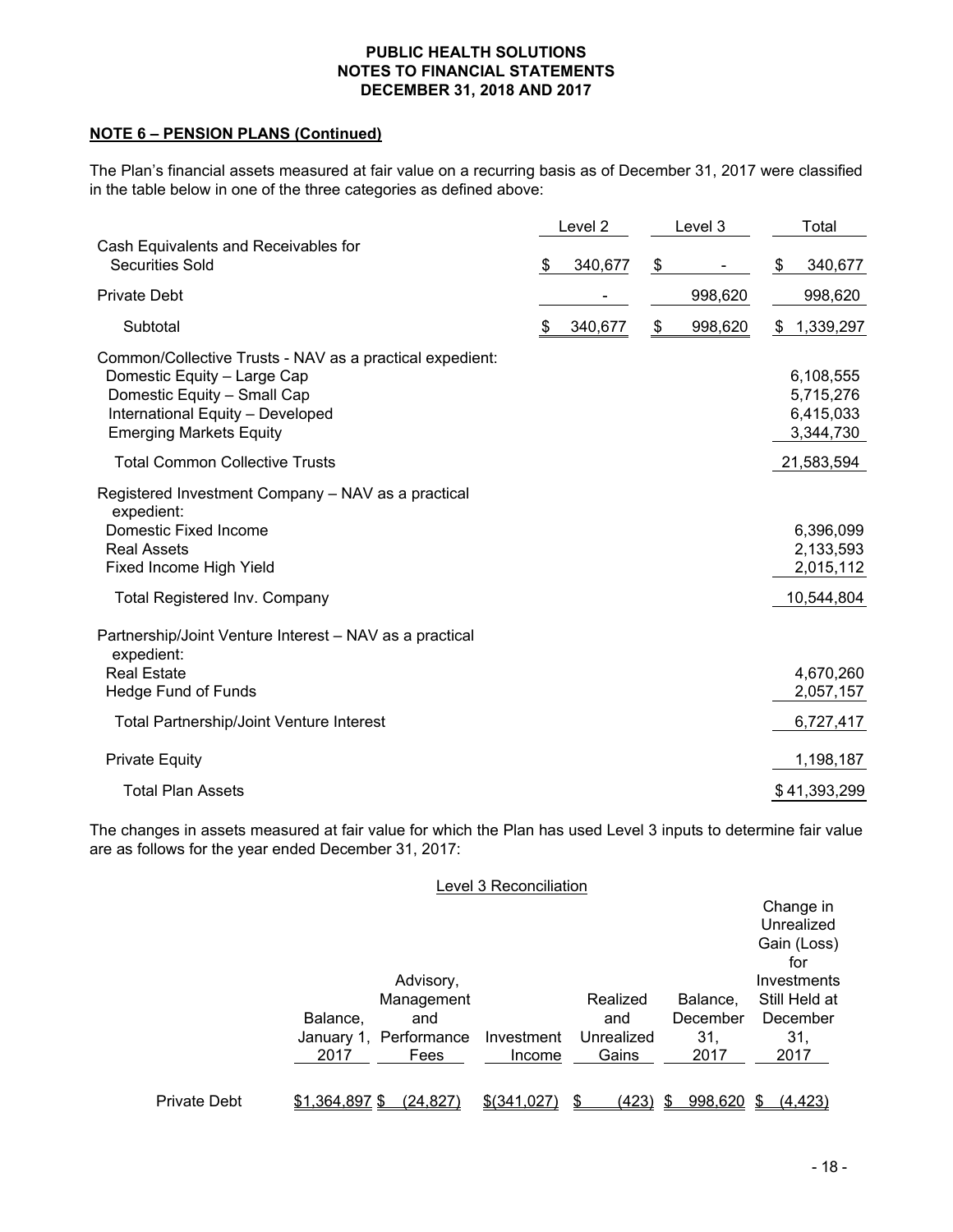# **NOTE 6 – PENSION PLANS (Continued)**

The following table sets forth additional disclosures of Public Health Solutions Pension Plan's investments whose fair value is determined by using Level 3 inputs and whose fair value is measured using the net asset value (NAVs) per share practical expedient as of December 31, 2018:

| Investment Objective  | <b>Fair Value</b> | Unfunded<br>Commitments | Redemption<br>Frequency  | Redemption<br>Notice Period |
|-----------------------|-------------------|-------------------------|--------------------------|-----------------------------|
| <b>Real Estate</b>    | \$<br>4,794,807   | \$<br>$\blacksquare$    | Quarterly                | 60 days                     |
| Hedge Fund of funds   | 2,017,823         | $\blacksquare$          | Quarterly                | 60 days                     |
| <b>Private Equity</b> | 2,339,166         | 3,420,193               | -                        | ۰                           |
| <b>Private Debt</b>   | 601,451           | 389,431                 | $\overline{\phantom{a}}$ | ۰                           |
|                       | 9.753.247         | 3,809,624               |                          |                             |

The following table sets forth additional disclosures of Public Health Solutions Pension Plan's investments whose fair value is determined by using Level 3 inputs and whose fair value is measured using the net asset value (NAVs) per share practical expedient as of December 31, 2017:

| Investment Objective  | <b>Fair Value</b> | Unfunded<br>Commitments  | Redemption<br>Frequency  | Redemption<br>Notice Period |
|-----------------------|-------------------|--------------------------|--------------------------|-----------------------------|
| <b>Real Estate</b>    | \$<br>4,670,260   | \$<br>۰.                 | Quarterly                | 60 days                     |
| Hedge Fund of funds   | 2,057,157         | $\overline{\phantom{a}}$ | Quarterly                | 60 days                     |
| <b>Private Equity</b> | 1,198,187         | 1,400,000                | $\overline{\phantom{0}}$ | $\blacksquare$              |
| <b>Private Debt</b>   | 998,620           | 754,367                  | -                        | $\blacksquare$              |
|                       |                   |                          |                          |                             |
|                       | 8.924.224         | 2.154.367                |                          |                             |

Public Health Solutions' policy is to recognize transfers in and transfers out as of the beginning of the reporting period of the event or change in circumstance that caused the transfer. There was no transfer between levels as of December 31, 2018 and 2017.

In determining fair value, the Plan utilizes valuation techniques that maximize the use of observable inputs, such as prices and other relevant information generated by market transactions involving identical or comparable assets ("market approach"), and minimize the use of unobservable inputs to the extent possible, and also considers counterparty credit risk.

The following is a description of the valuation methodology used for assets at fair value. There have been no changes in the methodologies used at December 31, 2018 and 2017.

## **Common/Collective Trusts:**

The Plan's interests in the common/collective trusts are valued using the net asset value ("NAV") provided by the administrator of the trust and are based on the value of the underlying assets owned by the fund, minus its liabilities and then divided by the number of shares outstanding.

#### **Registered Investment Companies:**

The investments in registered investment companies are valued at the NAV of shares held by the Plan at yearend as provided by the investment manager. The underlying investments are generally valued using market quotations or prices obtained from independent pricing services.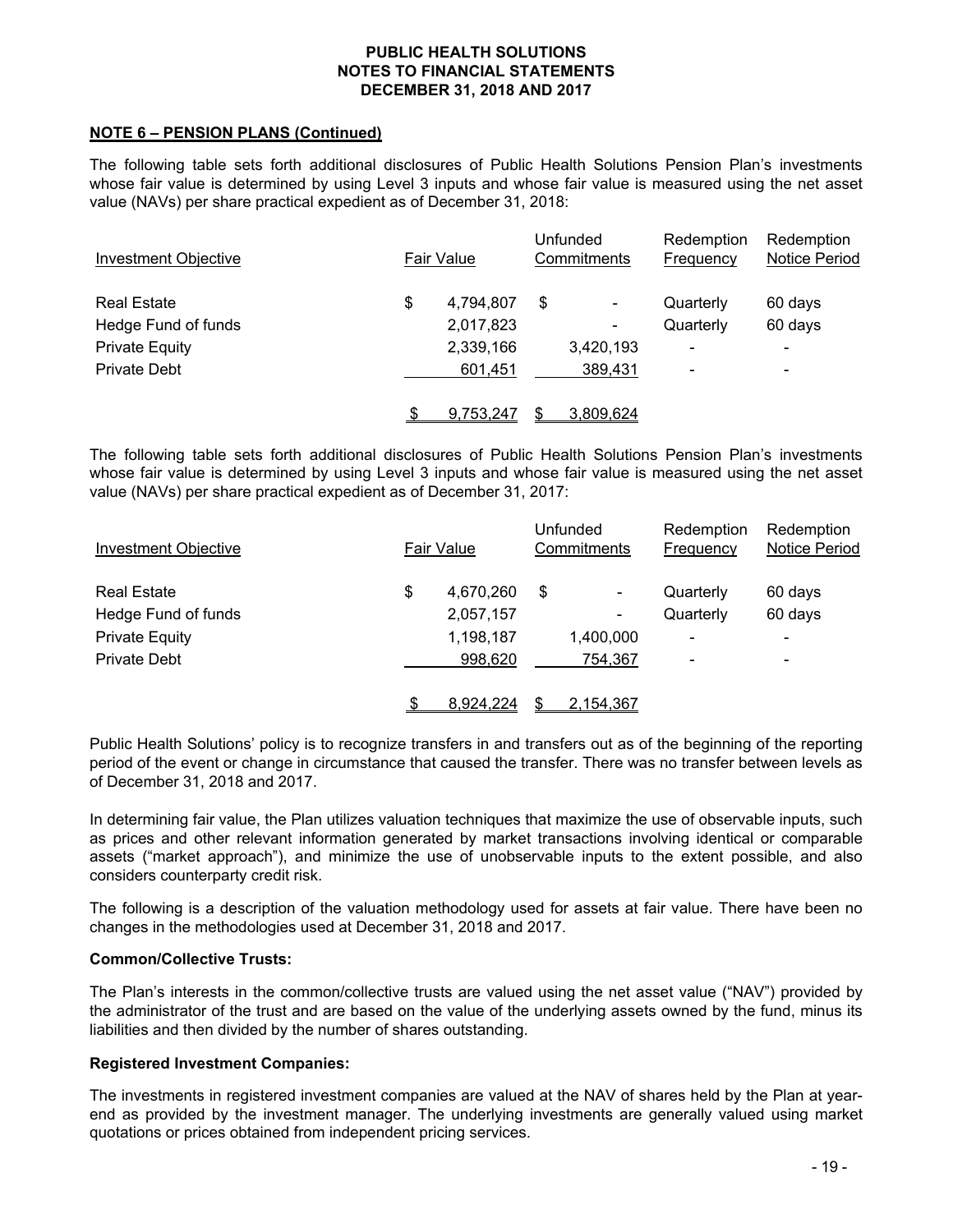# **NOTE 6 – PENSION PLANS (Continued)**

#### **Partnership/Joint Venture Interests and Hedge Fund of Funds:**

The fair value of the investments in partnership/joint venture interests and hedge fund of funds is provided by the general partner or fund manager, and may be based on historical cost, appraisals, obtainable prices for similar assets or other estimates. Some of the funds are valued using NAVs provided by the underlying investment managers as a practical expedient.

The preceding methods described may produce a fair value calculation that may not be indicative of net realizable value or reflective of future fair values. Furthermore, although the Plan believes its valuation methods are appropriate and consistent with other market participants, the use of different methodologies or assumptions to determine the fair value of certain financial instruments could result in a different fair value measurement at the reporting date.

Redemption terms vary among the funds ranging to a maximum requirement of 120 days' notice. There were no redemption restrictions as of December 31, 2018 and 2017.

Public Health Solutions plans to contribute approximately \$3,282,000 in cash or cash and credits to fund the Plan in 2019.

#### *Other Plans*

In an effort to help stabilize future pension costs, Public Health Solutions' Board of Directors froze the defined benefit plan as of December 31, 2006, and a new defined contribution plan, the Retirement Savings Plan, was established for employees effective January 1, 2007.

The Retirement Savings Plan is a self-directed 403(b) plan open to all non-union employees. Under the Retirement Savings Plan's provisions, Public Health Solutions contributes a percentage of eligible pay, on a sliding scale based on years of service in the form of basic and transition funds, and matches employee contributions to a maximum of two percent of pay. For the years ended December 31, 2018 and 2017, Public Health Solutions contributed \$936,260 and \$1,009,294, respectively, to the Retirement Savings Plan. Employees vest in the employer match after three years of service. The Retirement Savings Plan offers a variety of investment choices including a range of lifecycle funds and is fully portable. All of the Retirement Savings Plan's assets, which totaled \$34,615,613 and \$36,462,609, respectively, on December 31, 2018 and 2017, were administered by Vanguard Fiduciary Trust Company in 2018 and 2017.

Effective January 1, 1978, Public Health Solutions adopted a 403(b) Tax Deferred Annuity ("TDA") Plan for all employees. The TDA is funded solely by employee contributions. In conjunction with the opening of the Retirement Savings Plan, the TDA was closed to additional active employee contributions effective January 1, 2007. All of the TDA's assets, which totaled \$12,895,598 and \$13,843,979, respectively, on December 31, 2018 and 2017, are administered by TIAA-CREF, Mutual of America, and Mass Mutual (formerly The Hartford).

Effective April 7, 2003, Public Health Solutions adopted a nonqualified 457(b) Deferred Compensation Plan for highly compensated employees. The Plan is funded solely by employee contributions. All of the Plan's assets, which totaled \$493,602 and \$652,483, respectively, on December 31, 2018 and 2017, are administered by TIAA-CREF and Vanguard.

During the years ended December 31, 2018 and 2017, Public Health Solutions contributed \$64,973 and \$38,727, respectively, into a multi-employer defined contribution pension plan for all union employees.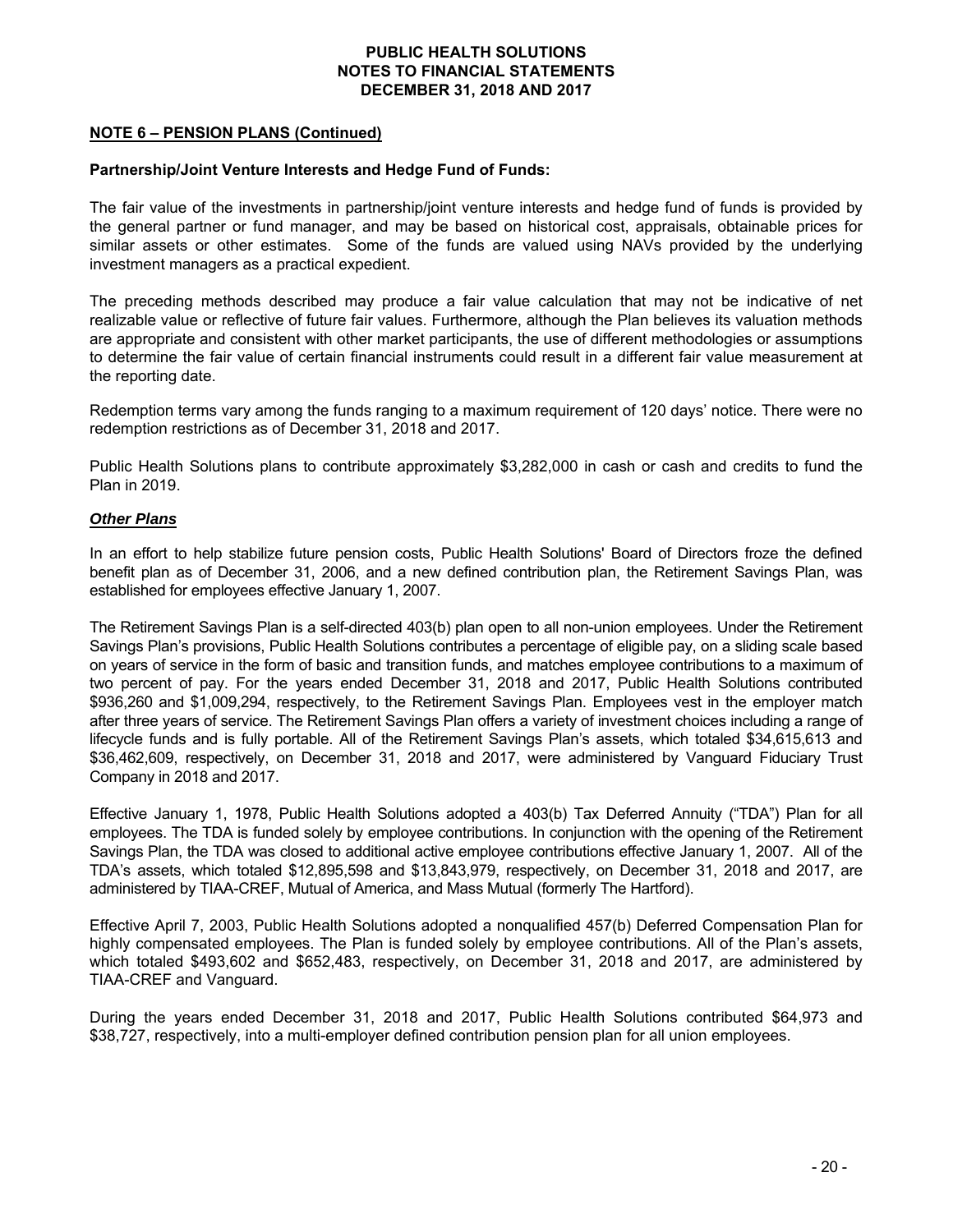# **NOTE 7 – LINE OF CREDIT**

At December 31, 2018 and 2017, Public Health Solutions had a five million dollar line of credit with a financial institution. The line of credit had outstanding balances of \$2,650,000 as of December 31, 2018 and 2017. The line expires on September 10, 2019 and is collateralized by Public Health Solutions' receivables, and carries interest at one-quarter percent below the Prime Rate (amounting to an interest rate of 5.25% and 4.25% as of December 31, 2018 and 2017, respectively). Management expects to renew the line of credit upon expiration. Interest expense incurred for the line of credit amounted to \$96,179 and \$81,287 for the years ended December 31, 2018 and 2017, respectively. As of September 26, 2019, there was \$2,650,000 borrowed.

# **NOTE 8 – NET ASSETS WITH DONOR RESTRICTIONS**

Net assets with donor restrictions as of December 31, 2018 and 2017 amounted to \$92,222 and \$92,211, respectively. The funds were received from donors to be used to support Public Health Solutions' programs.

Net assets released from restrictions for the years ended December 31, 2018 and 2017 were released by incurring expenses satisfying the program restrictions and the expiration of time restrictions specified by the donors.

# **NOTE 9 – LEASE COMMITMENTS**

Public Health Solutions holds 16 operating lease commitments (one for administrative offices and 15 for project services) that have expiration dates through 2032. The following is a yearly schedule of future minimum rental commitments under these leases:

| Year Ending       |                 |
|-------------------|-----------------|
| December 31,      | Amount          |
| 2019              | 5,345,685<br>\$ |
| 2020              | 5,323,202       |
| 2021              | 5,184,277       |
| 2022              | 3,269,327       |
| 2023              | 2,297,811       |
| <b>Thereafter</b> | 9.994,967       |
| Total             | 31,415,269      |

Public Health Solutions anticipates that as leases expire new leases will be entered into at rentals which are not less than those previously paid for the equivalent facilities. Rent expense totaled approximately \$5,889,000 and \$5,421,000 in 2018 and 2017, respectively.

# **NOTE 10 – CONTINGENCIES**

- A. Grant awards received from governmental agencies provide grantors the right to audit transactions charged to projects and services rendered by Public Health Solutions with right of reimbursement. One audit was conducted in 2018 and it is management's opinion that no material liability exists that could affect the financial statements in connection with the audit.
- B. In the normal course of its operations, Public Health Solutions is a defendant or co-defendant in various legal proceedings, including medical malpractice and employment claims. While the ultimate outcomes of such proceedings cannot be determined with certainty, management does not expect the resolution of the legal proceedings brought against it to have a material adverse effect on Public Health Solutions' financial position.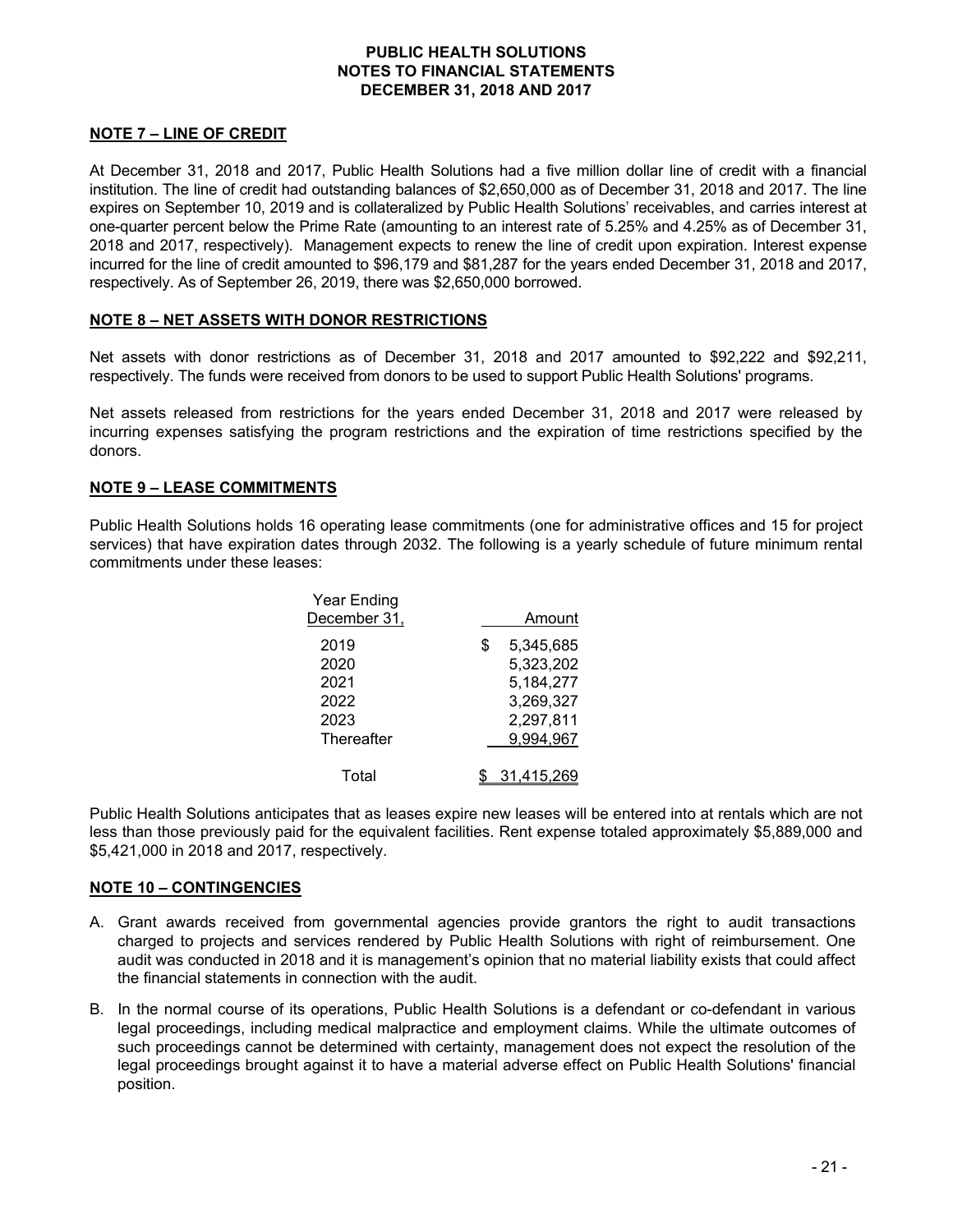# **NOTE 10 – CONTINGENCIES (Continued)**

At the end of 2018, there was one pending medical malpractice lawsuit against Public Health Solutions. In this case, all medical decisions related to care were made by two physicians who have been impleaded into the case. The case is scheduled for trial on November  $13<sup>th</sup>$ , 2019. The outside attorneys representing Public Health Solutions have opined that in the slight chance of an adverse verdict, it is not likely that the damages would reach Public Health Solutions' insurance due to the large insurance coverage of the physicians.

C. Effective July 1, 2010, Public Health Solutions changed its employee health insurance program from an indemnification plan to a self-insured plan. Under self insurance, Public Health Solutions pays administrative fees, stop-loss insurance premiums, and the actual cost of claims to the plan's third-party administrator. Claim costs are capped under the terms of the stop-loss protection. However, there are typically other assets and liabilities to consider in evaluating a self-insured plan's total run-out costs. These include the imprest balance or letter of credit, pharmacy rebate accruals and run-out cost of immature administrative fees. In the case of Public Health Solutions however, there are no pharmacy rebates paid to the plan sponsor and the administrative fee is mature, leaving Public Health Solutions with no administrative cost liability in the event of plan termination. As of December 31, 2018 and 2017, the plan's third-party administrator was holding a letter of credit of \$63,500 as collateral for the imprest balance. Such letter of credit was secured by certificates of deposit held by Public Health Solutions.

The plan's cost also incorporates a health insurance reserve, which is an estimate of incurred, but unreported medical claims. The reserve estimate, developed by Public Health Solutions' benefits consultant's actuary, is based on a chain ladder approach, wherein historical claim payout patterns were evaluated and averaged in order to estimate the outstanding liability of claims incurred prior to year-end. The estimated loss reserve of approximately \$485,000 and \$576,000 as of December 31, 2018 and 2017, respectively, is included in accounts payable and accrued liabilities in the accompanying financial statements. Public Health Solutions intends to continue monitoring claims experience, claims cost, and the adequacy of the reserve requirement.

- D. In October 2017, Public Health Solutions was served with a Civil Investigative Demand by the U.S. Attorney's Office for the Southern District of New York and in December 2017, Public Health Solutions was served with an identical subpoena by the New York State Attorney General. The governments have not disclosed the exact nature of their investigation, but they are apparently focused on billing practices by Public Health Solutions' now discontinued Early Intervention Services Coordination Program. As of December 31, 2018, Public Health Solutions continues to cooperate with the governments' investigation. Public Health Solutions government funders have been advised of the investigation, as required. Legal counsel is unable to evaluate the likelihood of a favorable or unfavorable outcome or estimate the range of potential loss.
- E. Public Health Solutions believes it has no uncertain income tax positions as of December 31, 2018 and 2017 in accordance with Accounting Standards Codification ("ASC") Topic 740 ("Income Taxes"), which provides standards for establishing and classifying any tax provisions for uncertain tax positions. Public Health Solutions is no longer subject to federal or state and local income tax examinations by tax authorities for years ended before 2015.

# **NOTE 11 – RELATED-PARTY TRANSACTIONS**

As a major player in New York City's public health arena, Public Health Solutions seeks and obtains Board of Director candidates from a wide range of hospitals, universities and other New York City area organizations that provide health services or are otherwise connected to the public health field. In addition, Article 1, Sections 2 and 4 of Public Health Solutions' by-laws mandate the appointment of two local public health officials as exofficio Directors; the Commissioner of the New York City Department of Health, and the President of the New York City Health & Hospitals Corporation. Together, all of these individuals bring indispensable skills and expertise to Public Health Solutions' Board of Directors. However, due to the broad scope of services Public Health Solutions provides, Public Health Solutions has business arrangements with certain public agencies and private organizations where the ex-officio Directors and certain other Directors are agency heads or key employees.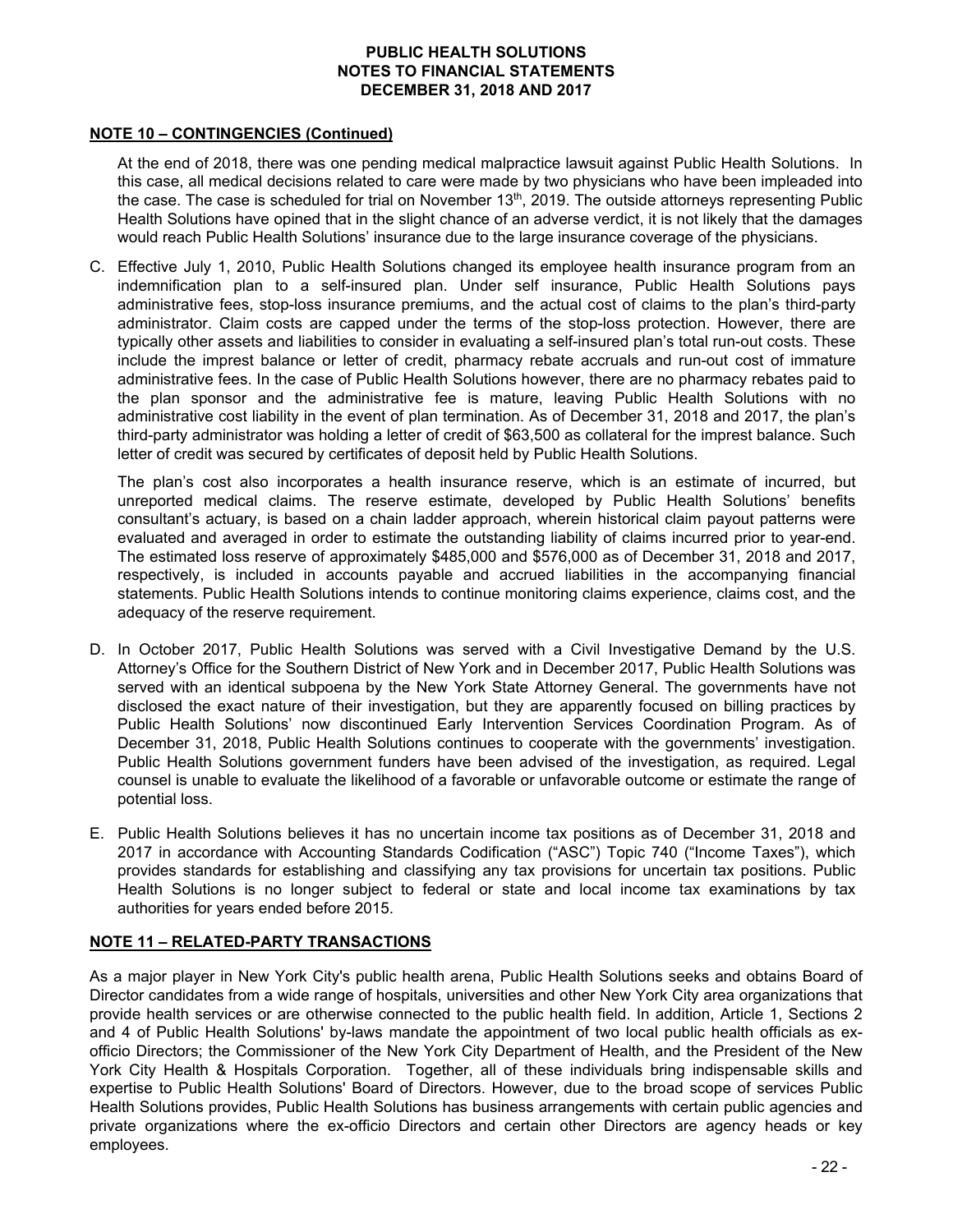# **NOTE 11 – RELATED-PARTY TRANSACTIONS (Continued)**

The total amount contracted with such agencies and organizations approximated \$230 million and \$228 million in 2018 and 2017, respectively. Contracts with local government agencies are awarded in accordance with rigorous government procurement regulations. The award of contracts to Director and ex-officio Directoraffiliated organizations comply with Public Health Solutions' purchasing procedures; Directors and ex-officio Directors play no role in the process in either their organizational or directorship capacities. Management believes that Public Health Solutions is in full compliance with its comprehensive conflict of interest policy.

#### **NOTE 12 – SUBSEQUENT EVENTS**

Management has evaluated events subsequent to the date of the statement of financial position through September 26, 2019, the date the financial statements were available to be issued.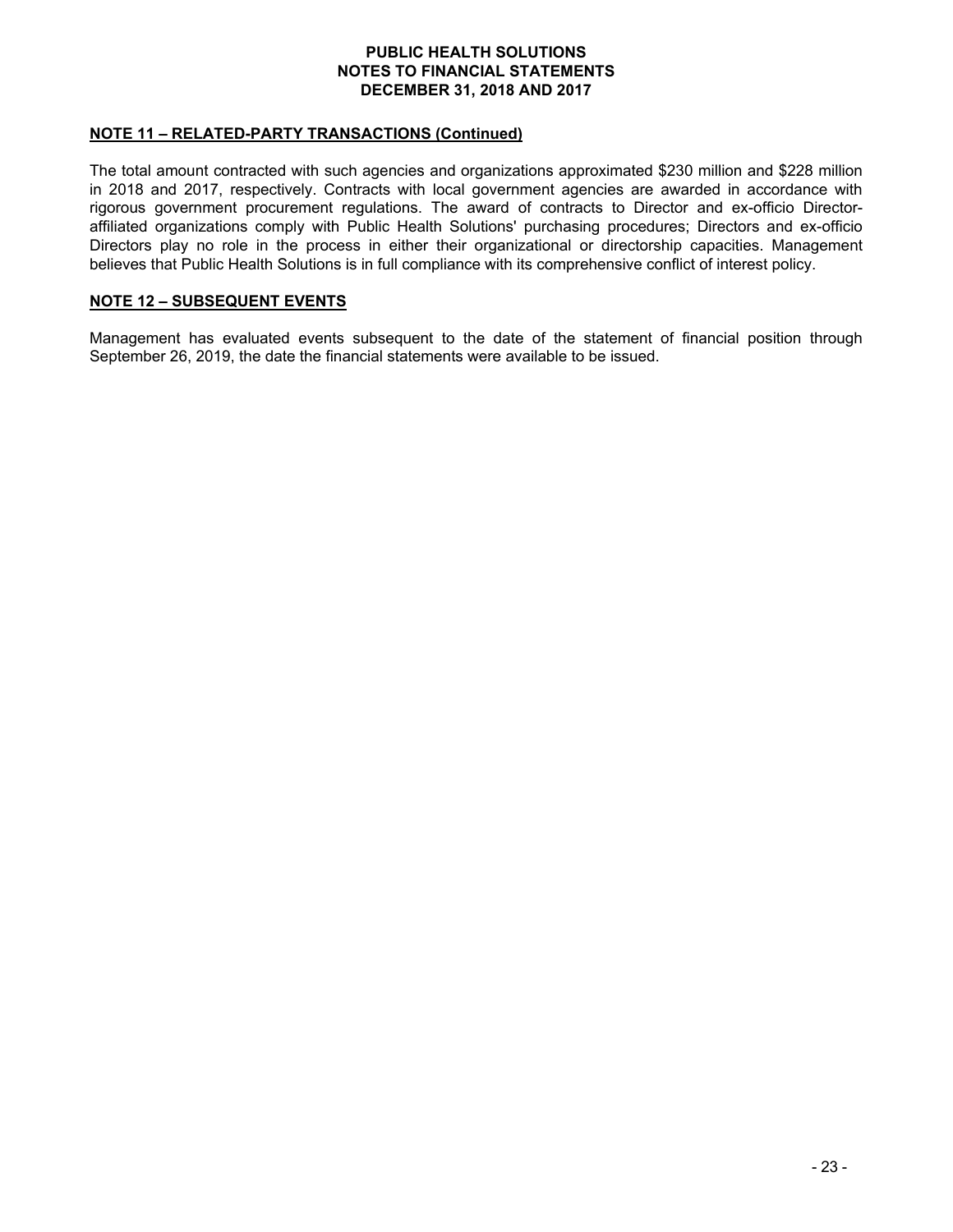#### **PUBLIC HEALTH SOLUTIONS SCHEDULE OF EXPENDITURES OF FEDERAL AWARDS FOR THE YEAR ENDED DECEMBER 31, 2018**

| Federal Grantor/Pass-Through Grantor/Program or Cluster Title                                                                                                                 | Federal<br><b>CFDA Number</b> | Pass-Through<br><b>Entity</b><br>Identifying<br><b>Number</b> | Federal<br><b>Expenditures</b>    | <b>Amounts</b><br>Provided to<br><b>Subrecipients</b> |
|-------------------------------------------------------------------------------------------------------------------------------------------------------------------------------|-------------------------------|---------------------------------------------------------------|-----------------------------------|-------------------------------------------------------|
| U.S. Department of Health and Human Services:                                                                                                                                 |                               |                                                               |                                   |                                                       |
| Public Health Emergency Preparedness:<br><b>Emergency Preparedness</b>                                                                                                        | 93.069                        |                                                               | 16,776,542<br>\$                  | \$ 11,590,136                                         |
| Adult Viral Hepatitis Prevention and Control:<br>Auxiliary Perinatal Hepatitis B Prevention Program                                                                           | 93.270                        |                                                               | 85,143                            |                                                       |
| Family Planning Services:<br>Family Planning Services - Title X                                                                                                               | 93.217                        |                                                               | 4,892,743                         | 2,278,053                                             |
| National Bioterrorism Hospital Preparedness Program:<br>Hospital Preparedness Program - HPP                                                                                   | 93.889                        |                                                               | 7,789,839                         | 5,018,866                                             |
| Mental Health Research Grants:<br>Scale-up of an Internet-Delivered Randomized Controlled Trial for HIV+Men                                                                   | 93.242                        |                                                               | 95,257                            |                                                       |
| Capacity Building Assistance to Strengthen Public Health Immunization<br>Infrastructure and Performance - financed in part by the                                             |                               |                                                               |                                   |                                                       |
| Prevention and Public Health Fund (PPHF):<br>PPHF 2014: NYCDOHMH Immunization Infrastructure Enhancements to Meet<br>Interoperability Requirements<br><b>AFIX Assessments</b> | 93.733                        |                                                               | 156.361<br>144,609                |                                                       |
| Standards for Adult Immunization<br>Increase HPV Vaccine Adolescents                                                                                                          |                               |                                                               | 452.696<br>256,409<br>1,010,075   | $\sim$                                                |
| Healthy Start Initiative:<br><b>Healthy Start Initiative</b>                                                                                                                  | 93.926                        |                                                               | 714,122                           | 296,319                                               |
| Pass-Through from Fund for Public Health in New York:<br>Healthy Start Initiative:<br>Healthy Start Brooklyn                                                                  | 93.926                        | 82628                                                         | 3,990<br>718,112                  | 296.319                                               |
| Hospital Preparedness Program (HPP) Ebola Preparedness<br>and Response Activities:                                                                                            | 93.817                        |                                                               |                                   |                                                       |
| NYC DOHMH HPP Ebola Part A<br>NYC DOHMH HPP Ebola Part B                                                                                                                      |                               |                                                               | 1,593,249<br>123,635<br>1,716,884 | 1,039,592<br>51,928<br>1,091,520                      |
| Pass-Through from Emory University:<br>HIV Demonstration, Research, Public and Professional Education Projects:                                                               | 93.941                        |                                                               |                                   |                                                       |
| Mobile Messaging Intervention                                                                                                                                                 |                               | T679257, T854380                                              | 118,162                           |                                                       |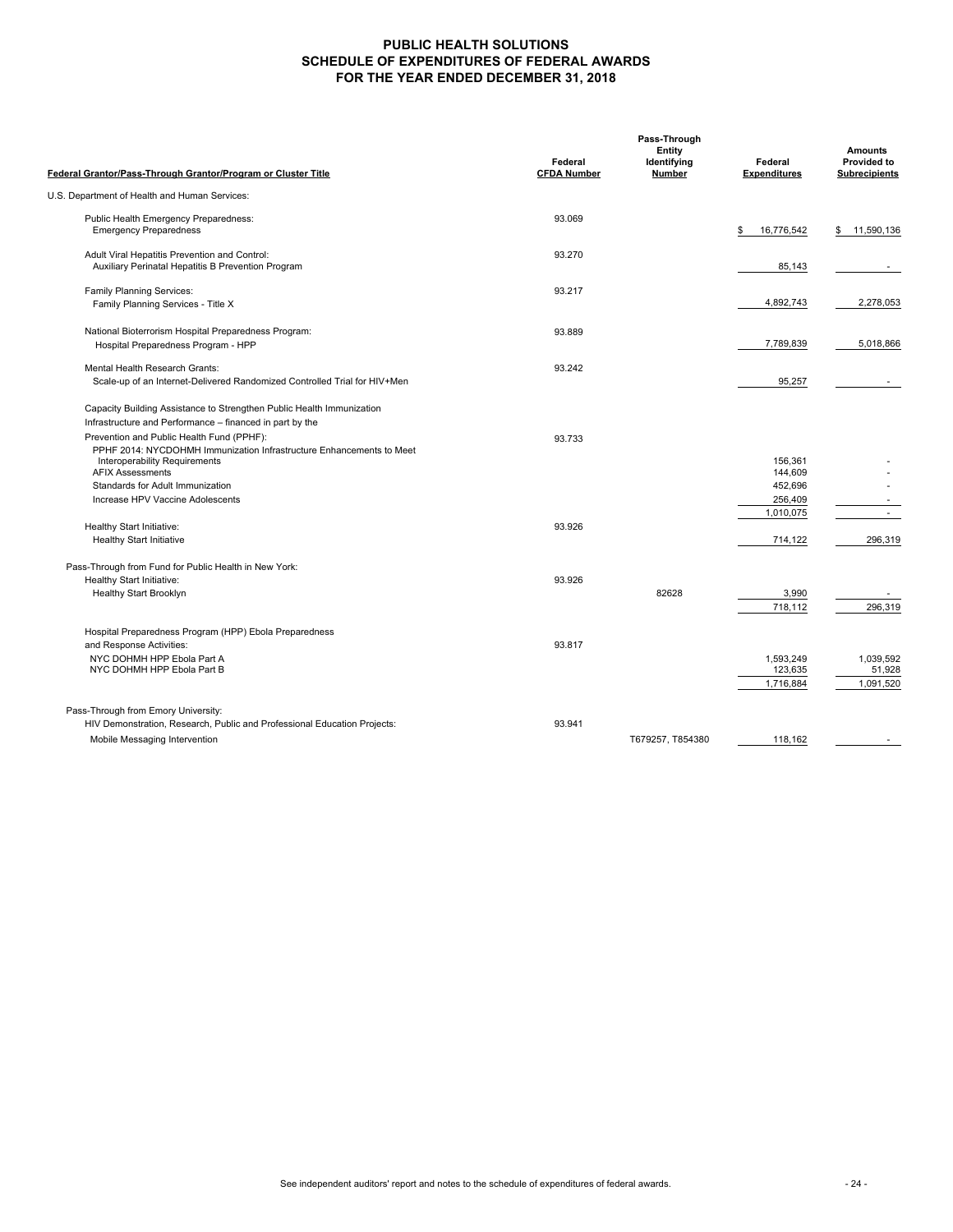#### **PUBLIC HEALTH SOLUTIONS SCHEDULE OF EXPENDITURES OF FEDERAL AWARDS FOR THE YEAR ENDED DECEMBER 31, 2018**

|                                                                                                                                                                                          | Federal            | Pass-Through<br>Entity<br>Identifying | Federal                | <b>Amounts</b><br><b>Provided to</b> |
|------------------------------------------------------------------------------------------------------------------------------------------------------------------------------------------|--------------------|---------------------------------------|------------------------|--------------------------------------|
| Federal Grantor/Pass-Through Grantor/Program or Cluster Title                                                                                                                            | <b>CFDA Number</b> | <b>Number</b>                         | <b>Expenditures</b>    | <b>Subrecipients</b>                 |
| Pass-Through from New York City Department of Health and Mental Hygiene:<br>HIV Emergency Relief Project Grants:<br>Ryan White                                                           | 93.914             | H89HA00015-28-01                      | 85,699,149<br>S        | 62,632,528<br>\$                     |
| HIV Prevention Activities - Health Department Based:                                                                                                                                     | 93.940             | 2U62PS223460-06-2,<br>U62PS005013,    |                        |                                      |
| <b>HIV Prevention Program</b>                                                                                                                                                            |                    | 10AE002501R2X00                       | 15,390,982             | 7,767,185                            |
| Human Immunodeficiency Virus (HIV)/Acquired:<br><b>HIV Prevention DOHMH</b>                                                                                                              | 93.944             | 10AE002501R2X00                       | 214,901                |                                      |
| Preventive Health Services Sexually Transmitted Diseases Control Grants:                                                                                                                 | 93.977             |                                       |                        |                                      |
| <b>STD Prevention</b>                                                                                                                                                                    |                    | 10AE002501R2X00                       | 6,480                  |                                      |
| HIV Prevention Activities-Non-Governmental Organization Based:                                                                                                                           | 93.939             |                                       |                        |                                      |
| Capacity Building Assistance for High-Impact HIV Prevention                                                                                                                              |                    | 1U65PS00451-01,<br>1S65PS00451-01     | 262,640                |                                      |
| <b>TANF Cluster:</b>                                                                                                                                                                     |                    |                                       |                        |                                      |
| Temporary Assistance for Needy Families:<br>PHS Nurse Family Partnership                                                                                                                 | 93.558             | 15FN000301R0X00                       | 639,540                |                                      |
| Medicaid Cluster:<br>Pass-Through from New York State Department of Health:                                                                                                              |                    |                                       |                        |                                      |
| Medical Assistance Program:                                                                                                                                                              | 93.778             |                                       |                        |                                      |
| IPA Navigator Program                                                                                                                                                                    |                    | C028889                               | 422,652                |                                      |
| <b>MICHC</b>                                                                                                                                                                             |                    | C028971                               | 208,053                |                                      |
| Consumer Assistance for Aged, Blind and Disabled                                                                                                                                         |                    | C029904                               | 1,296,526<br>1,927,231 | 304,708<br>304,708                   |
| Children's Health Insurance Program:<br>IPA Navigator Program                                                                                                                            | 93.767             | C028889                               | 70,442                 |                                      |
|                                                                                                                                                                                          |                    |                                       |                        |                                      |
| Maternal and Child Health Services Block Grant to the States:<br>MIC-Women's Health Service MCH                                                                                          | 93.994             | C027053                               | 90,437                 |                                      |
| Affordable Care Act (ACA) Maternal, Infant, and Early Childhood Home Visiting Program:                                                                                                   | 93.505             |                                       |                        |                                      |
| NFP - State                                                                                                                                                                              |                    | DOH01-C33786GG-3450000                | 107,947                |                                      |
| Pass-Through from Research Foundation of the State University of New York:                                                                                                               | 93.994             |                                       |                        |                                      |
| Maternal and Child Health Services Block Grant to the States:<br>SIDS Info Counseling                                                                                                    |                    | RF#73032-2-112840                     | 1,524                  |                                      |
|                                                                                                                                                                                          |                    |                                       | 199,908                | $\sim$                               |
| Pass-Through from NYS Office of Children and Family Services<br>Affordable Care Act (ACA) Maternal, Infant, and Early Childhood Home Visiting Program:<br><b>Healthy Families Corona</b> | 93.505             | C028080, C028304                      | 375,712                |                                      |
| Pass-Through from Fund for Public Health in New York                                                                                                                                     |                    |                                       |                        |                                      |
| Partnerships to Improve Community Health:                                                                                                                                                | 93.331             |                                       |                        |                                      |
| Partnership to Improve Community Health                                                                                                                                                  |                    | 82256                                 | 11,953                 |                                      |
| Pass-Through from New York City Department of Health & Mental Hygiene:                                                                                                                   |                    |                                       |                        |                                      |
| Special Projects of National Significance:                                                                                                                                               | 93.928             |                                       |                        |                                      |
| <b>Project Succeed</b>                                                                                                                                                                   |                    | 1 U90HA30517-01-0                     | 29,188                 |                                      |
| HIV Prevention DOHMH Administration - RW Part F                                                                                                                                          |                    | 10AE002501R2X00                       | 3,600<br>32,788        | $\sim$                               |
|                                                                                                                                                                                          |                    |                                       |                        |                                      |
| Pass-Through from The Trustees of Columbia University:<br>Minority Health and Health Disparities Research:                                                                               | 93.307             |                                       |                        |                                      |
| Culture and HIV Risk in a Diverse Population                                                                                                                                             |                    | GG010626-01                           | 14,944                 |                                      |
| MyPeeps Mobile to Improve HIV                                                                                                                                                            |                    | GG011834-01                           | 68,615                 |                                      |
|                                                                                                                                                                                          |                    |                                       | 83,559                 |                                      |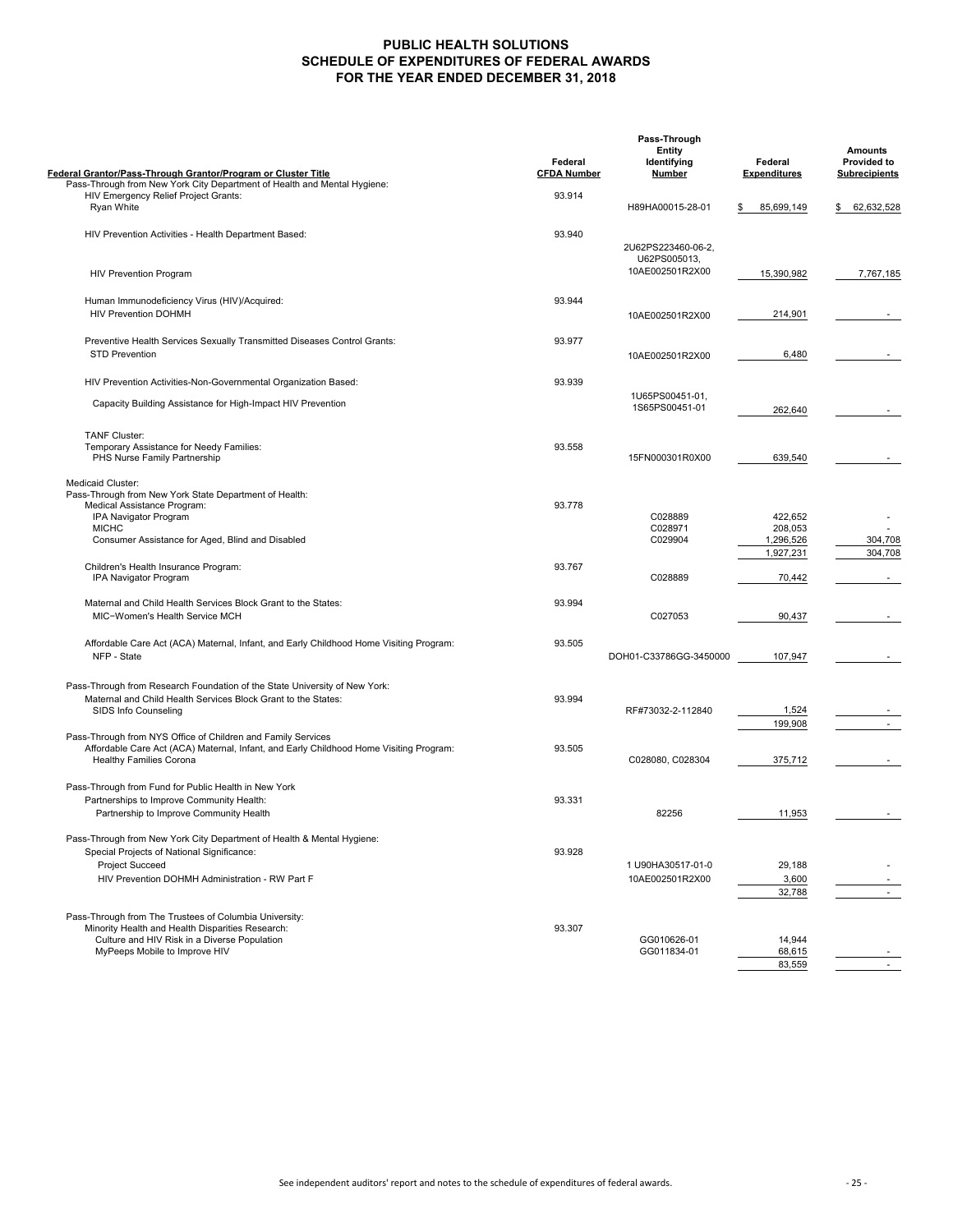#### **PUBLIC HEALTH SOLUTIONS SCHEDULE OF EXPENDITURES OF FEDERAL AWARDS FOR THE YEAR ENDED DECEMBER 31, 2018**

|                                                                                                                 | Pass-Through       |                       |                     |                                      |
|-----------------------------------------------------------------------------------------------------------------|--------------------|-----------------------|---------------------|--------------------------------------|
|                                                                                                                 | Federal            | Entity<br>Identifying | Federal             | <b>Amounts</b><br><b>Provided to</b> |
| Federal Grantor/Pass-Through Grantor/Program or Cluster Title                                                   | <b>CFDA Number</b> | <b>Number</b>         | <b>Expenditures</b> | <b>Subrecipients</b>                 |
| Pass-Through from National Development and Research:<br>Child Health and Human Development Extramural Research: | 93.865             |                       |                     |                                      |
| Understanding the Impact of Abuse on Men's Risk Behavior                                                        |                    | 655B                  | 24,970<br>S         |                                      |
| Pass-Through from Health Research Inc.:                                                                         |                    |                       |                     |                                      |
| Pregnancy Assistance Fund Program:                                                                              | 93.500             |                       |                     |                                      |
| Building Supportive Communities for Young Families in New York City-Pathways to Success                         |                    | 5699-01/6SP1AH000     | 310,927             |                                      |
| Public Health Emergency Response:                                                                               | 93.354             |                       |                     |                                      |
| Opioid Public Health Crisis Response                                                                            |                    | 5980-01               | 12,019              |                                      |
|                                                                                                                 |                    |                       | 322,946             |                                      |
| Pass-Through from Emory University:                                                                             |                    |                       |                     |                                      |
| Prevention of Disease, Disability, and Death by Infectious Diseases:                                            | 93.084             | N/A                   |                     |                                      |
| <b>Emory Camp</b>                                                                                               |                    |                       | 5,168               |                                      |
| Pass-Through from The General Hospital Corporation                                                              |                    |                       |                     |                                      |
| Prevention of Disease, Disability, and Death by Infectious Diseases                                             | 93.084             |                       |                     |                                      |
| <b>Global Travepinet</b>                                                                                        |                    | 229507                | 42,267              |                                      |
|                                                                                                                 |                    |                       | 47,435              | $\sim$                               |
| Total Funded by U.S. Department of Health and Human Services:                                                   |                    |                       | 138,513,393         | 90,979,315                           |
| U.S. Department of Agriculture:                                                                                 |                    |                       |                     |                                      |
| Pass-Through from New York State Department of Health:                                                          |                    |                       |                     |                                      |
| Special Supplemental Nutrition Program for Women, Infants and                                                   |                    |                       |                     |                                      |
| Children:<br>Women, Infants & Children Supplemental Food Program                                                | 10.557             | DOH01-C-30399GG-3     | 9,553,767           |                                      |
| Women, Infants & Children Supplemental Food Program (Noncash Vouchers)                                          |                    | DOH01-C-30399GG-3     | 30, 159, 171        |                                      |
| Women, Infants & Children Vendor Consolidation Program                                                          |                    | D0H01-C-30939GG-3     | 2,138,310           |                                      |
|                                                                                                                 |                    |                       | 41,851,248          |                                      |
| <b>SNAP Cluster:</b><br>Pass-Through from NYS Office of Temporary and Disability Assistance:                    |                    |                       |                     |                                      |
| State Administrative Matching Grants for the Supplemental Nutrition Assistance Program:                         | 10.561             |                       |                     |                                      |
| <b>T-SNAP</b>                                                                                                   |                    | TDA01-C00225GG-34     | 270,580             |                                      |
| Total Funded by U.S. Department of Agriculture                                                                  |                    |                       | 42,121,828          |                                      |
|                                                                                                                 |                    |                       |                     |                                      |
| U.S. Department of Labor:<br>Pass-Through from New York State Department of Labor:                              |                    |                       |                     |                                      |
| <b>Compensation and Working Conditions:</b>                                                                     | 17.005             |                       |                     |                                      |
| Fatal Occupational Injuries                                                                                     |                    | C015071               | 86,138              |                                      |
| Total Funded by U.S. Department of Labor                                                                        |                    |                       | 86,138              |                                      |
| U.S. Department of Housing and Urban Development:                                                               |                    |                       |                     |                                      |
| Pass-Through from New York City Department of Health and Mental Hygiene:                                        |                    |                       |                     |                                      |
| Housing Opportunities for Persons with AIDS - HOPWA:<br><b>HOPWA Transitional Housing</b>                       | 14.241             | 2U62PS223460-06-2     | 1,648,615           | 1,045,812                            |
| Total Funded by U.S. Department of Housing and Urban Development                                                |                    |                       | 1,648,615           | 1,045,812                            |
|                                                                                                                 |                    |                       |                     |                                      |
| Amounts Provided to Subrecipients                                                                               |                    |                       |                     | 92,025,127<br>\$                     |
| Total Expenditures of Federal Awards                                                                            |                    |                       | \$182,369,974       |                                      |
|                                                                                                                 |                    |                       |                     |                                      |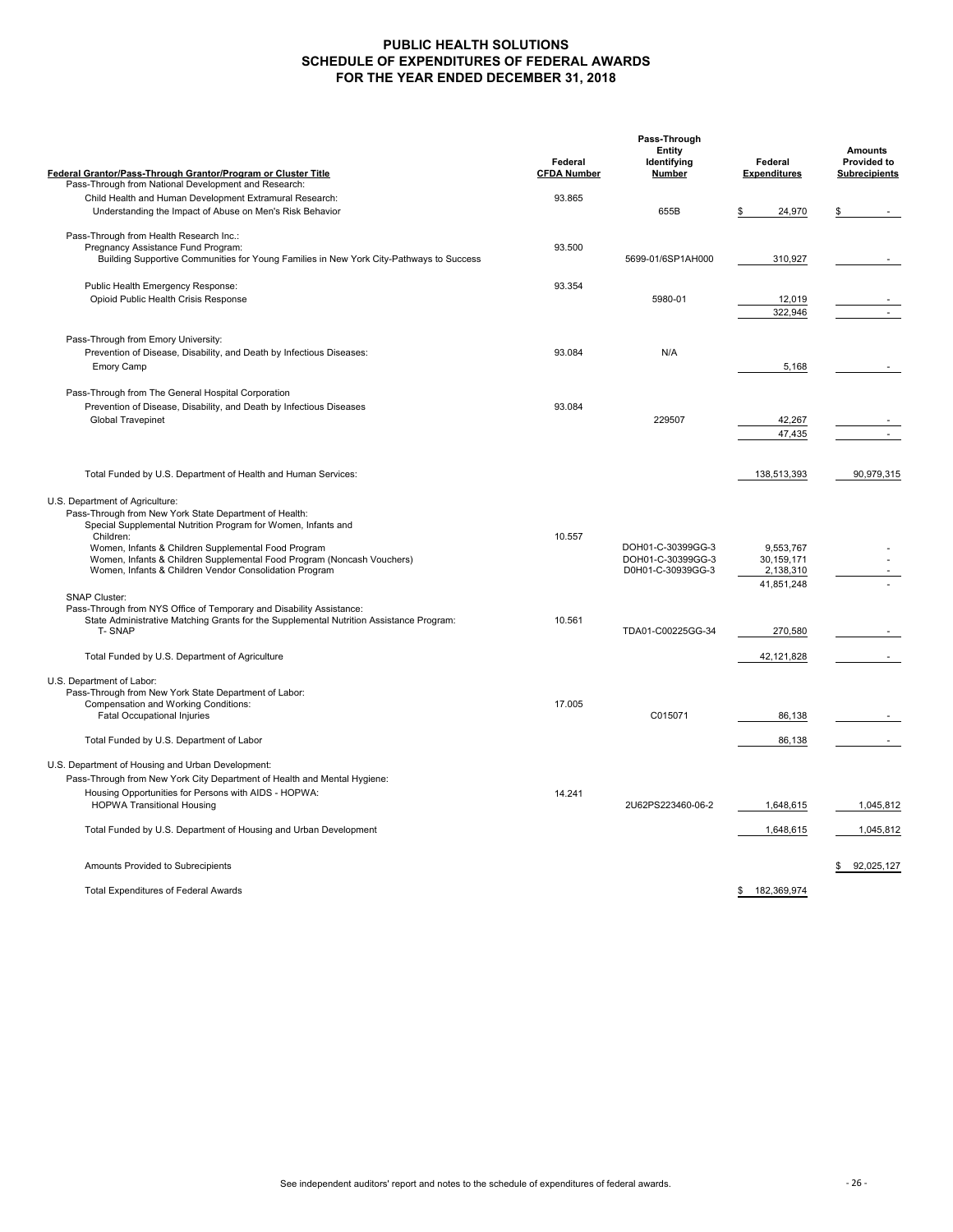#### **PUBLIC HEALTH SOLUTIONS NOTES TO THE SCHEDULE OF EXPENDITURES OF FEDERAL AWARDS FOR THE YEAR ENDED DECEMBER 31, 2018**

#### **NOTE 1 – BASIS OF PRESENTATION**

The accompanying schedule of expenditures of federal awards (the "Schedule") includes the federal award activity of Public Health Solutions (the "Organization") for the year ended December 31, 2018. The information in the Schedule is presented in accordance with the requirements of Title 2 U.S. Code of Federal Regulations Part 200, (*Uniform Administrative Requirements, Cost Principles, and Audit Requirements for Federal Awards*) (the "Uniform Guidance"). Because the Schedule presents only a selected portion of the operations of the Organization, it is not intended to, and does not, present the financial position, changes in net assets, or cash flows of the Organization.

The Schedule includes Women, Infants and Children ("WIC") Supplemental Food Program checks redeemed totaling \$30,159,171, which are not recognized as revenue or expense in Public Health Solutions' financial statements. Such amount represents checks distributed directly by the New York State Department of Health to clients screened at Public Health Solutions' WIC clinic sites.

#### **NOTE 2 – SUMMARY OF SIGNIFICANT ACCOUNTING POLICIES**

Expenditures reported on the Schedule are reported on the accrual basis of accounting except for amounts passed through to subrecipients, which are reported on a cash basis. Such expenditures are recognized following the cost principles contained in the Uniform Guidance, wherein certain types of expenditures are not allowable or limited as to reimbursement.

#### **NOTE 3 – INDIRECT COST RATES**

The Organization has a federal approved indirect cost rate and therefore cannot use the 10 percent de minimis indirect cost rate as allowed under the Uniform Guidance.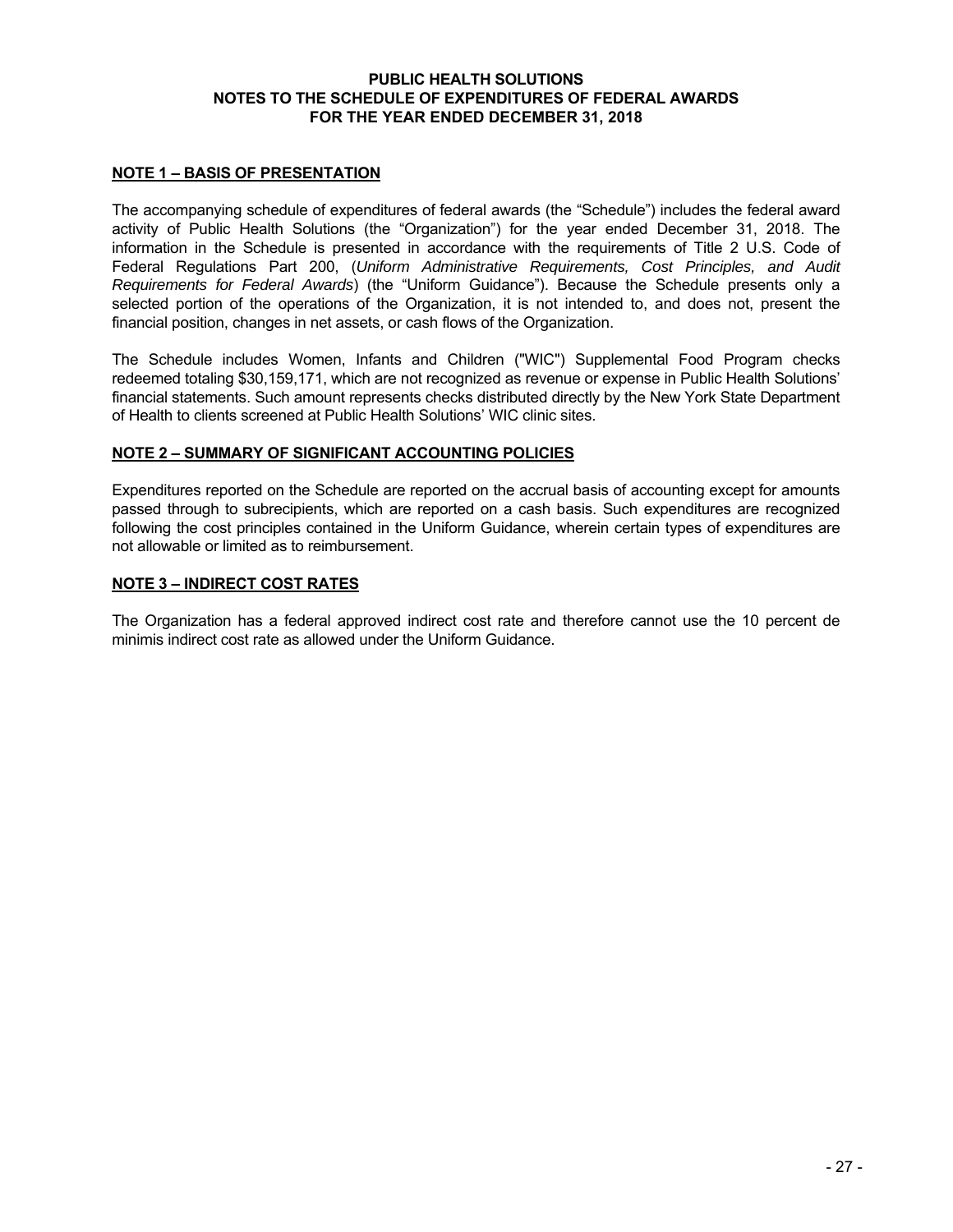Marks Paneth LLP 685 Third Avenue New York, NY 10017 P 212.503.8800 F 212.370.3759 www.markspaneth.com

# **INDEPENDENT AUDITORS' REPORT ON INTERNAL CONTROL OVER FINANCIAL REPORTING AND ON COMPLIANCE AND OTHER MATTERS BASED ON AN AUDIT OF FINANCIAL STATEMENTS PERFORMED IN ACCORDANCE WITH**  *GOVERNMENT AUDITING STANDARDS*

The Board of Directors of Public Health Solutions

We have audited, in accordance with the auditing standards generally accepted in the United States of America and the standards applicable to financial audits contained in *Government Auditing Standards* issued by the Comptroller General of the United States, the financial statements of Public Health Solutions (the "Organization"), which comprise the statements of financial position as of December 31, 2018 and 2017, and the related statements of activities, functional expenses and cash flows for the years then ended, and the related notes to the financial statements, and have issued our report thereon dated September 26, 2019.

#### **Internal Control Over Financial Reporting**

In planning and performing our audit of the financial statements, we considered the Organization's internal control over financial reporting (internal control) to determine the audit procedures that are appropriate in the circumstances for the purpose of expressing our opinion on the financial statements, but not for the purpose of expressing an opinion on the effectiveness of the Organization's internal control. Accordingly, we do not express an opinion on the effectiveness of the Organization's internal control.

A *deficiency in internal control* exists when the design or operation of a control does not allow management or employees, in the normal course of performing their assigned functions, to prevent, or detect and correct, misstatements on a timely basis. A *material weakness* is a deficiency, or a combination of deficiencies, in internal control, such that there is a reasonable possibility that a material misstatement of the entity's financial statements will not be prevented, or detected and corrected, on a timely basis. A *significant deficiency* is a deficiency, or a combination of deficiencies, in internal control that is less severe than a material weakness, yet important enough to merit attention by those charged with governance.

Our consideration of internal control was for the limited purpose described in the first paragraph of this section and was not designed to identify all deficiencies in internal control that might be material weaknesses or significant deficiencies. Given these limitations, during our audit we did not identify any deficiencies in internal control that we consider to be material weaknesses. However, material weaknesses may exist that have not been identified.

#### **Compliance and Other Matters**

As part of obtaining reasonable assurance about whether the Organization's financial statements are free from material misstatement, we performed tests of its compliance with certain provisions of laws, regulations, contracts, and grant agreements, noncompliance with which could have a direct and material effect on the determination of financial statement amounts. However, providing an opinion on compliance with those provisions was not an objective of our audit, and accordingly, we do not express such an opinion. The results of our tests disclosed no instances of noncompliance or other matters that are required to be reported under *Government Auditing Standards.*

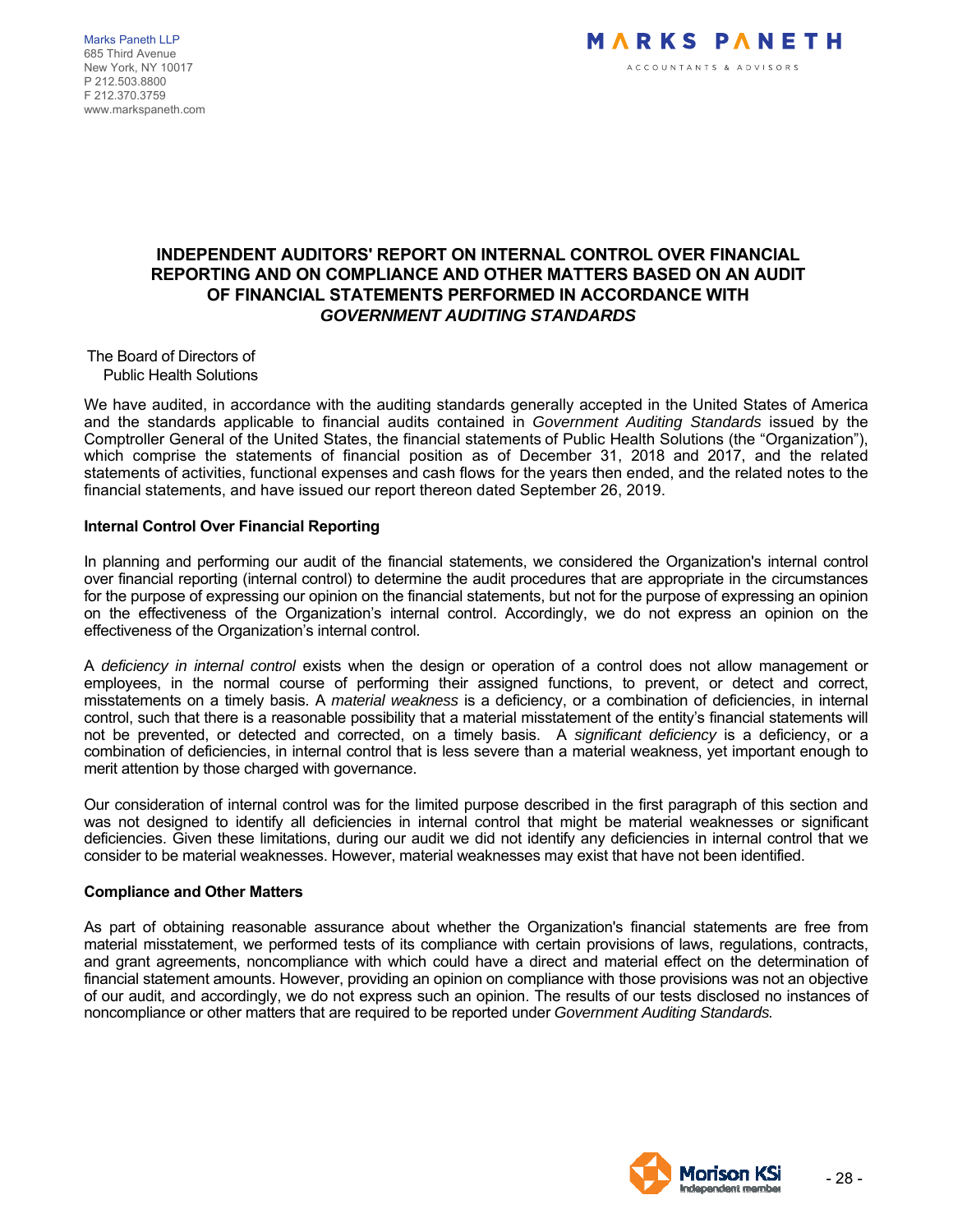#### **Purpose of this Report**

The purpose of this report is solely to describe the scope of our testing of internal control and compliance and the results of that testing, and not to provide an opinion on the effectiveness of the Organization's internal control or on compliance. This report is an integral part of an audit performed in accordance with *Government Auditing Standards* in considering the entity's internal control and compliance. Accordingly, this communication is not suitable for any other purpose.

Marks Pareth LLP

New York, NY September 26, 2019

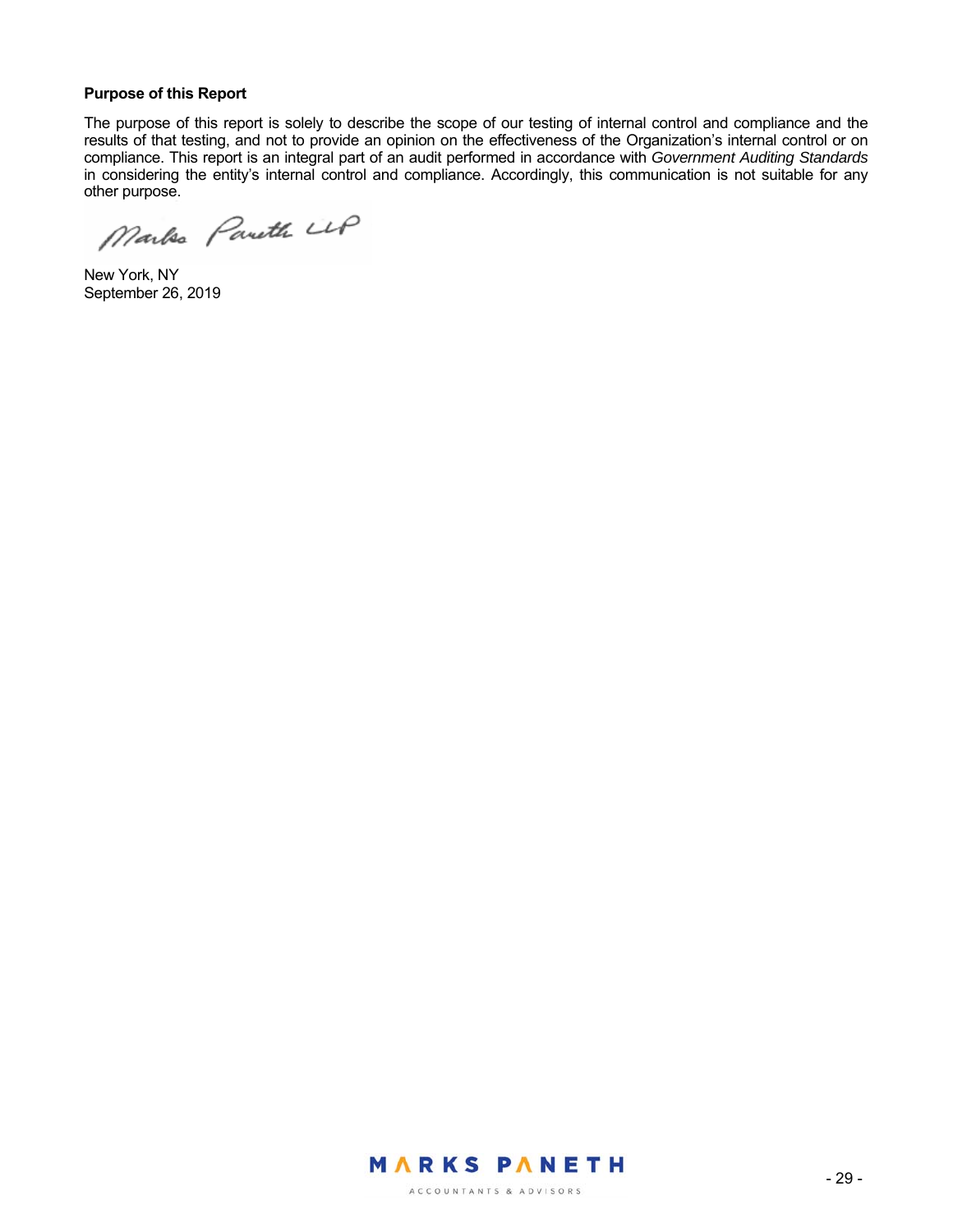Marks Paneth LLP 685 Third Avenue New York, NY 10017 P 212.503.8800 F 212.370.3759 www.markspaneth.com



# **INDEPENDENT AUDITORS' REPORT ON COMPLIANCE FOR EACH MAJOR FEDERAL PROGRAM AND REPORT ON INTERNAL CONTROL OVER COMPLIANCE REQUIRED BY THE UNIFORM GUIDANCE**

The Board of Directors of Public Health Solutions

#### **Report on Compliance for Each Major Federal Program**

We have audited Public Health Solutions' (the "Organization") compliance with the types of compliance requirements described in the *U.S. Office of Management and Budget Compliance Supplement* that could have a direct and material effect on each of the Organization's major federal programs for the year ended December 31, 2018. The Organization's major federal programs are identified in the summary of auditors' results section of the accompanying schedule of findings and questioned costs.

#### *Management's Responsibility*

Management is responsible for compliance with the requirements of laws, regulations, contracts, and grants applicable to its federal programs.

#### *Auditors' Responsibility*

Our responsibility is to express an opinion on compliance for each of the Organization's major federal programs based on our audit of the types of compliance requirements referred to above. We conducted our audit of compliance in accordance with auditing standards generally accepted in the United States of America; the standards applicable to financial audits contained in *Government Auditing Standards*, issued by the Comptroller General of the United States ("GAS"), and the audit requirements of Title 2 U.S. Code of Federal Regulations ("CFR") Part 200, *Uniform Administrative Requirements, Cost Principles, and Audit Requirements for Federal Awards* (the "Uniform Guidance"). Those standards and the Uniform Guidance require that we plan and perform the audit to obtain reasonable assurance about whether noncompliance with the types of compliance requirements referred to above that could have a direct and material effect on a major federal program occurred. An audit includes examining, on a test basis, evidence about the Organization's compliance with those requirements and performing such other procedures as we considered necessary in the circumstances.

We believe that our audit provides a reasonable basis for our opinion on compliance for each major federal program. However, our audit does not provide a legal determination of the Organization's compliance.

#### *Opinion on Each Major Federal Program*

In our opinion, the Organization complied, in all material respects, with the types of compliance requirements referred to above that could have a direct and material effect on its major federal programs for the year ended December 31, 2018.

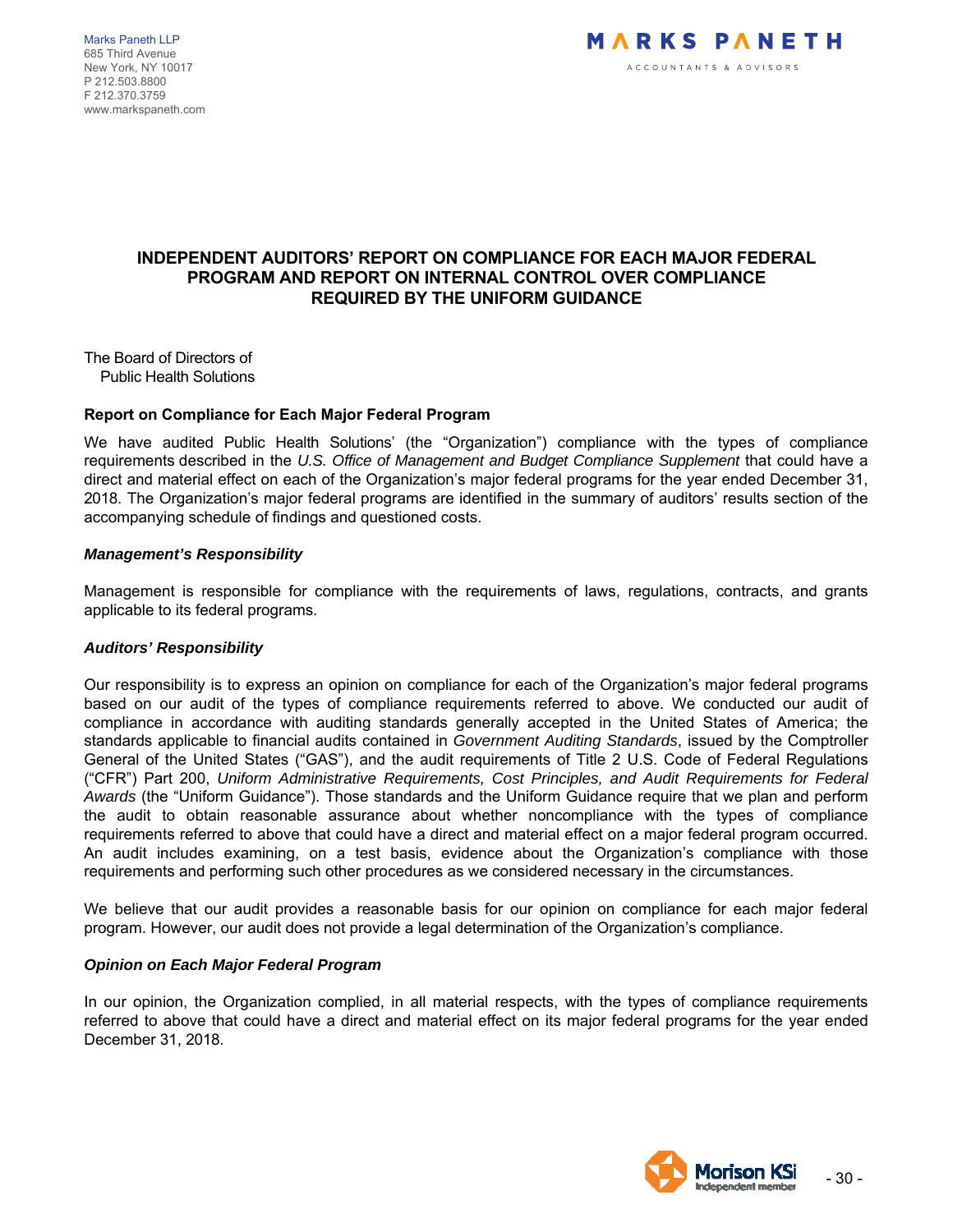#### **Report on Internal Control Over Compliance**

Management of the Organization is responsible for establishing and maintaining effective internal control over compliance with the types of compliance requirements referred to above. In planning and performing our audit of compliance, we considered the Organization's internal control over compliance with the types of requirements that could have a direct and material effect on each major federal program to determine the auditing procedures that are appropriate in the circumstances for the purpose of expressing an opinion on compliance for each major federal program and to test and report on internal control over compliance in accordance with the Uniform Guidance, but not for the purpose of expressing an opinion on the effectiveness of internal control over compliance. Accordingly, we do not express an opinion on the effectiveness of the Organization's internal control over compliance.

A *deficiency in internal control over compliance* exists when the design or operation of a control over compliance does not allow management or employees, in the normal course of performing their assigned functions, to prevent, or detect and correct, noncompliance with a type of compliance requirement of a federal program on a timely basis. A *material weakness in internal control over compliance* is a deficiency, or combination of deficiencies, in internal control over compliance, such that there is a reasonable possibility that material noncompliance with a type of compliance requirement of a federal program will not be prevented, or detected and corrected, on a timely basis. A *significant deficiency in internal control over compliance* is a deficiency, or a combination of deficiencies, in internal control over compliance with a type of compliance requirement of a federal program that is less severe than a material weakness in internal control over compliance, yet important enough to merit attention by those charged with governance.

Our consideration of internal control over compliance was for the limited purpose described in the first paragraph of this section and was not designed to identify all deficiencies in internal control over compliance that might be material weaknesses or significant deficiencies. We did not identify any deficiencies in internal control over compliance that we consider to be material weaknesses. However, material weaknesses may exist that have not been identified.

#### **Purpose of this Report**

The purpose of this report on internal control over compliance is solely to describe the scope of our testing of internal control over compliance and the results of that testing based on the Uniform Guidance. Accordingly, this report is not suitable for any other purpose.

Marke Pareth LLP

New York, NY September 26, 2019

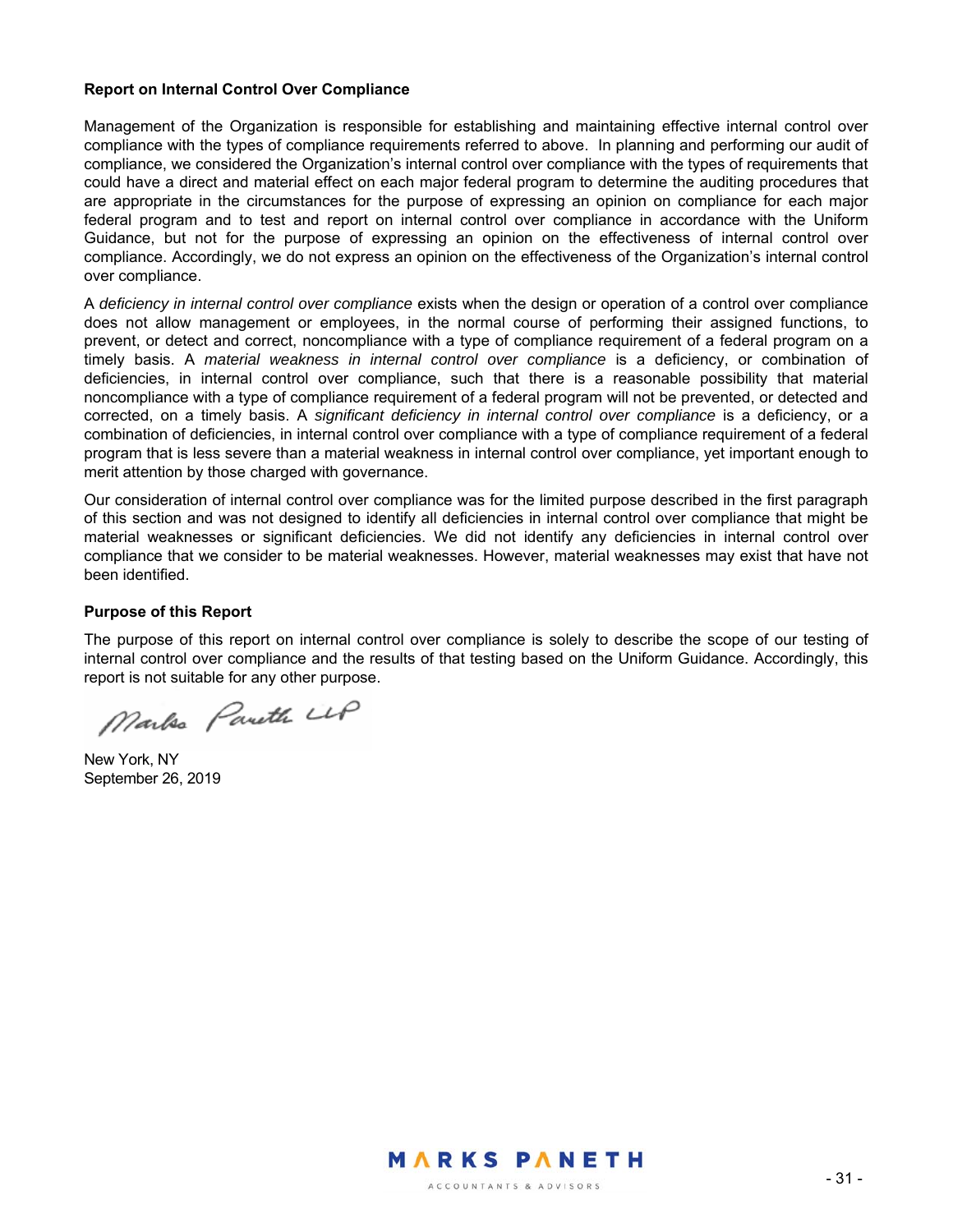## **PUBLIC HEALTH SOLUTIONS SCHEDULE OF FINDINGS AND QUESTIONED COSTS FOR THE YEAR ENDED DECEMBER 31, 2018**

# **Section I—Summary of Auditors' Results**

# *Financial Statements*

| Type of Auditors' report issued:                                                                                                                                  | Unmodified |             |     |               |
|-------------------------------------------------------------------------------------------------------------------------------------------------------------------|------------|-------------|-----|---------------|
| Internal control over financial reporting:<br>Material weaknesses identified?<br>Significant deficiency identified not considered                                 |            | Yes         | X.  | No            |
| to be material weaknesses?                                                                                                                                        |            | Yes         | X.  | None reported |
| Noncompliance material to financial statements noted?                                                                                                             |            | Yes         | X — | No            |
| <b>Federal Awards</b>                                                                                                                                             |            |             |     |               |
| Internal control over major program:<br>Material weaknesses identified?<br>Significant deficiency identified not considered                                       |            | Yes         | X — | No            |
| to be material weaknesses?                                                                                                                                        |            | Yes         | X.  | None reported |
| Type of auditors' report issued on compliance<br>for major program:                                                                                               |            | Unmodified  |     |               |
| Any audit findings disclosed that are required<br>to be reported in accordance with Uniform Guidance?                                                             |            | Yes         | X.  | No            |
| Identification of major programs:                                                                                                                                 |            |             |     |               |
| CFDA 93.069 - Public Health Emergency Preparedness<br>CFDA 93.217 - Family Planning Services<br>CFDA 93.940 - HIV Prevention Activities - Health Department Based |            |             |     |               |
| Dollar threshold used to distinguish between<br>Type A and Type B programs:                                                                                       |            | \$3,000,000 |     |               |
| Auditee qualified as low-risk auditee?                                                                                                                            |            | X Yes       |     | No            |
| <b>Section II-Financial Statement Findings</b>                                                                                                                    |            |             |     |               |

No matters were reported.

# **Section III—Federal Award Findings and Questioned Costs**

No matters were reported.